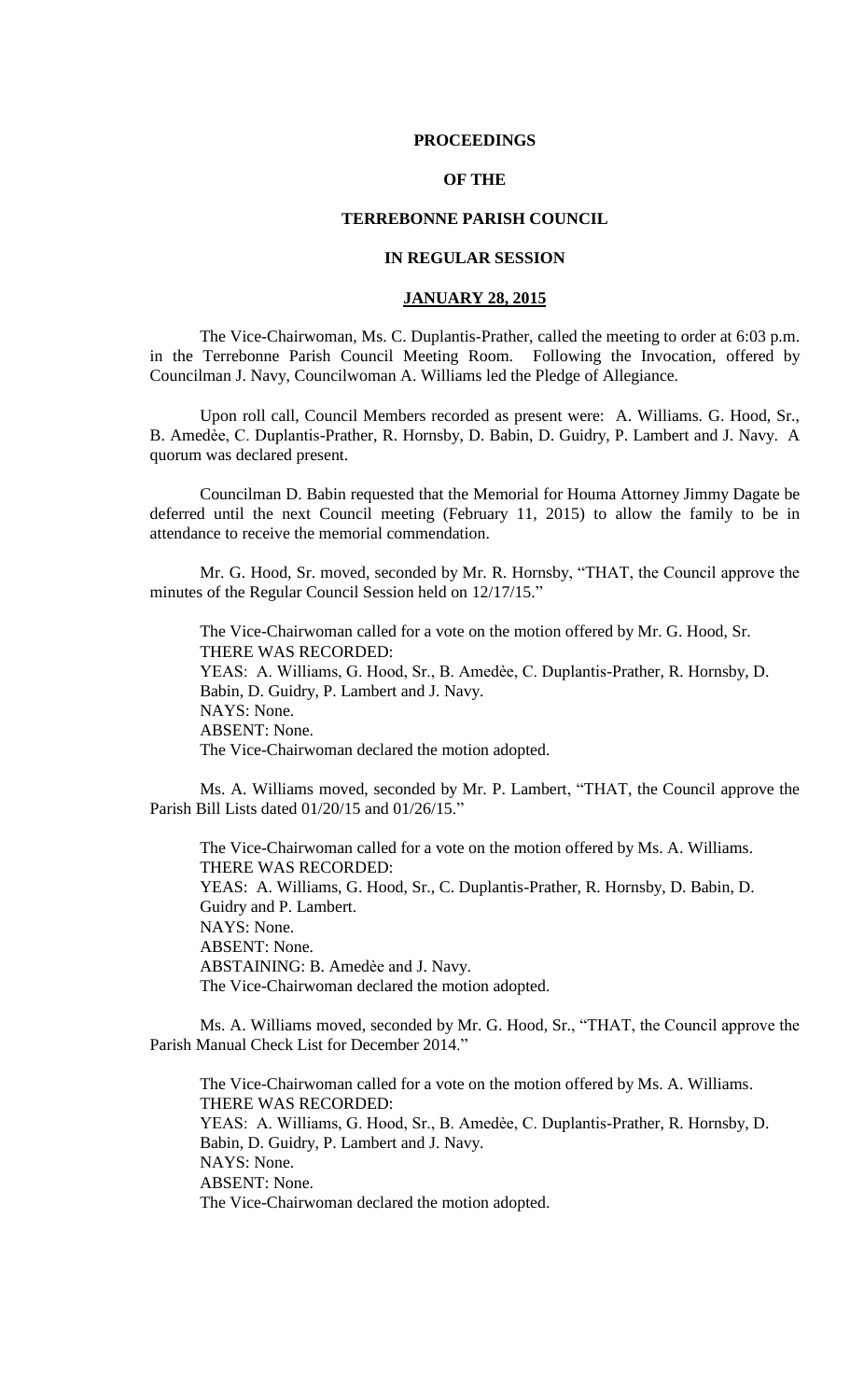Councilman J. Navy read aloud a proclamation declaring February 2015 as "Black History Month" in Houma-Terrebonne.

OFFERED BY: Mr. J. Navy SECONDED: Unanimously

RESOLUTION NO. 15-036

WHEREAS, Black History Month has been celebrated in the United States for many years as a means of honoring the accomplishments, achievements and legacies of members of the African-American community in this great country, and

WHEREAS, this annual recognition began in the 1920s as a means of recognizing the strides and contributions of numerous African-Americans who were omitted from many of the history books in the United States, and

WHEREAS, the current celebrations of Black History Month center on the advancements made by African-Americans in the United States and throughout the world, and

WHEREAS, the residents of Terrebonne Parish take pride in acknowledging that African-Americans have attained status in virtually all segments of the business, government and cultural life in this community, and

WHEREAS, African-Americans have served as "royalty" in the local Mardi Gras Krewes, leaders and organizers in business ventures, and

WHEREAS, the month of February should always hold a special place in the hearts of all residents so that the history and culture of African-Americans will remain with all of us.

NOW, THEREFORE BE IT PROCLAIMED BY THE TERREBONNE PARISH COUNCIL, on behalf of the Parish President and the entire Terrebonne Parish Consolidated Government, that February, 2015 be hereby declared "BLACK HISTORY MONTH IN HOUMA-TERREBONNE".

THERE WAS RECORDED:

YEAS: A. Williams, G. Hood, Sr., B. Amedée, C. Duplantis-Prather, R. Hornsby, D. Babin, D. Guidry, P. Lambert, and J. Navy. NAYS: None. ABSTAINING: None. ABSENT: None. The Chairman declared the resolution adopted on this, the 28th day of January 2015.

\* \* \* \* \* \* \* \* \*

This proclamation was presented to Councilwoman A. Williams who stated that on Saturday, January 31, 2015 a flag flying ceremony will be held in the Courtyard Square and she will then present this proclamation to Ms. Ija Charles, designer of the African American flag, and to Ms. Catherine Carter, event organizer.

Councilman J. Navy explained that the Weed and Seed Program is no longer in existence; and that he and Councilwoman A. Williams have taken the initiative to implement future programs and events in the Mechanicville area. The guest speaker for this year's "Black History Program" is newly-elected Judge Juan Pickett and Mr. Kevin George, Superintendent of the St. John Parish School System.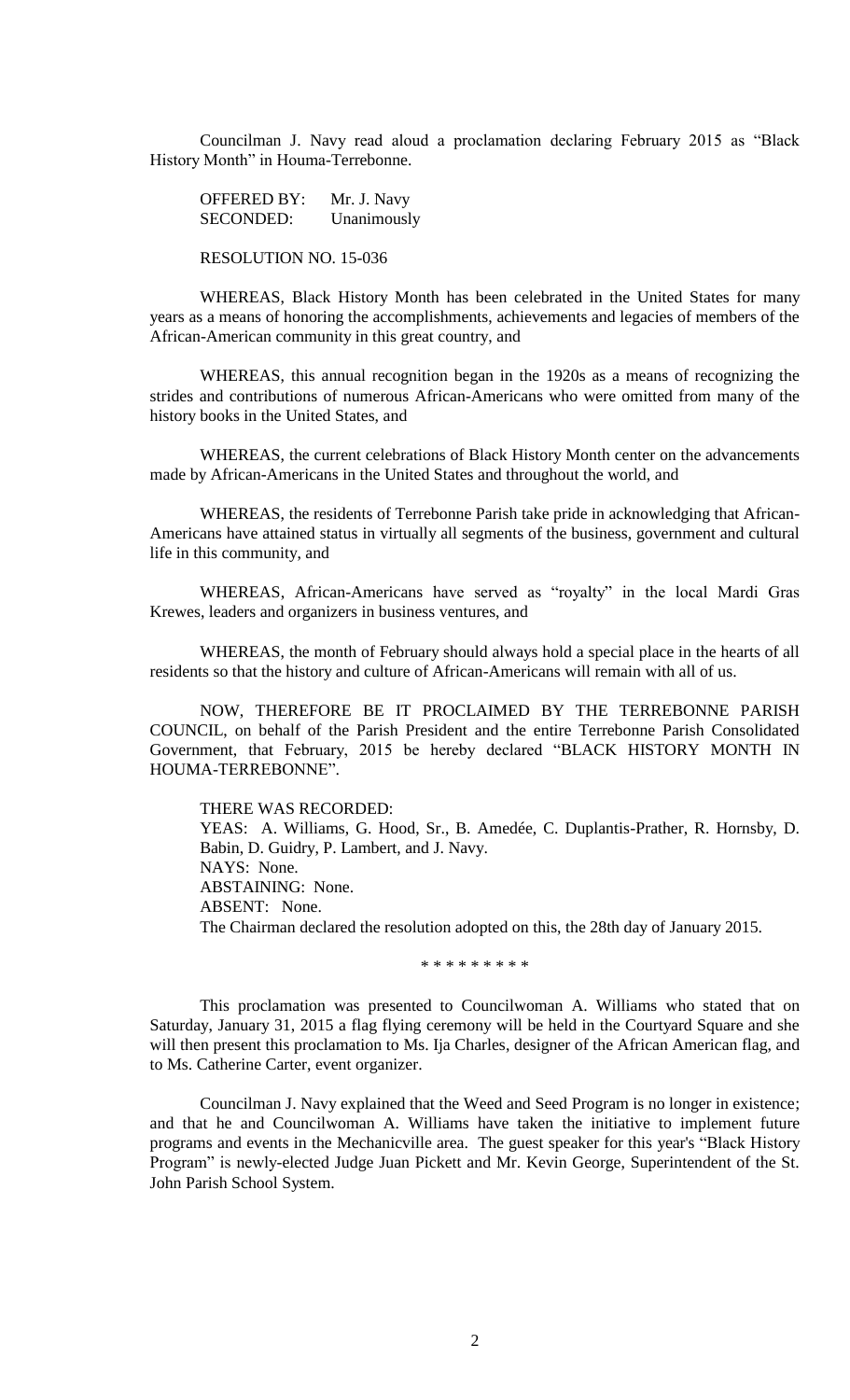Mr. J. Navy moved, seconded by Ms. A. Williams, "THAT, the Council approve the cosponsorship of the "Black History Program" in conjunction with "Black History Month" to be held on February 20, 2015 from 5:00 p.m. to 7:00 p.m. at the Mechanicville Gym."

The Vice-Chairwoman called for a vote on the motion offered by Mr. J. Navy. THERE WAS RECORDED: YEAS: A. Williams, G. Hood, Sr., B. Amedèe, C. Duplantis-Prather, R. Hornsby, D. Babin, D. Guidry, P. Lambert and J. Navy. NAYS: None. ABSENT: None. The Vice-Chairwoman declared the motion adopted.

Mr. J. Navy moved, seconded by Ms. A. Williams, "THAT, the Council defer Agenda Item 1C- Commending the 2015-2016 Terrebonne Parish Students of the Year until the next Council meeting."

The Vice-Chairwoman called for a vote on the motion offered by Mr. J. Navy. THERE WAS RECORDED: YEAS: A. Williams, G. Hood, Sr., B. Amedèe, C. Duplantis-Prather, R. Hornsby, D. Babin, D. Guidry, P. Lambert and J. Navy. NAYS: None. ABSENT: None. The Vice-Chairwoman declared the motion adopted.

The Council Vice-Chairwoman recognized and welcomed the Nicholls State Nursing students who were present in the audience for tonight's proceedings.

OFFERED BY: Ms. A. Williams SECONDED: Mr. G. Hood, Sr.

RESOLUTION NO. 15-037

A resolution authorizing the Parish President to execute the Department of Health and Hospitals Office of Public Health Strategic National Stockpile (SNS)/Cities Readiness Initiative (CRI) Grant – CFMS: 730951 DHH: 060445 Agency #326 in the amount of \$20,452.00 for the expenses of the planning and processing of the 48 hour Mass Antibiotic Dispensing plan for the Terrebonne Parish Office of Homeland Security and Emergency Preparedness.

WHEREAS, the Parish has received a grant from the Department of Health and Hospitals Office of Public Health Strategic National Stockpile (SNS)/Cities Readiness Initiative (CRI) in the amount of \$20,452.00, which the period of this grant expires March 13, 2015, and

WHEREAS, the Parish agrees to apply said funds towards the planning and processing of the 48-hour Mass Antibiotic Dispensing plan expenses related directly to the operations of the Parish's Office of Emergency Preparedness Department.

BE IT RESOLVED, by the Terrebonne Parish Council, on behalf of the Terrebonne Parish Consolidated Government, does authorize Parish President Michel H. Claudet to execute any and all documents relative to this grant.

THERE WAS RECORDED:

YEAS: A. Williams, G. Hood, Sr., B. Amedée, C. Duplantis-Prather, R. Hornsby, D. Babin, D. Guidry, P. Lambert, and J. Navy. NAYS: None. ABSTAINING: None. ABSENT: None.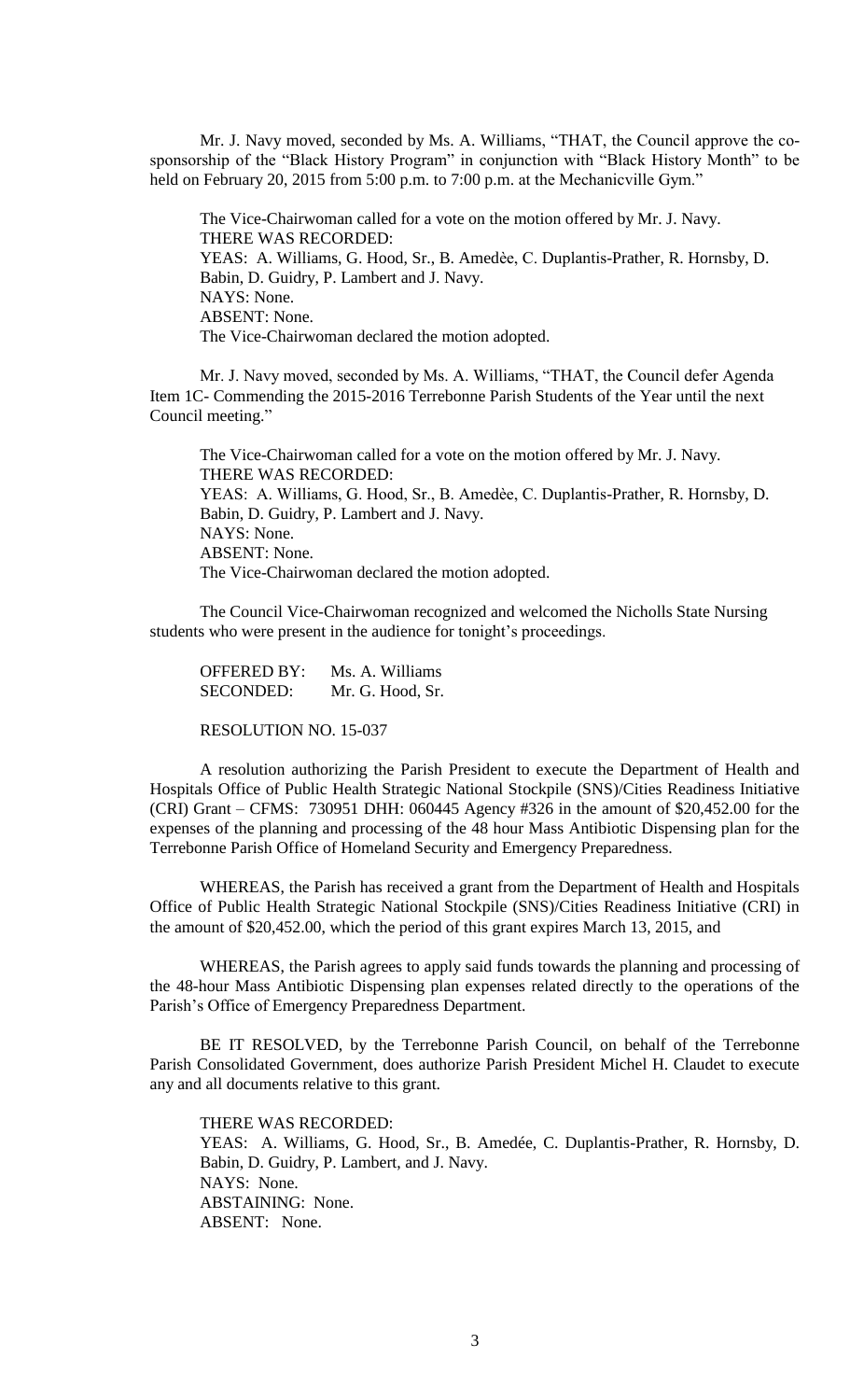The Chairman declared the resolution adopted on this, the 28th day of January 2015.

\* \* \* \* \* \* \* \* \*

OFFERED BY: Ms. A. Williams SECONDED: Mr. G. Hood, Sr.

RESOLUTION NO. 15-038

A resolution authorizing the Parish President to execute the State Homeland Security Program - FY 2014 No. EMW-2014-SS-00045-S01 from the Governor's Office of Homeland Security and Emergency Preparedness (GOHSEP) for CERT First Aid Training expenses and equipment of the Terrebonne Parish Office of Homeland Security and Emergency Preparedness.

WHEREAS, the Parish has received a grant from the Governor's Office of Homeland Security and Emergency Preparedness in the amount of \$1,450.00, which the period of this grant expires February 28, 2016, and

WHEREAS, the Parish agrees to apply said funds towards expenses related directly to the operations of the Parish's Office of Emergency Preparedness Department including the attendance of the Director of the Office of Emergency Preparedness at the annual Parish Director's Conference, which these expenditures were implemented in the original 2009 Adopted Budget.

BE IT RESOLVED, by the Terrebonne Parish Council, on behalf of the Terrebonne Parish Consolidated Government, does authorize Parish President Michel H. Claudet to execute any and all documents relative to this grant.

THERE WAS RECORDED: YEAS: A. Williams, G. Hood, Sr., B. Amedée, C. Duplantis-Prather, R. Hornsby, D. Babin, D. Guidry, P. Lambert, and J. Navy. NAYS: None. ABSTAINING: None. ABSENT: None. The Chairman declared the resolution adopted on this, the 28th day of January 2015.

\* \* \* \* \* \* \* \* \*

The Council Vice-Chairwoman acknowledged Mr. Stevie Smith, engineer with All South Consulting Engineers, LLC, who presented a brief power point presentation on the Bayou Pointe Aux Chenes Clean Out. He explained that this area is the boundary between Terrebonne Parish and Lafourche Parish; stated that this major drainage artery hasn't been cleaned in some years; and added that this project was done in three (3) phases and was completed under budget with the help of the contractor, Ellender Backhoe and the residents of the Bayou Point Aux Chenes area. Mr. Smith thanked the Council and Administration for working with their company to get the project completed.

Councilman P. Lambert thanked Mr. Smith and All South Consulting Engineers, LLC for all of their hard work and noted that Terrebonne Parish and Lafourche Parish will partnership every three (3) months to spray and/or control the weeds and overgrown vegetation in Bayou Point Aux Chenes.

The Council Vice-Chairwoman acknowledged Mr. Rustin Legendre, Government Relations Manager with Charter Communications, who introduced himself to the Council as the Charter Communications liaison in the tri-parish area who can help with any current concerns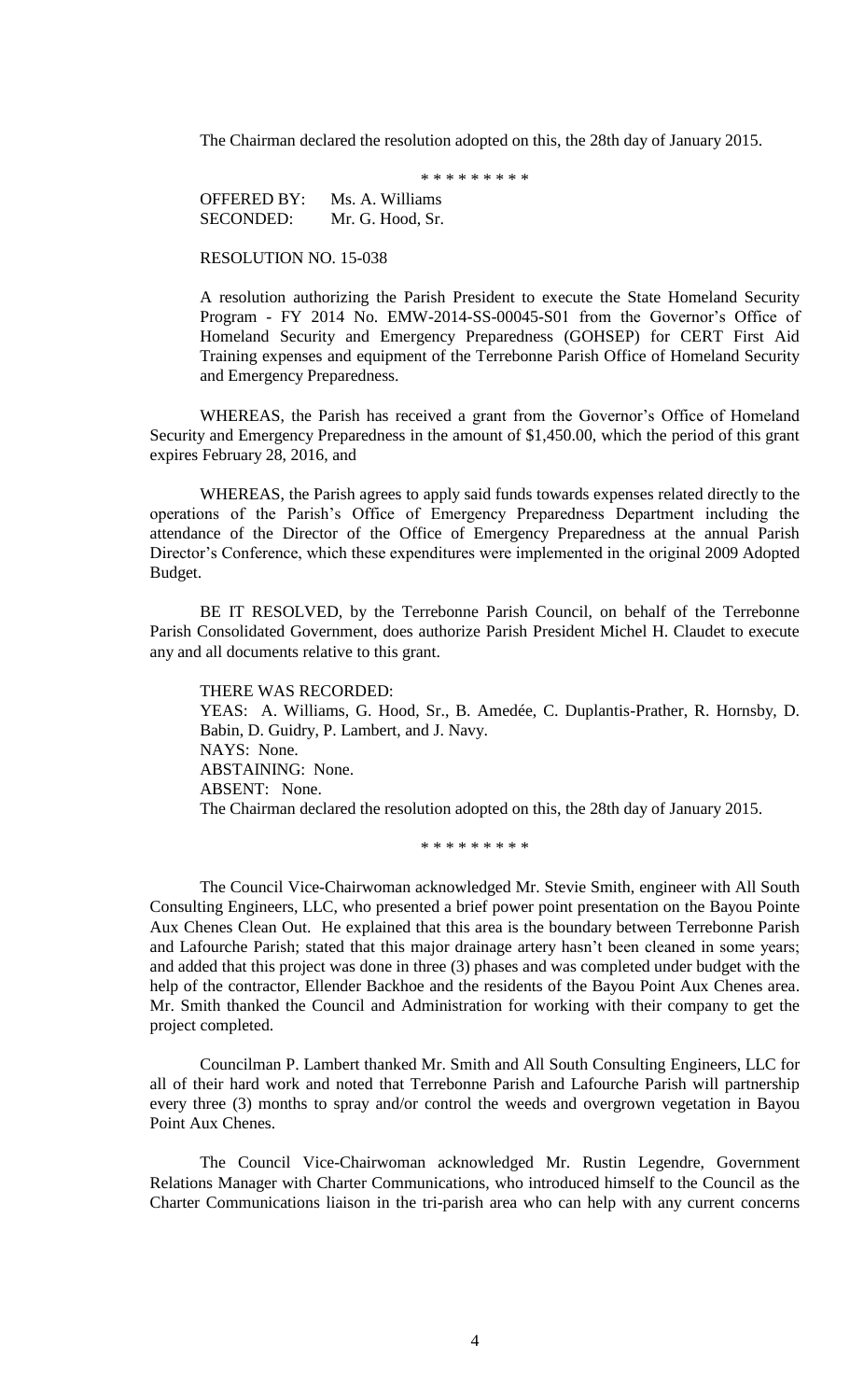and/or future problems that the Council or their constituents may have as it relates to their cable services.

Several Council members thanked Mr. Legendre for coming before the Council to introduce himself and asked if Charter Communications offer programs, such as Connect America, which would allow school-age children to have affordable internet access at home, and whether or not the public can access local channels that are now unavailable in some areas due to digital conversion.

Upon questioning, Mr. Legendre explained that all Charter Communication customers were informed of the recent channel relocations and stated that he is open to scheduling a meeting with any and all Council members to discuss ways to improve and implement new services for new and existing customers.

Mr. G. Hood, Sr. moved, seconded by Mr. P. Lambert, "THAT, it now being 6:30 p.m., the Council open public hearings."

The Vice-Chairwoman called for a vote on the motion offered by Mr. G. Hood, Sr. THERE WAS RECORDED: YEAS: A. Williams, G. Hood, Sr., B. Amedèe, C. Duplantis-Prather, R. Hornsby, D. Babin, D. Guidry, P. Lambert and J. Navy. NAYS: None. ABSENT: None.

The Vice-Chairwoman declared the motion adopted.

The Vice-Chairwoman recognized the public for comments on the following:

A. A proposed ordinance to appoint Kimberly Cologne as Terrebonne Parish Council Minute Clerk, setting the salary for said position, and set an effective date.

There were no comments from the public on the proposed ordinance.

Mr. D. Babin moved, seconded by Ms. A. Williams, "THAT, the Council close the aforementioned public hearing."

The Vice-Chairwoman called for a vote on the motion offered by Mr. D. Babin. THERE WAS RECORDED: YEAS: A. Williams, G. Hood, Sr., B. Amedèe, C. Duplantis-Prather, R. Hornsby, D. Babin, D. Guidry, P. Lambert and J. Navy. NAYS: None. ABSENT: None. The Vice-Chairwoman declared the motion adopted.

OFFERED BY: Mr. D. Babin SECONDED BY: Unanimously

ORDINANCE NO. 8506

AN ORDINANCE TO APPOINT A TERREBONNE PARISH COUNCIL MINUTE CLERK, TO SET THE SALARY, AND TO SET AN EFFECTIVE DATE RELATIVE THERETO.

WHEREAS, Section 2-10 of the Home Rule Charter requires approval of the Terrebonne Parish Council to appoint clerical personnel as members of the Council Staff; and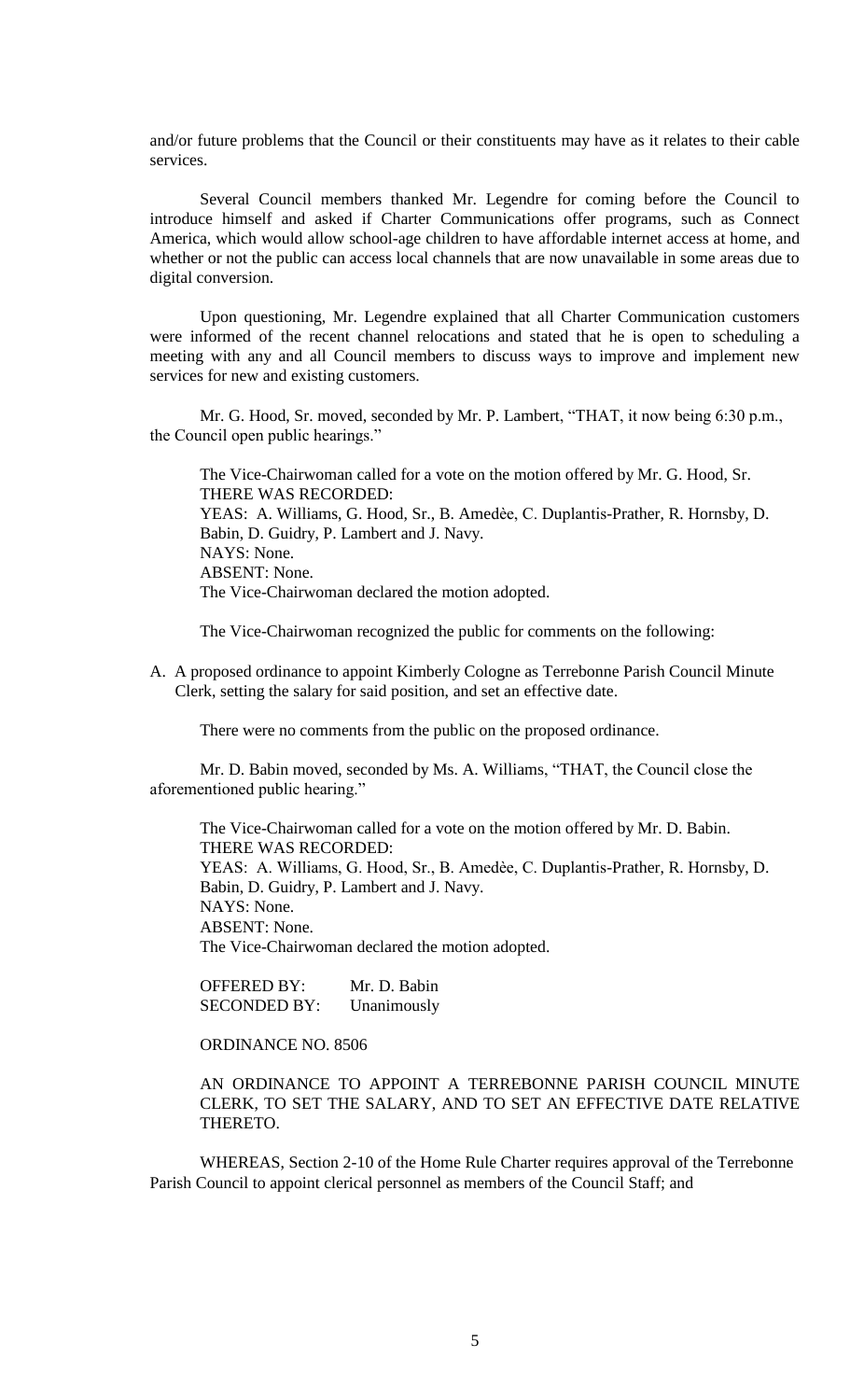NOW, THEREFORE BE IT ORDAINED, by the Terrebonne Parish Council, on behalf of the Terrebonne Parish Consolidated Government, that Ms. Kimberly Cologne be appointed to the position of Terrebonne Parish Council Minute Clerk, and that the salary of the aforementioned individual be set as follows:

Grade 107 Minute Clerk \$13.64 an hour

# SECTION II

If any word, clause, phrase, section or other portion of this ordinance shall be declared null, void, invalid, illegal, or unconstitutional, the remaining words, clauses, phrases, sections and other portions of this ordinance shall remain in full force and effect, the provisions of this ordinance hereby being declared to be severable.

#### SECTION III

This ordinance shall become effective upon approval by the Parish President or as otherwise provided in Section 2-13(b) of the Home Rule Charter for a Consolidated Government for Terrebonne Parish, whichever occurs sooner.

This ordinance, having been introduced and laid on the table for at least two weeks, was voted upon as follows:

THERE WAS RECORDED: YEAS: A. Williams, G. Hood, Sr., B. Amedee, C. Duplantis-Prather, R. Hornsby, D. Babin, D. Guidry, P. Lambert, and J. Navy. NAYS: None. NOT VOTING: None. ABSTAINING: None. ABSENT: None. The Chairman declared the ordinance adopted on this, the 28th day of January 2015.

Ms. Kimberly Cologne thanked the Council for the appointment and stated that she is looking forward to working with the Council and the Council Staff.

The Vice-Chairwoman recognized the public for comments on the following:

- B. A proposed ordinance to amend the 2015 Adopted Operating Budget of the Terrebonne Parish Consolidated Government for the following items:
	- I. FTA Grant Fund Reclass Position, Transit Manager, \$0
	- II. Fire Department, \$4,510.

There were no comments from the public on the proposed ordinance.

Mr. D. Guidry moved, seconded by Ms. B. Amedѐe, "THAT, the Council close the aforementioned public hearing."

The Vice-Chairwoman called for a vote on the motion offered by Mr. D. Guidry. THERE WAS RECORDED: YEAS: A. Williams, G. Hood, Sr., B. Amedèe, C. Duplantis-Prather, R. Hornsby, D. Babin, D. Guidry, P. Lambert and J. Navy. NAYS: None. ABSENT: None. The Vice-Chairwoman declared the motion adopted.

OFFERED BY: Mr. D. Guidry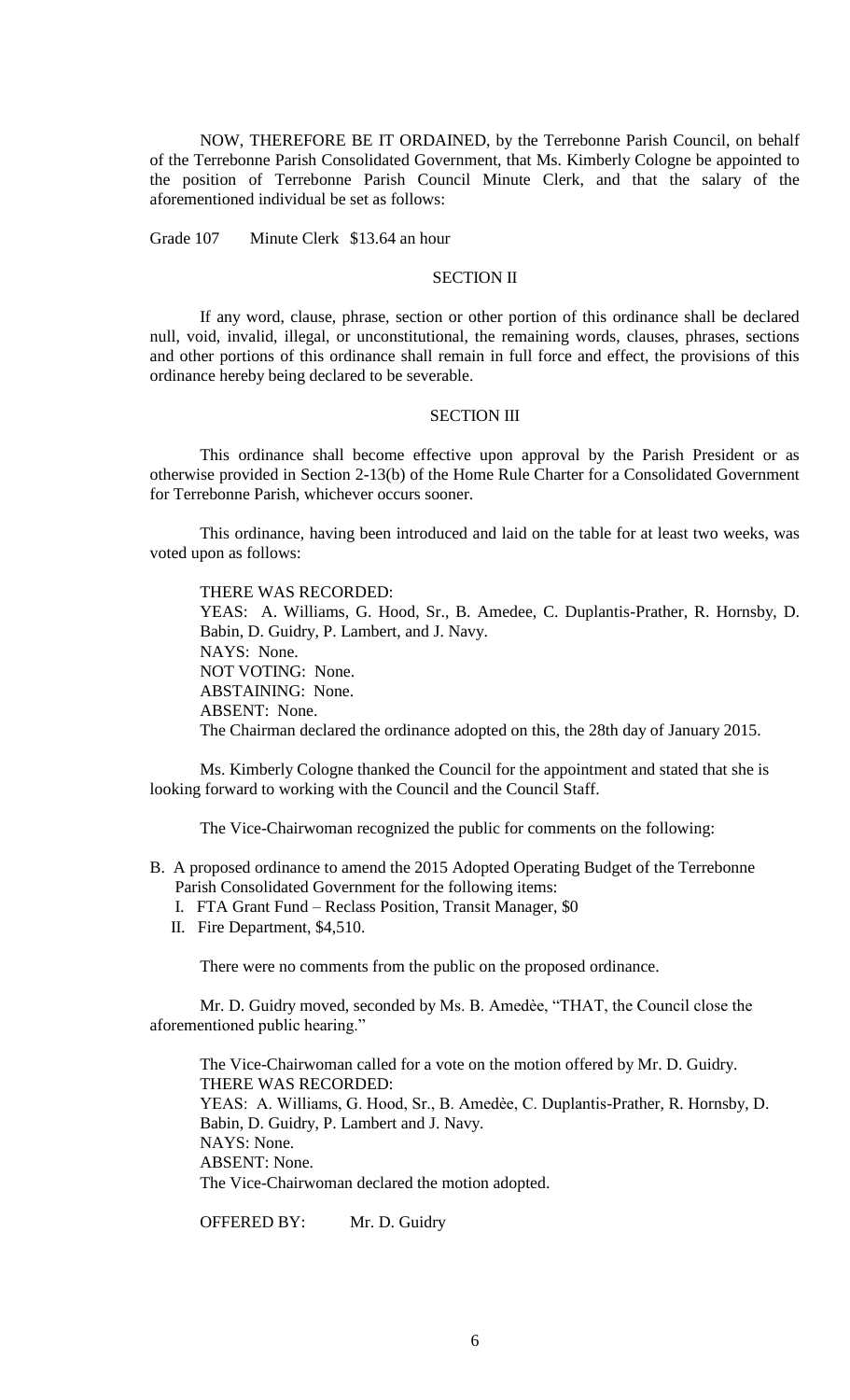## SECONDED BY: Ms. B. Amedẻe

### ORDINANCE NO. 8507

# AN ORDINANCE TO AMEND THE 2015 ADOPTED OPERATING BUDGET OF THE TERREBONNE PARISH CONSOLIDATED GOVERNMENT FOR THE FOLLOWING ITEMS AND TO PROVIDE FOR RELATED MATTERS.

- **I.** FTA GRANT FUND RECLASS POSITION, TRANSIT MANAGER, \$0
- **II.** FIRE DEPARTMENT, \$4,510

### SECTION I

WHEREAS, Administration is requesting to reclass the Transit Manager position, Grade 207, to Office Manager, Grade 208, for the FTA Grant Operations/General Administration Department, and

WHEREAS, there is no change in the budgeted dollars for this reclass.

NOW, THEREFORE BE IT ORDAINED, by the Terrebonne Parish Council, on behalf of the Terrebonne Parish Consolidated Government, that the 2015 Adopted Operating Budget be amended to recognize the necessary adjustment for the budgeted position for the FTA Grant's Office Manager. (Attachment A)

# SECTION II

WHEREAS, Fire Department received \$4,510 reimbursements for damages occurred to Fire Department vehicles (Units #406 and 412), and

WHEREAS, these reimbursements need to be reflected in the maintenance account for the impending repairs to the vehicles.

NOW, THEREFORE BE IT FURTHER ORDAINED, by the Terrebonne Parish Council, on behalf of the Terrebonne Parish Consolidated Government, that the 2015 Adopted Operating Budget be amended to recognize the reimbursement for damages occurred to Fire Department vehicles. (Attachment B)

### SECTION III

If any word, clause, phrase, section or other portion of this ordinance shall be declared null, void, invalid, illegal, or unconstitutional, the remaining words, clauses, phrases, sections and other portions of this ordinance shall remain in full force and effect, the provisions of this ordinance hereby being declared to be severable.

## SECTION IV

This ordinance shall become effective upon approval by the Parish President or as otherwise provided in Section 2-13(b) of the Home Rule Charter for a Consolidated Government for Terrebonne Parish, whichever occurs sooner.

This ordinance, having been introduced and laid on the table for at least two weeks, was voted upon as follows:

# THERE WAS RECORDED: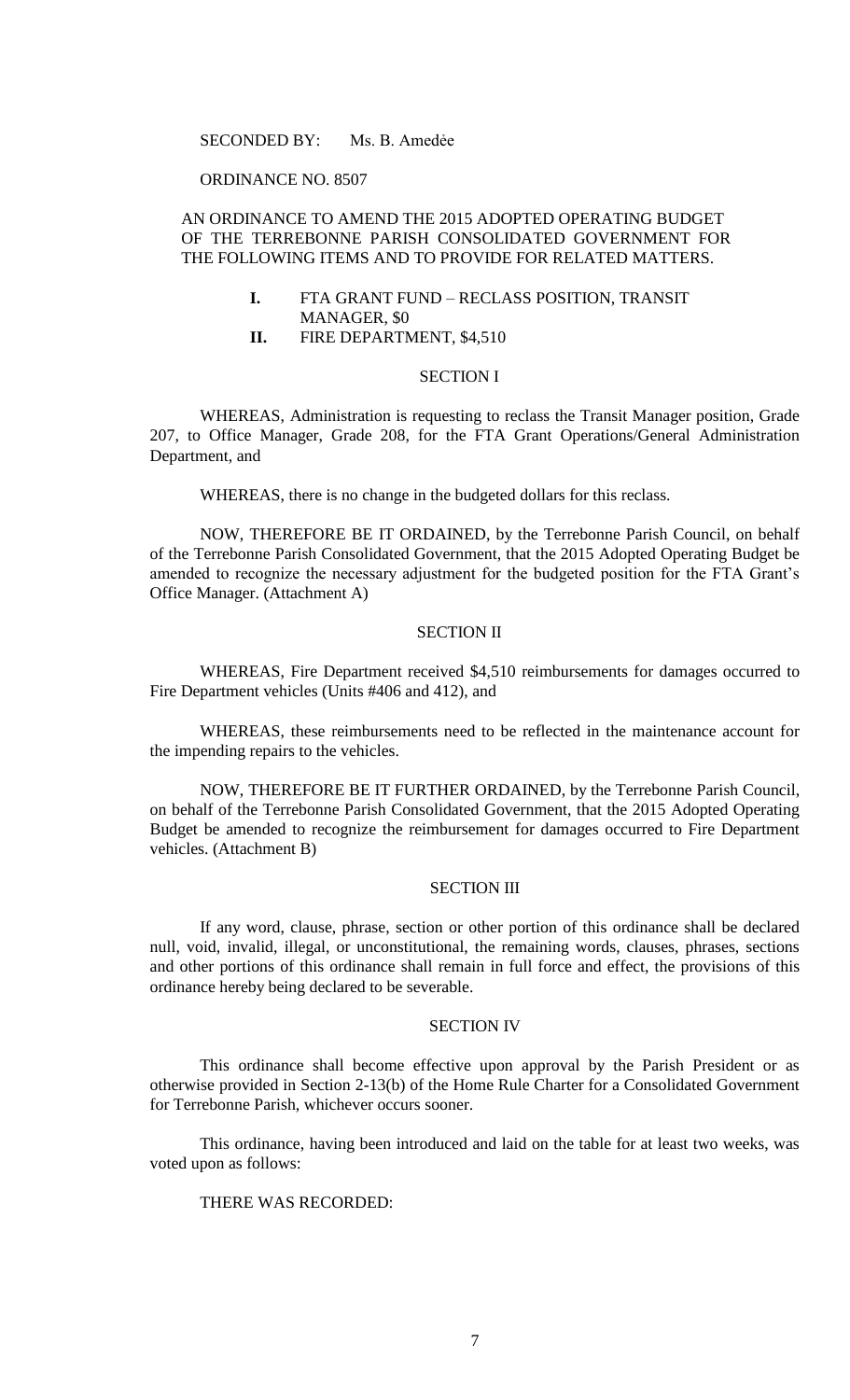YEAS: A. Williams, G. Hood, Sr., B. Amedee, C. Duplantis-Prather, R. Hornsby, D. Babin, D. Guidry, P. Lambert, and J. Navy. NAYS: None. NOT VOTING: None. ABSTAINING: None. ABSENT: None. The Chairman declared the ordinance adopted on this, the 28th day of January 2015.

The Vice-Chairwoman recognized the public for comments on the following:

C. A proposed ordinance that will amend the Zoning Ordinance, Chapter 28, Section 28-76(b) "Supplementary Major Corridor Overlay District Regulations" to revise the listing of Valhi Boulevard and Bayou Gardens Boulevard and to include all of the Westside Boulevard and a portion of South Hollywood Road in the Major Corridor Overlay District, as per Attachment  $A$ ".

There were no comments from the public on the proposed ordinance.

Ms. A. Williams moved, seconded by Mr. R. Hornsby, "THAT, the Council close the aforementioned public hearing."

The Vice-Chairwoman called for a vote on the motion offered by Ms. A. Williams. THERE WAS RECORDED: YEAS: A. Williams, G. Hood, Sr., B. Amedèe, C. Duplantis-Prather, R. Hornsby, D. Babin, D. Guidry, P. Lambert and J. Navy. NAYS: None. ABSENT: None. The Vice-Chairwoman declared the motion adopted.

OFFERED BY: Ms. A. Williams SECONDED BY: Mr. R. Hornsby

ORDINANCE NO. 8508

AN ORDINANCE TO AMEND THE ZONING ORDINANCE, CHAPTER 28, SECTION 28-76(b) "SUPPLEMENTARY MAJOR CORRIDOR OVERLAY DISTRICT REGULATIONS" TO REVISE THE LISTING OF VALHI BOULEVARD AND BAYOU GARDENS BOULEVARD AND TO INCLUDE ALL OF WESTSIDE BOULEVARD AND A PORTION OF SOUTH HOLLYWOOD ROAD IN THE MAJOR CORRIDOR OVERLAY DISTRICT, AS PER ATTACHMENT "A."

### SECTION I

BE IT ORDAINED by the Terrebonne Parish Council, in regular session convened, acting pursuant to the authority invested in it by the Constitution and laws of the State of Louisiana, the Home Rule Charter for a Consolidated Government for Terrebonne Parish, and including, but not limited to, LSA R.S. 33:1368 and other statutes of the State of Louisiana, to amend the Zoning Ordinance, Chapter 28, Section 28-76(b) "Supplementary Major Corridor Overlay District Regulations" to revise the listing of Valhi Boulevard and Bayou Gardens Boulevard and to include all of Westside Boulevard and a portion of South Hollywood Road in the Major Corridor Overlay District, as per attachment "A."

## SECTION II

If any word, clause, phrase, section or other portion of this ordinance shall be declared null, void, invalid, illegal, or unconstitutional, the remaining words, clauses, phrases, sections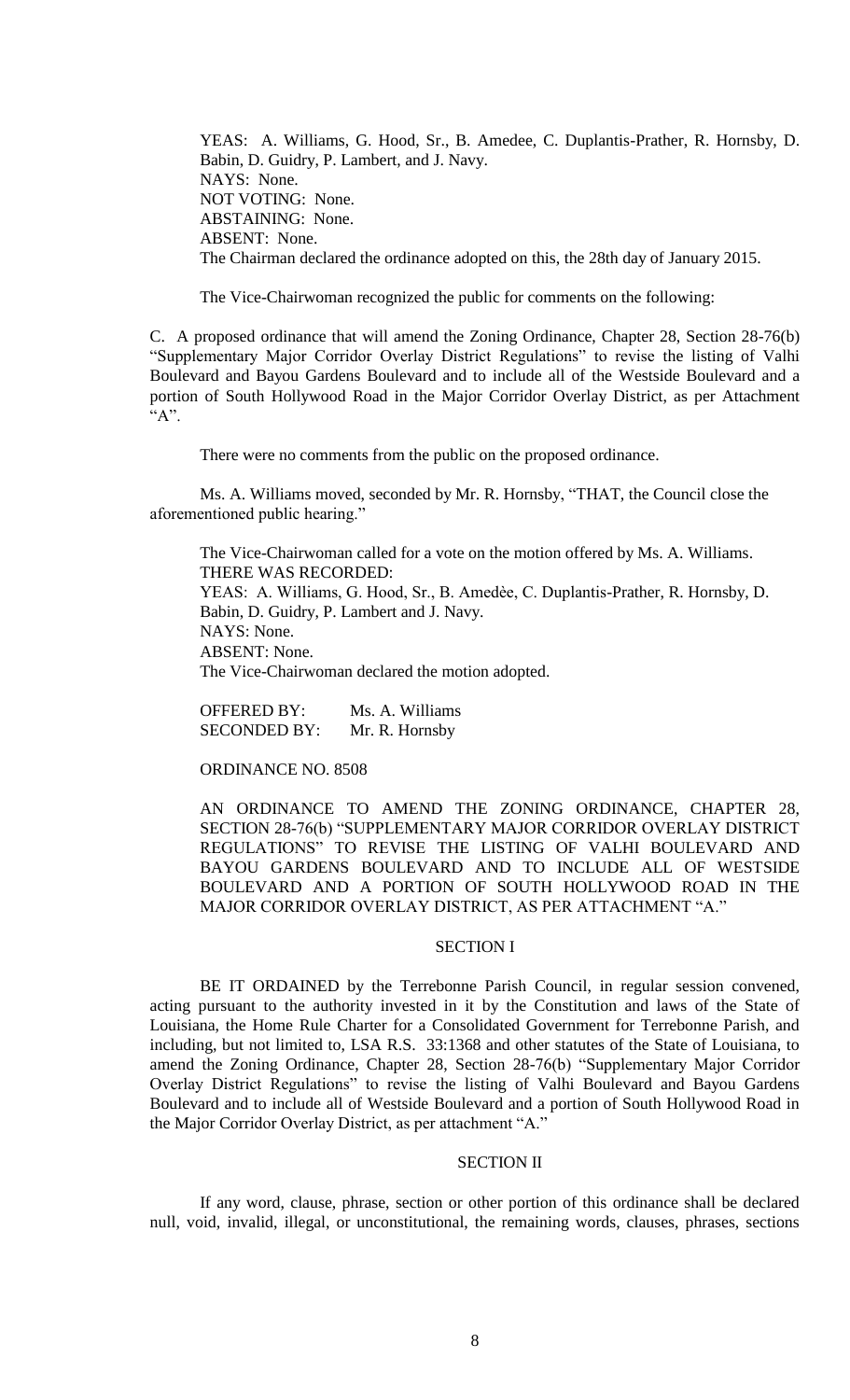and other portions of this ordinance shall remain in full force and effect, the provisions of this ordinance hereby being declared to be severable.

## SECTION III

This ordinance shall become effective upon approval by the Parish President or as otherwise provided in Section 2-13 (b) of the Home Rule Charter for a Consolidated Government of Terrebonne Parish, whichever occurs sooner.

#### \*\*\*\*\*\*\*\*\*\*\*\*\*\*\*\*\*

## SECTION IV

If any word, clause, phrase, section or other portion of this ordinance shall be declared null, void, invalid, illegal, or unconstitutional, the remaining words, clauses, phrases, sections and other portions of this ordinance shall remain in full force and effect, the provisions of this ordinance hereby being declared to be severable.

#### SECTION V

This ordinance shall become effective upon approval by the Parish President or as otherwise provided in Section 2-13(b) of the Home Rule Charter for a Consolidated Government for Terrebonne Parish, whichever occurs sooner.

This ordinance, having been introduced and laid on the table for at least two weeks, was voted upon as follows:

### THERE WAS RECORDED:

YEAS: A. Williams, G. Hood, Sr., B. Amedee, C. Duplantis-Prather, R. Hornsby, D. Babin, D. Guidry, P. Lambert, and J. Navy. NAYS: None. NOT VOTING: None. ABSTAINING: None. ABSENT: None. The Chairman declared the ordinance adopted on this, the 28th day of January 2015.

The Vice-Chairwoman recognized the public for comments on the following:

D. A proposed ordinance to dedicate and accept the maintenance/operations of the street(s), drainage servitudes, and rights-of-way for "Hillcrest Estates"; energize and accept the streets lights; and to incorporate "Rue Harold John", "Rue Wyatt Philip", and "Rue Stephen Michael" into the Enhanced 911 Emergency Response System for the purpose of providing a better means of locating addresses.

There were no comments from the public on the proposed ordinance.

Mr. G. Hood, Sr. moved, seconded by Ms. A. Williams, "THAT, the Council close the aforementioned public hearing."

The Vice-Chairwoman called for a vote on the motion offered by Mr. G. Hood, Sr. THERE WAS RECORDED: YEAS: A. Williams, G. Hood, Sr., B. Amedèe, C. Duplantis-Prather, R. Hornsby, D. Babin, D. Guidry, P. Lambert and J. Navy. NAYS: None. ABSENT: None. The Vice-Chairwoman declared the motion adopted.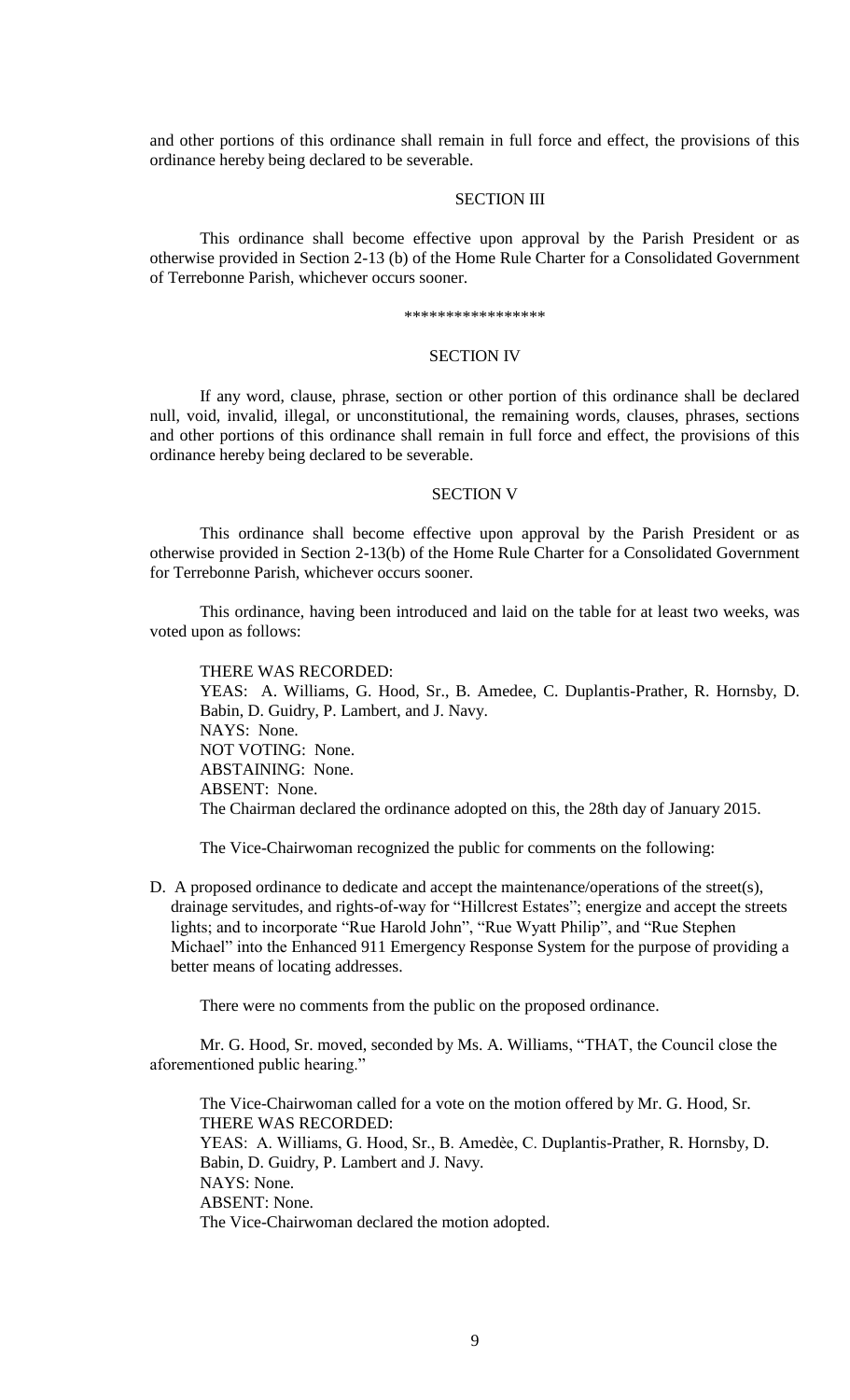OFFERED BY: Mr. G. Hood, Sr. SECONDED BY: Ms. A. Williams

## ORDINANCE NO. 8509

AN ORDINANCE DEDICATING AND ACCEPTING THE MAINTENANCE/OPERATION OF THE STREET(S), DRAINAGE SERVITUDES, AND RIGHTS-OF-WAY FOR "HILLCREST ESTATES;" ENERGIZE AND ACCEPT THE STREET LIGHTS; AND TO INCORPORATE "RUE HAROLD JOHN", "RUE WYATT PHILIP", AND "RUE STEPHEN MICHAEL" INTO THE ENHANCED 911 EMERGENCY RESPONSE SYSTEM FOR THE PURPOSE OF PROVIDING A BETTER MEANS OF LOCATING ADDRESSES; AND TO SET FORTH AN EFFECTIVE DATE FOR THE INCORPORATION OF STREET NAME(S), TO INFORM THE PROPER AGENCIES OF THE STREET NAME(S), AND TO AUTHORIZE THE INSTALLATION OF THE APPROPRIATE STREET SIGN(S), AND TO ADDRESS OTHER MATTERS RELATIVE THERETO.

#### SECTION I

BE IT ORDAINED that the Terrebonne Parish Council, on behalf of Terrebonne Parish Consolidated Government, dedicates and accepts the maintenance/operation of the street(s), drainage servitudes, and rights-of-way; and energize and accept the street lights as depicted on a plat, prepared on October 31, 2014, by Milford & Associates, Inc. titled "Hillcrest Estates," a copy of which is attached hereto and made a part hereof;

BE IT FURTHER ORDAINED effective on the 19th day of February 2015, that "Rue Harold John", "Rue Wyatt Philip", and "Rue Stephen Michael" be incorporated into the Enhanced 911 Emergency Response System;

BE IT FURTHER ORDAINED that a copy of this ordinance be submitted to the Terrebonne Parish Communications Board, local U.S. Postal Services, fire districts, Acadian Ambulance, Terrebonne Parish Sheriff's Office, and any other appropriate agency; and

BE IT FURTHER ORDAINED that the Parish Forces be directed to install the proper street sign on the appropriate street, and that any other actions relative thereto be addressed.

### SECTION II

If any word, clause, phrase, section or other portion of this ordinance shall be declared null, void, invalid, illegal, or unconstitutional, the remaining words, clauses, phrases, sections and other portions of this ordinance shall remain in full force and effect, the provisions of this ordinance hereby being declared to be severable.

### SECTION III

This ordinance shall become effective upon approval by the Parish President or as otherwise provided in Section 2-13(b) of the Home Rule Charter for a Consolidated Government for Terrebonne Parish, whichever occurs sooner.

This ordinance, having been introduced and laid on the table for at least two weeks, was voted upon as follows:

### THERE WAS RECORDED:

YEAS: A. Williams, G. Hood, Sr., B. Amedee, C. Duplantis-Prather, R. Hornsby, D. Babin, D. Guidry, P. Lambert, and J. Navy.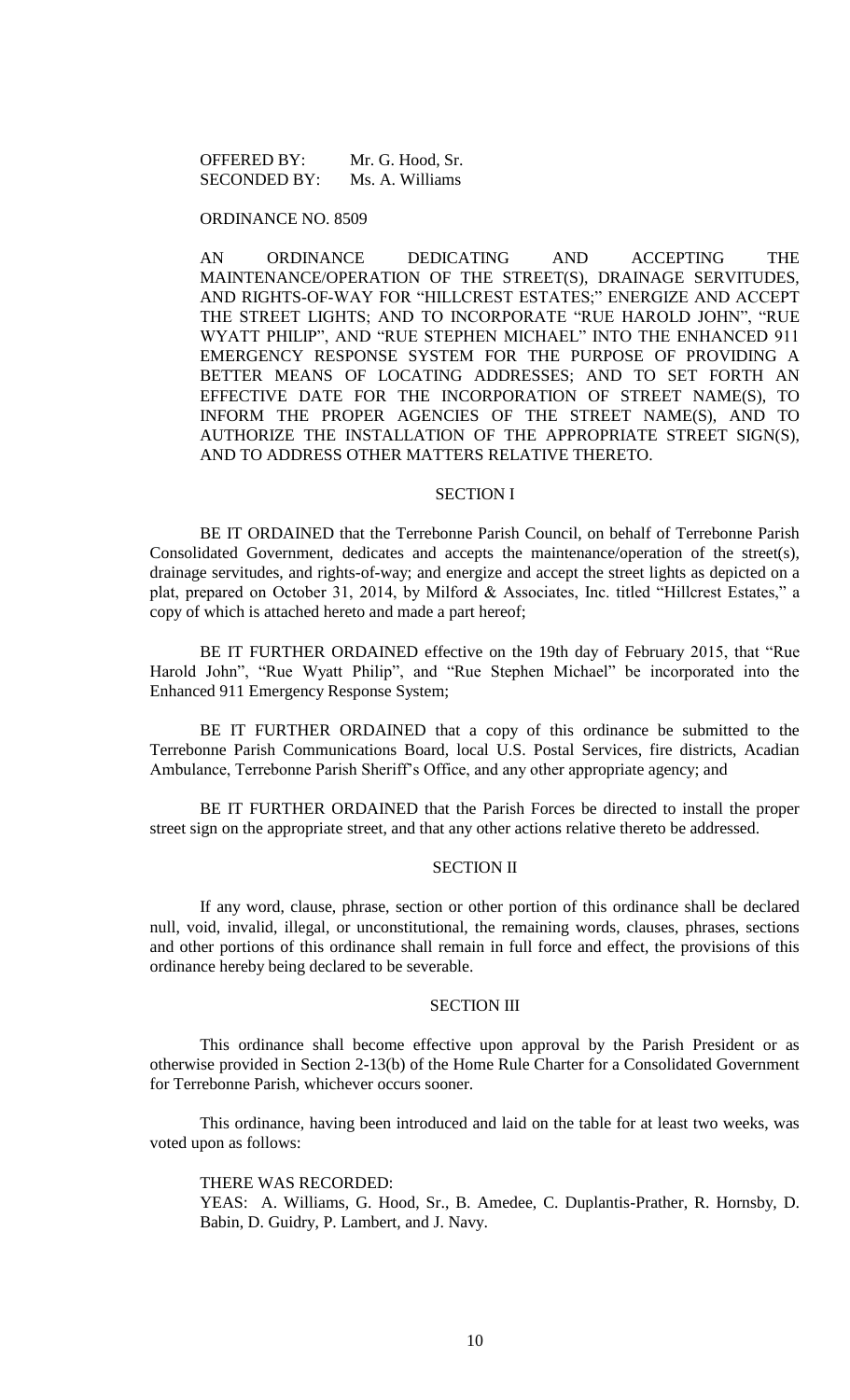NAYS: None. NOT VOTING: None. ABSTAINING: None. ABSENT: None. The Chairman declared the ordinance adopted on this, the 28th day of January 2015.

The Vice-Chairwoman recognized the public for comments on the following:

E. A proposed ordinance to dedicate and accept the maintenance/operation of the street(s), drainage servitudes, sewer, and rights-of-way for "Palm Gardens Subdivision, Phase B"; energize and accept the street lights; and to incorporate "Cypress Garden Drive" into the Enhanced 911 Emergency Response System for the purpose of providing a better means of locating addresses.

There were no comments from the public on the proposed ordinance.

Ms. B. Amedѐe moved, seconded by Mr. P. Lambert, "THAT, the Council close the aforementioned public hearing."

The Vice-Chairwoman called for a vote on the motion offered by Ms. B. Amedѐe. THERE WAS RECORDED: YEAS: A. Williams, G. Hood, Sr., B. Amedèe, C. Duplantis-Prather, R. Hornsby, D. Babin, D. Guidry, P. Lambert and J. Navy. NAYS: None. ABSENT: None. The Vice-Chairwoman declared the motion adopted.

OFFERED BY: Ms. B. Amedẻe SECONDED BY: Mr. J. Navy

ORDINANCE NO. 8510

AN ORDINANCE DEDICATING AND ACCEPTING THE MAINTENANCE/OPERATION OF THE STREET(S), DRAINAGE SERVITUDES, SEWER, AND RIGHTS-OF-WAY FOR "PALM GARDENS SUBDIVISION, PHASE B;" ENERGIZE AND ACCEPT THE STREET LIGHTS; AND TO INCORPORATE "CYPRESS GARDEN DRIVE" INTO THE ENHANCED 911 EMERGENCY RESPONSE SYSTEM FOR THE PURPOSE OF PROVIDING A BETTER MEANS OF LOCATING ADDRESSES; AND TO SET FORTH AN EFFECTIVE DATE FOR THE INCORPORATION OF STREET NAME(S), TO INFORM THE PROPER AGENCIES OF THE STREET NAME(S), AND TO AUTHORIZE THE INSTALLATION OF THE APPROPRIATE STREET SIGN(S), AND TO ADDRESS OTHER MATTERS RELATIVE THERETO.

#### SECTION I

BE IT ORDAINED that the Terrebonne Parish Council, on behalf of Terrebonne Parish Consolidated Government, dedicates and accepts the maintenance/operation of the street(s), drainage servitudes, sewer, and rights-of-way; and energize and accept the street lights as depicted on a plat, prepared on May 16, 2013, revised on June 27, 2014, by David A. Waitz Engineering & Surveying, Inc. titled "Palm Gardens Subdivision, Phase B," a copy of which is attached hereto and made a part hereof;

BE IT FURTHER ORDAINED effective on the 19th day of February 2015, that "Cypress Garden Drive" be incorporated into the Enhanced 911 Emergency Response System;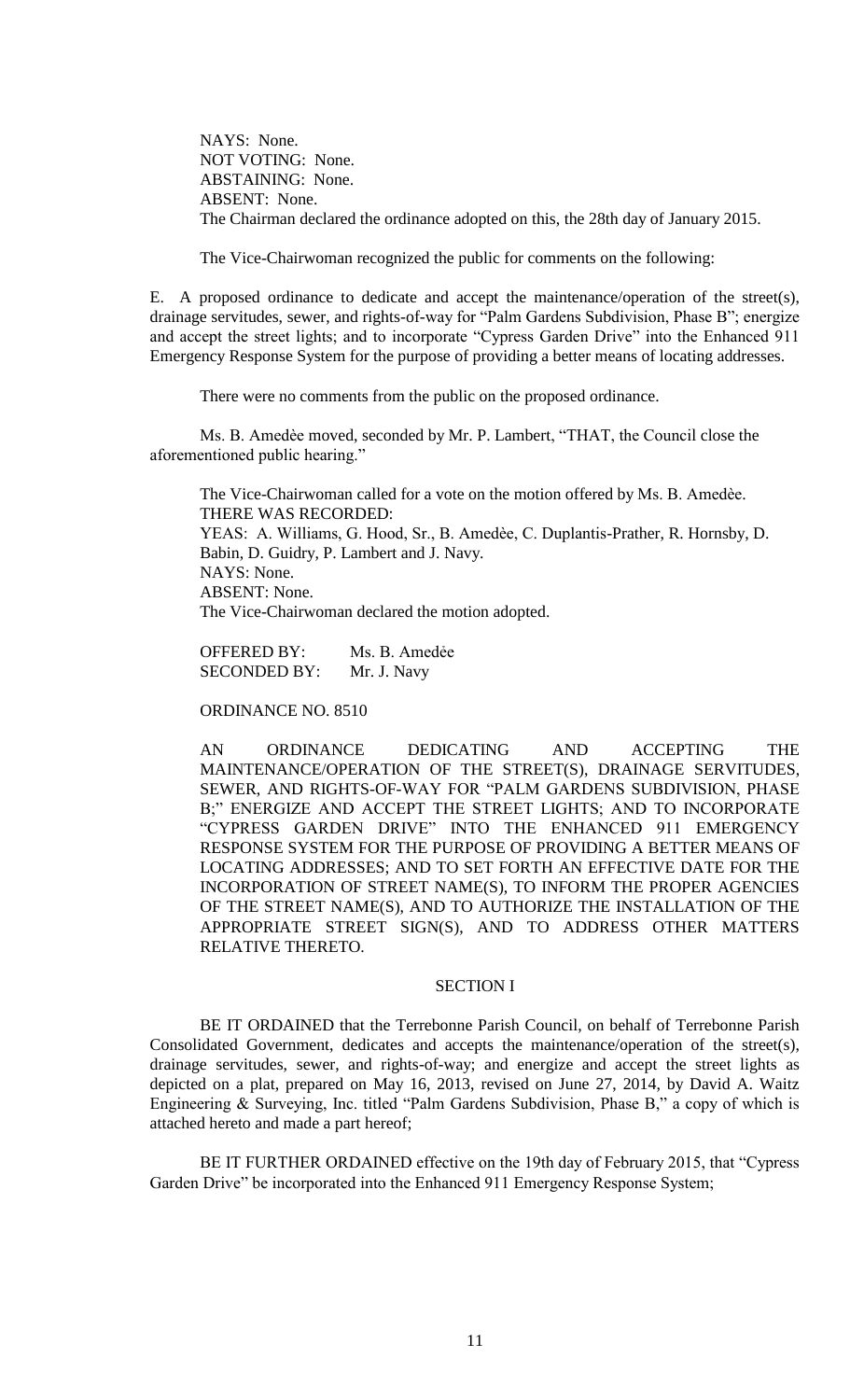BE IT FURTHER ORDAINED that a copy of this ordinance be submitted to the Terrebonne Parish Communications Board, local U.S. Postal Services, fire districts, Acadian Ambulance, Terrebonne Parish Sheriff's Office, and any other appropriate agency; and

BE IT FURTHER ORDAINED that the Parish Forces be directed to install the proper street sign on the appropriate street, and that any other actions relative thereto be addressed.

# SECTION II

If any word, clause, phrase, section or other portion of this ordinance shall be declared null, void, invalid, illegal, or unconstitutional, the remaining words, clauses, phrases, sections or other portions of this ordinance shall remain in full force and effect, the provisions of this section hereby being declared to be severable.

This ordinance, having been introduced and laid on the table for at least two weeks, was voted upon as follows:

#### SECTION III

If any word, clause, phrase, section or other portion of this ordinance shall be declared null, void, invalid, illegal, or unconstitutional, the remaining words, clauses, phrases, sections and other portions of this ordinance shall remain in full force and effect, the provisions of this ordinance hereby being declared to be severable.

## SECTION IV

This ordinance shall become effective upon approval by the Parish President or as otherwise provided in Section 2-13(b) of the Home Rule Charter for a Consolidated Government for Terrebonne Parish, whichever occurs sooner.

This ordinance, having been introduced and laid on the table for at least two weeks, was voted upon as follows:

THERE WAS RECORDED: YEAS: A. Williams, G. Hood, Sr., B. Amedee, C. Duplantis-Prather, R. Hornsby, D. Babin, D. Guidry, P. Lambert, and J. Navy. NAYS: None. NOT VOTING: None. ABSTAINING: None. ABSENT: None.

The Chairman declared the ordinance adopted on this, the 28th day of January 2015.

F. A proposed ordinance to dedicate and accept the maintenance/operation of the street(s), drainage servitudes, utilities, gas, sewer, and rights-of-way for "Sugar Mill Olde Towne Subdivision, Addendum No. 1, Phase B"; energize and accept the street lights; and to incorporate the extensions of "Rue Saint Sydney" and "Rue Saint Cameron" into the Enhanced 911 Emergency Response System for the purpose of providing a better means of locating addresses.

There were no comments from the public on the proposed ordinance.

Mr. R. Hornsby moved, seconded by Mr. G. Hood, Sr., "THAT, the Council close the aforementioned public hearing."

The Vice-Chairwoman called for a vote on the motion offered by Mr. R. Hornsby. THERE WAS RECORDED: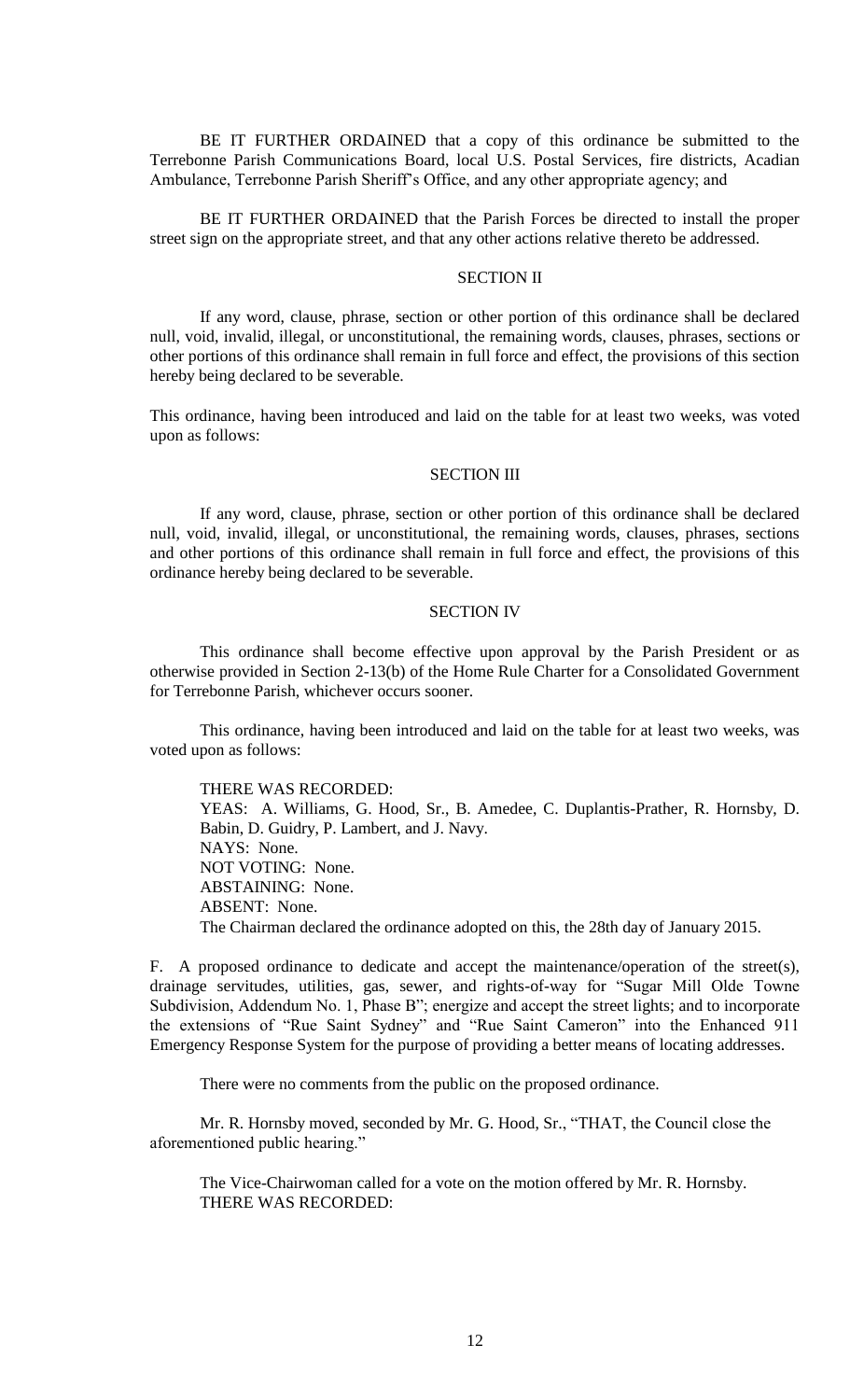YEAS: A. Williams, G. Hood, Sr., B. Amedèe, C. Duplantis-Prather, R. Hornsby, D. Babin, D. Guidry, P. Lambert and J. Navy. NAYS: None. ABSENT: None. The Vice-Chairwoman declared the motion adopted.

OFFERED BY: Mr. R. Hornsby SECONDED BY: Ms. B. Amedẻe

ORDINANCE NO. 8511

AN ORDINANCE DEDICATING AND ACCEPTING THE MAINTENANCE/OPERATION OF THE STREET(S), DRAINAGE SERVITUDES, UTILITIES, GAS, SEWER, AND RIGHTS-OF-WAY FOR "SUGAR MILL OLDE TOWNE SUBDIVISION, ADDENDUM NO. 1, PHASE B;" ENERGIZE AND ACCEPT THE STREET LIGHTS; AND TO INCORPORATE THE EXTENSIONS OF "RUE SAINT SYDNEY" AND "RUE SAINT CAMERON" INTO THE ENHANCED 911 EMERGENCY RESPONSE SYSTEM FOR THE PURPOSE OF PROVIDING A BETTER MEANS OF LOCATING ADDRESSES; AND TO SET FORTH AN EFFECTIVE DATE FOR THE INCORPORATION OF STREET NAME(S), TO INFORM THE PROPER AGENCIES OF THE STREET NAME(S), AND TO AUTHORIZE THE INSTALLATION OF THE APPROPRIATE STREET SIGN(S), AND TO ADDRESS OTHER MATTERS RELATIVE THERETO.

## SECTION I

BE IT ORDAINED that the Terrebonne Parish Council, on behalf of Terrebonne Parish Consolidated Government, dedicates and accepts the maintenance/operation of the street(s), drainage servitudes, utilities, gas, sewer, and rights-of-way; and energize and accept the street lights as depicted on a plat, prepared on April 2, 2013, revised on December 30, 2013, by David A. Waitz Engineering & Surveying, Inc. titled "Sugar Mill Olde Towne Subdivision, Addendum No. 1, Phase B," a copy of which is attached hereto and made a part hereof;

BE IT FURTHER ORDAINED effective on the 19th day of February 2015, that the extensions of "Rue Saint Sydney" and "Rue Saint Cameron" be incorporated into the Enhanced 911 Emergency Response System;

BE IT FURTHER ORDAINED that a copy of this ordinance be submitted to the Terrebonne Parish Communications Board, local U.S. Postal Services, fire districts, Acadian Ambulance, Terrebonne Parish Sheriff's Office, and any other appropriate agency; and

BE IT FURTHER ORDAINED that the Parish Forces be directed to install the proper street sign on the appropriate street, and that any other actions relative thereto be addressed.

# SECTION II

If any word, clause, phrase, section or other portion of this ordinance shall be declared null, void, invalid, illegal, or unconstitutional, the remaining words, clauses, phrases, sections or other portions of this ordinance shall remain in full force and effect, the provisions of this section hereby being declared to be severable.

This ordinance, having been introduced and laid on the table for at least two weeks, was voted upon as follows:

# SECTION III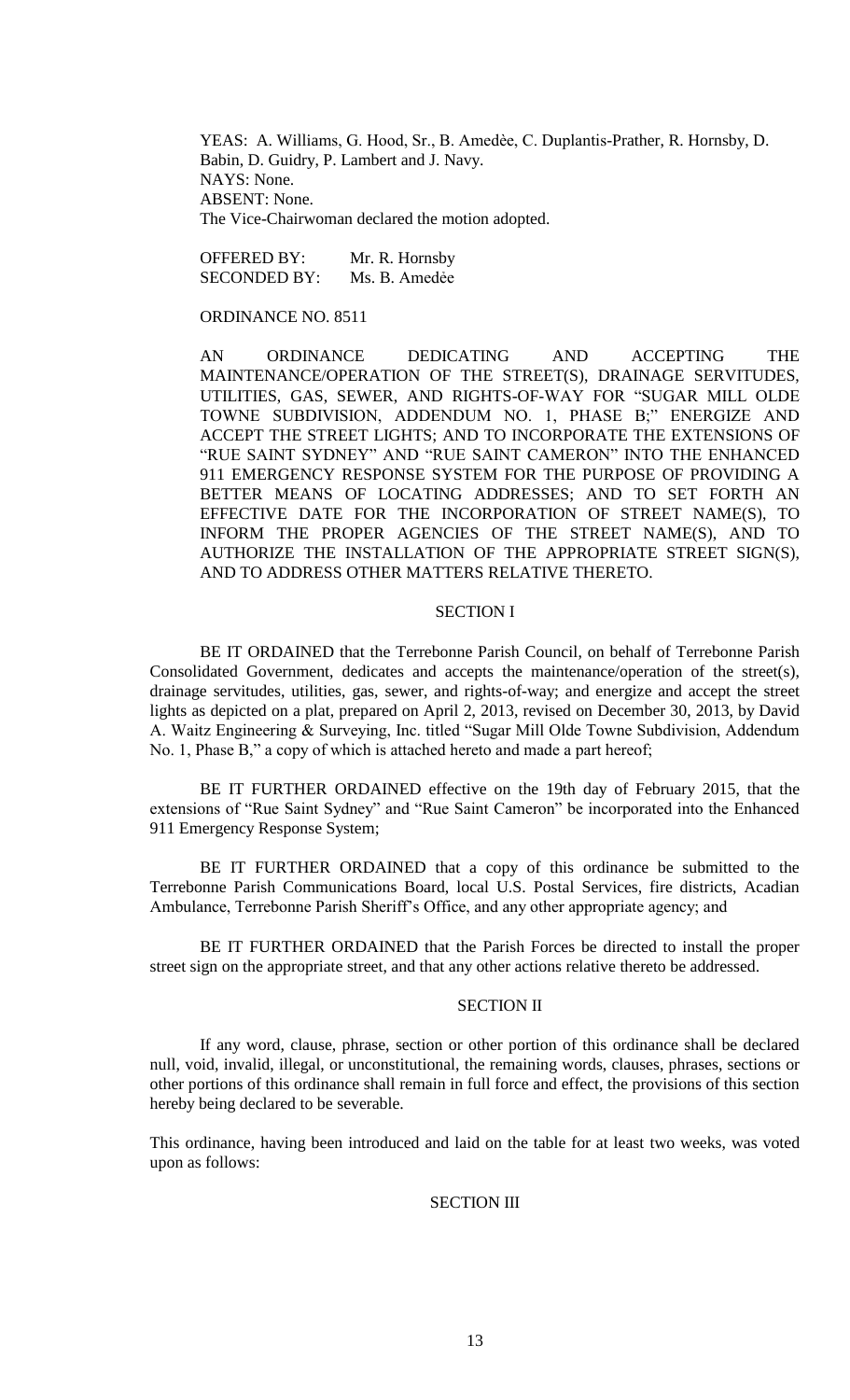If any word, clause, phrase, section or other portion of this ordinance shall be declared null, void, invalid, illegal, or unconstitutional, the remaining words, clauses, phrases, sections and other portions of this ordinance shall remain in full force and effect, the provisions of this ordinance hereby being declared to be severable.

### SECTION IV

This ordinance shall become effective upon approval by the Parish President or as otherwise provided in Section 2-13(b) of the Home Rule Charter for a Consolidated Government for Terrebonne Parish, whichever occurs sooner.

This ordinance, having been introduced and laid on the table for at least two weeks, was voted upon as follows:

THERE WAS RECORDED: YEAS: A. Williams, G. Hood, Sr., B. Amedee, C. Duplantis-Prather, R. Hornsby, D. Babin, D. Guidry, P. Lambert, and J. Navy. NAYS: None. NOT VOTING: None. ABSTAINING: None. ABSENT: None. The Chairman declared the ordinance adopted on this, the 28th day of January 2015.

The Vice-Chairwoman recognized the public for comments on the following:

G. A proposed ordinance that will partially revoke eight (8') feet of a drainage servitude in Callahan Estates (Mamie Dr. in Schriever) as depicted on the attached plat, subject to a reservation of any utility servitudes.

Councilman D. Babin explained for clarification that this was approved by Administration and by the Drainage Department and reiterated to the public that all improvements and requested are reviewed on an individual bases.

Councilwoman B. Amedѐe distributed and explained an additional backup item which details Terrebonne Parish design manual for storm water drainage and detention and gives the minimum width of servitudes for drainage pipes outside of the road right-of –way; noting that this is not a variance, and is supported by the parish's drainage department.

Ms. B. Amedѐe moved, seconded by Mr. J. Navy, "THAT, the Council close the aforementioned public hearing."

The Vice-Chairwoman called for a vote on the motion offered by Ms. B. Amedèe. THERE WAS RECORDED: YEAS: A. Williams, G. Hood, Sr., B. Amedèe, C. Duplantis-Prather, R. Hornsby, D. Babin, D. Guidry, P. Lambert and J. Navy. NAYS: None. ABSENT: None. The Vice-Chairwoman declared the motion adopted.

OFFERED BY: Ms. B. Amedẻe SECONDED BY: Mr. D. Guidry

ORDINANCE NO. 8512

AN ORDINANCE TO PARTIALLY REVOKE EIGHT (8') FEET OF A DRAINAGE SERVITUDE IN CALLAHAN ESTATES AS DEPICTED ON THE ATTACHED PLAT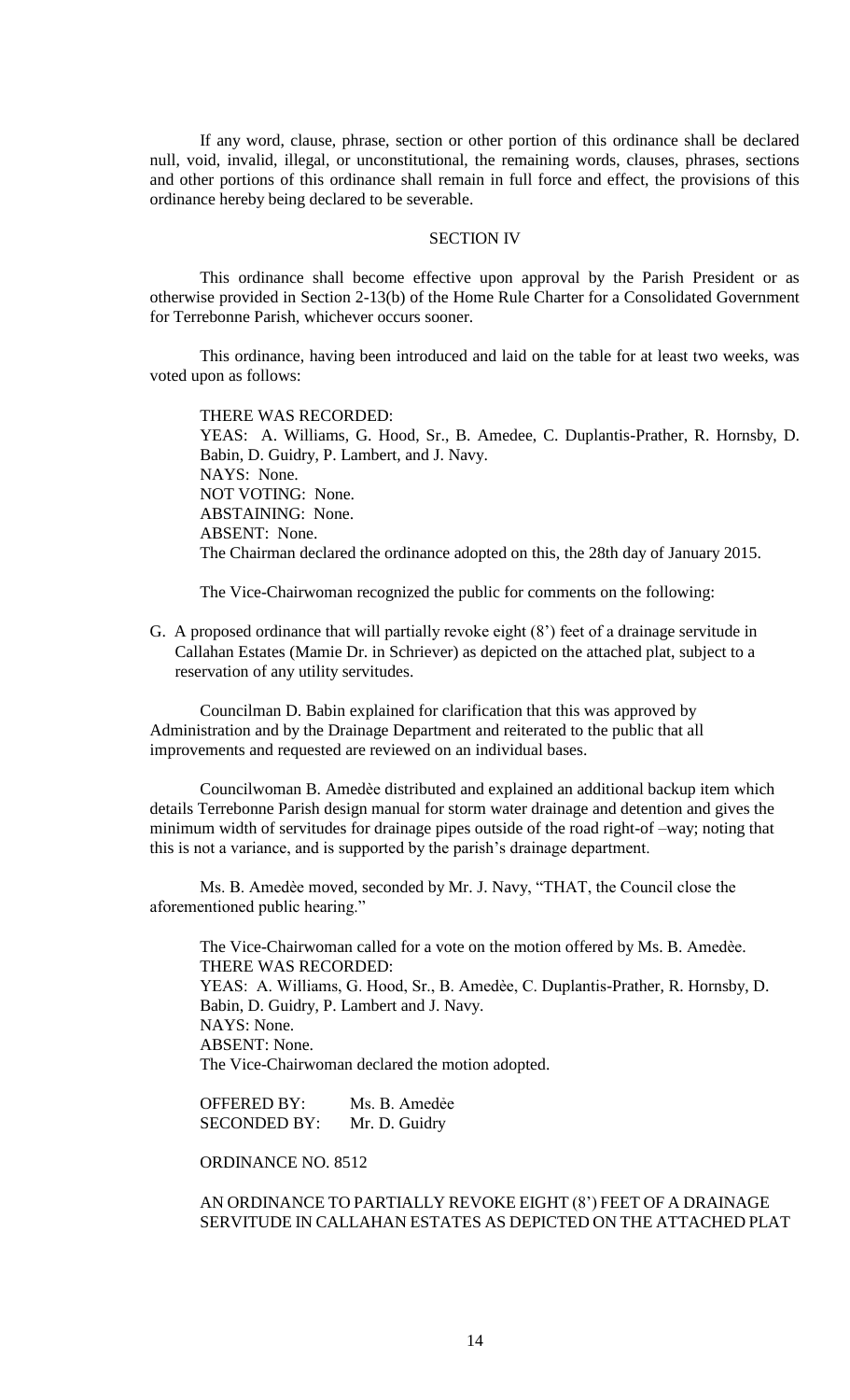# SUBJECT TO A RESERVATION OF ANY UTILITY SERVITUDES; AND TO ADDRESS OTHER MATTERS RELATIVE THERETO.

# SECTION I

NOW, THEREFORE BE IT ORDAINED that the Terrebonne Parish Council, in regular session convened, on behalf of the Terrebonne Parish Council (TPCG), acting pursuant to the authority vested in it by the Constitution and laws of the State of Louisiana, and pursuant to the Home Rule Charter for a Consolidated Government, has determined that, subject to the terms of the TPCG Department of Public Works Letter of No Objection No. 3034, a portion of the servitude of drainage encumbering Lot 10 and Lot 11, Phase B of Callahan Estates is no longer needed for a public purpose and TPCG does hereby reduce the existing 15' drainage servitude encumbering each lot by eight (8') feet as described in attached Letter of No Objection #3034 which shall contain a plat depicting the reduced servitude and further reserving any and all other pre-existing servitudes.

# SECTION II

If any word, clause, phrase, section or other portion of this ordinance shall be declared null, void, invalid, illegal, or unconstitutional, the remaining words, clauses, phrases, sections and other portions of this ordinance shall remain in full force and effect, the provisions of this ordinance hereby being declared to be severable.

#### SECTION III

This ordinance shall become effective upon approval by the Parish President or as otherwise provided in Section 2-13(b) of the Home Rule Charter for a Consolidated Government for Terrebonne Parish, whichever occurs sooner.

This ordinance, having been introduced and laid on the table for at least two weeks, was voted upon as follows:

### THERE WAS RECORDED:

YEAS: A. Williams, G. Hood, Sr., B. Amedee, C. Duplantis-Prather, R. Hornsby, D. Babin, D. Guidry, P. Lambert, and J. Navy. NAYS: None. NOT VOTING: None. ABSTAINING: None. ABSENT: None. The Chairman declared the ordinance adopted on this, the 28th day of January 2015.

Mr. P. Lambert moved, seconded by Mr. G. Hood, Sr., "THAT, the Council continue with the regular order of business."

The Vice-Chairwoman called for a vote on the motion offered by Mr. P. Lambert. THERE WAS RECORDED: YEAS: A. Williams, G. Hood, Sr., B. Amedèe, C. Duplantis-Prather, R. Hornsby, D. Babin, D. Guidry, P. Lambert and J. Navy. NAYS: None. ABSENT: None. The Vice-Chairwoman declared the motion adopted.

The Vice-Chairwoman called for a report on the Public Services Committee meeting held on 01/26/15, whereupon the Committee Chairwoman rendered the following:

## PUBLIC SERVICES COMMITTEE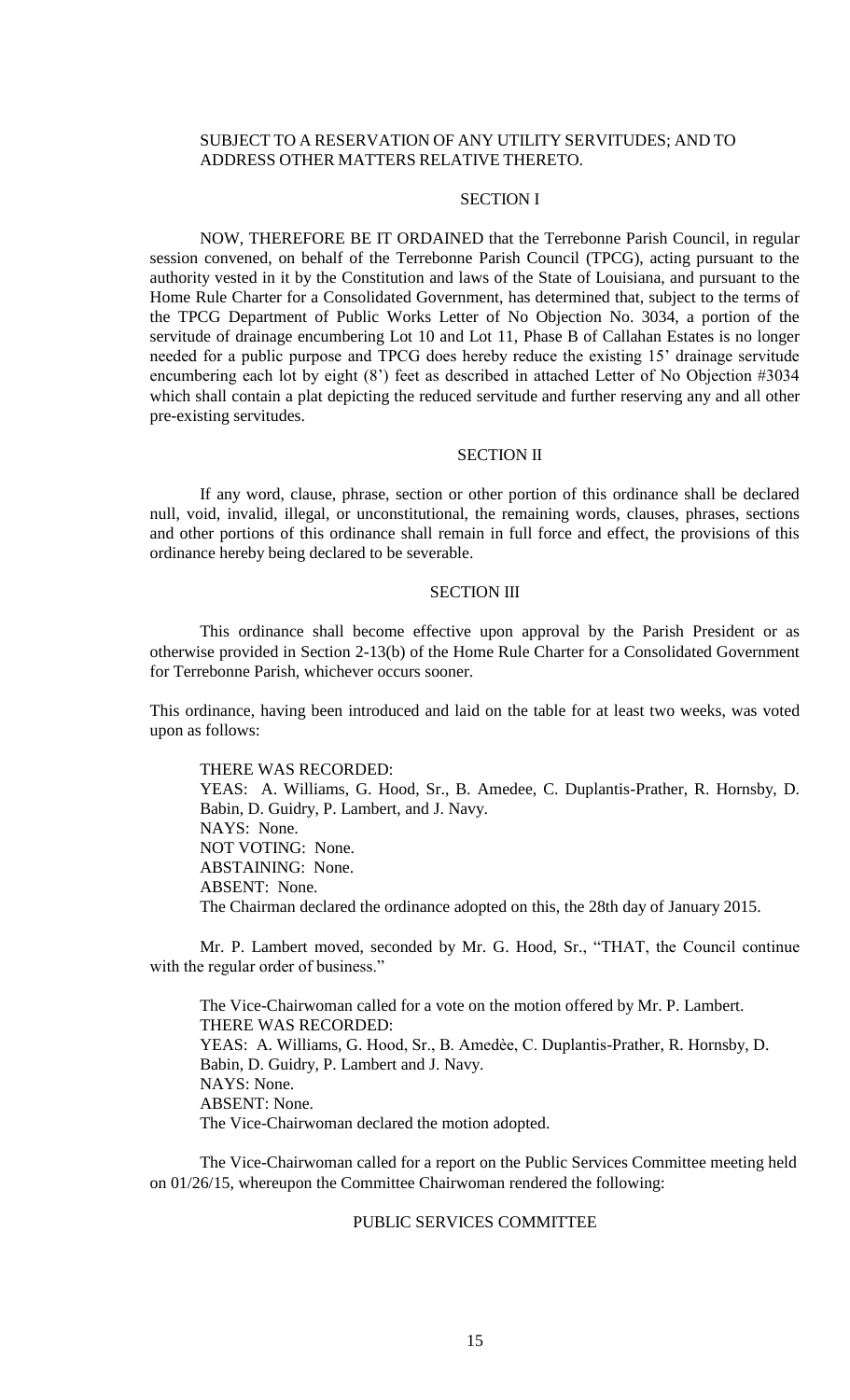# JANUARY 26, 2015

The Chairwoman, Arlanda J. Williams, called the Public Services Committee meeting to order at 6:04 p. m. in the Terrebonne Parish Council Meeting Room with an Invocation led by Committee Member J. Navy and the Pledge of Allegiance by Committee B. Amedѐe. Upon roll call, Committee Members recorded as present were: B. Amedẻe, D. Babin, C. Duplantis-Prather, D. Guidry, Capt. Greg Hood, Sr., HPD Ret., R. Hornsby, P. Lambert, J. Navy, and A. Williams. A quorum was declared present.

Fire District No. 8 Chief Jonny Bush addressed the Public Services Committee relative to the water pressure issues in the Donner/Chacahoula area. Chief Bush stated that during the construction of Highway 90 in the Donner/Chacahoula area, a major water line was damaged and/or severed which has now created a water pressure problem; noting that because there is not an adequate water supply on the Chachahoula side of Hwy. 90 and a restricted water flow, the district's PIAL rating is affected. Also noting that there are some fire hydrants that are on private roads, namely Geraldine Road, that is inaccessible because they are under water. Chief Bush asked the Committee for guidance and recommendations concerning this matter.

Upon questioning, Mr. Mike Sobert, General Manager of the Consolidated Waterworks, explained that when the waterline was constructed, it was constructed on the state's right-of-way and when the state widened the highway, the waterline was damaged. In his opinion, Mr. Sobert, stated and further explained that the current waterlines are four inches thus causing the problem.

Committee Member A. Williams suggested that a meeting be scheduled with Committee Member R. Hornsby, Fire Chief Bush, Mr. Mike Sobert and Public Works Director Greg Bush to come up with a viable solution to help solve and/or alleviate this issue.

OFFERED BY: Mr. P. Lambert SECONDED: Mr. D. Babin

RESOLUTION NO. 15-039

Resolution approving a Cooperative Endeavor Agreement between Lafourche Parish Government and Terrebonne Parish Consolidated Government to provide funding for vegetative Weed Control in Bayou Pointe Aux Chenes and Bayou Blue and authorizing the Parish President to sign, execute and administer any and all relevant documents.

WHEREAS, Louisiana Revised Statute 33:1324(3) provides that any parish or political subdivision of the state may make agreements between or among themselves to engage jointly in the acquisition or improvement of any public project or improvement, specifically public drainage projects, provided that at least one of the participants to the agreement is authorized under a provision of law to perform such activity for completion of the undertaking; and

WHEREAS, Terrebonne Parish Consolidated Government, (TPCG) and Lafourche Parish Government (LPG) are authorized to provide for and to enter into intergovernmental agreements for the improvement and maintenance of public drainage in; and

WHEREAS, TPCG and the LPG, recognize the local public purpose of improving and maintaining drainage systems for the residents.

NOW, THEREFORE BE IT RESOLVED, that the Terrebonne Parish Council, on behalf of Terrebonne Parish Consolidated Government, authorizes the Parish President, Michel H. Claudet, to enter into an agreement with Lafourche Parish Government to share the costs associated with the vegetative spraying of Bayou Pointe Aux Chenes and portions of Bayou Blue.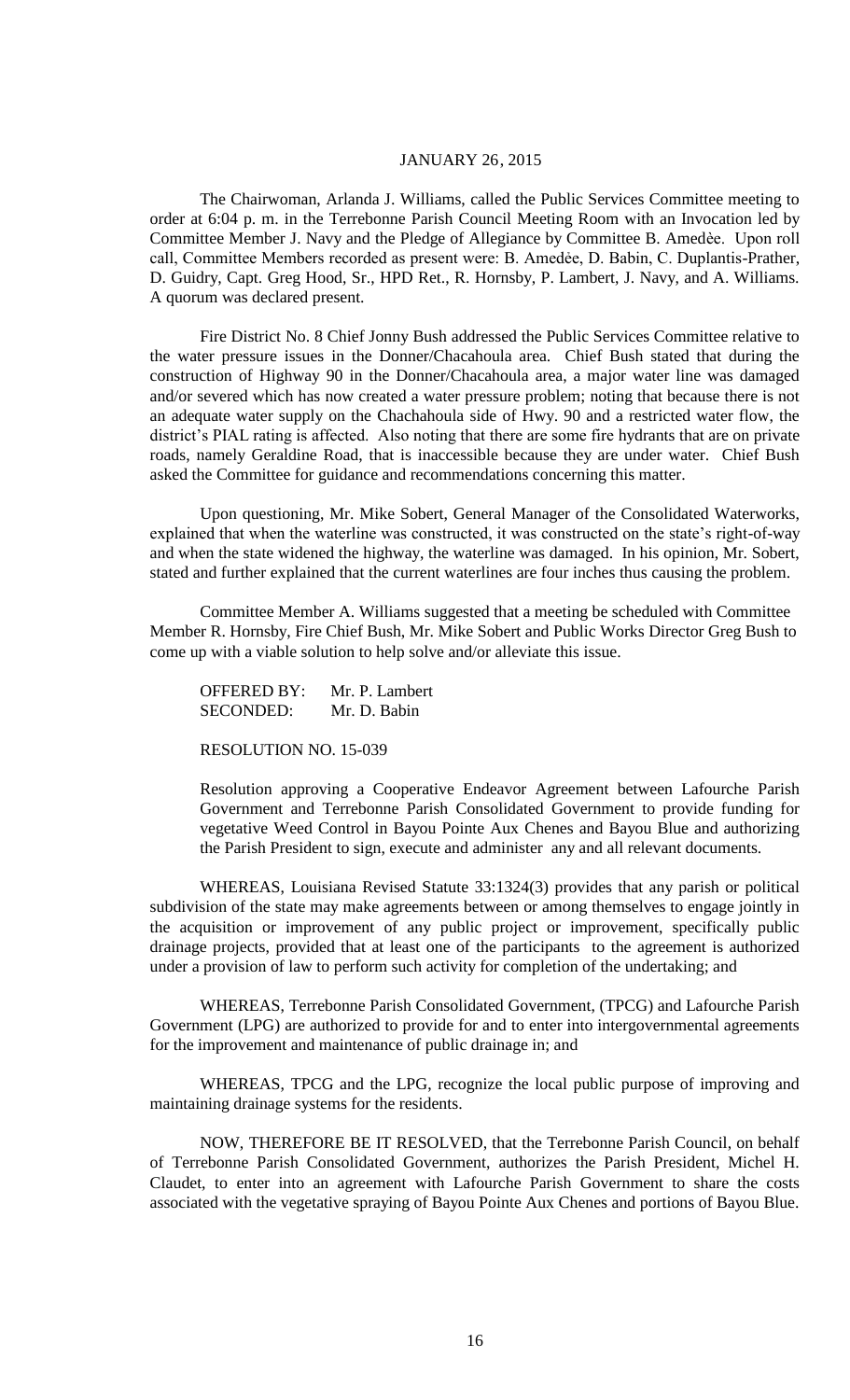THERE WAS RECORDED: YEAS: J. Navy, A. Williams, G. Hood, Sr., B. Amedée, C. Duplantis-Prather, R. Hornsby, D. Babin, D. Guidry, and P. Lambert. NAYS: None. ABSTAINING: None. ABSENT: None. The Chairman declared the resolution adopted on this, the 26th day of January 2015.

\* \* \* \* \* \* \* \* \*

OFFERED BY: Mr. D. Guidry SECONDED: Mr. R. Hornsby and Mr. D. Babin

RESOLUTION NO. 15-040

A resolution authorizing the execution of Change Order No. 2 for the Construction Agreement for Parish Project No. 13-SEW-55; Replacement of 60-Effluent Pipe at the South Wastewater Treatment Plant Project, Terrebonne Parish, Louisiana.

**WHEREAS**, the Terrebonne Parish Consolidated Government entered into a contract dated November 4, 2014, Volute, Inc., for Parish Project No. 13-SEW-55, Replacement of 60- Effluent Pipe at the South Wastewater Treatment Plant Project, Terrebonne Parish, Louisiana, and

**WHEREAS**, this change order has been recommended to reduce the 42" pipe to a 36" pipe to reduce the potential damage during insertion within the existing 60" pipe and

**WHEREAS,** this change order is necessary in order to decrease the contract price by \$69,880.00 and increase the contract time by 120 days, and

**WHEREAS**, this change order is contingent upon approval from DEQ (Department of Environmental Quality), and

**WHEREAS**, this Change Order No. 2 has been recommended by the ENGINEER for this project, Providence/GSE Associates, LLC.

**NOW, THEREFORE BE IT RESOLVED** that the Terrebonne Parish Council, on behalf of the Terrebonne Parish Consolidated Government, does hereby approve and authorize the execution by Terrebonne Parish President Michel Claudet of Change Order No. 2 to the construction agreement Volute, Inc., to perform construction services for Parish Project No. 13- SEW-55, Replacement of 60-Effluent Pipe at the South Wastewater Treatment Plant Project, which for a decrease in the amount of Sixty-Nine thousand and Eight Hundred Eighty Dollars and Zero Cents (\$69,880.00) and One Hundred Twenty (120) days to the original contract, contingent upon approval from DEQ (Department of Environmental Quality), and

**BE IT FURTHER RESOLVED** that a certified copy of the resolution be forwarded to the Engineer, Providence/GSE Associates, LLC.

THERE WAS RECORDED: YEAS: J. Navy, A. Williams, G. Hood, Sr., C. Duplantis-Prather, R. Hornsby, D. Babin, D. Guidry, and P. Lambert. NAYS: None. ABSTAINING: B. Amedée. ABSENT: None. The Chairman declared the resolution adopted on this, the 26th day of January 2015.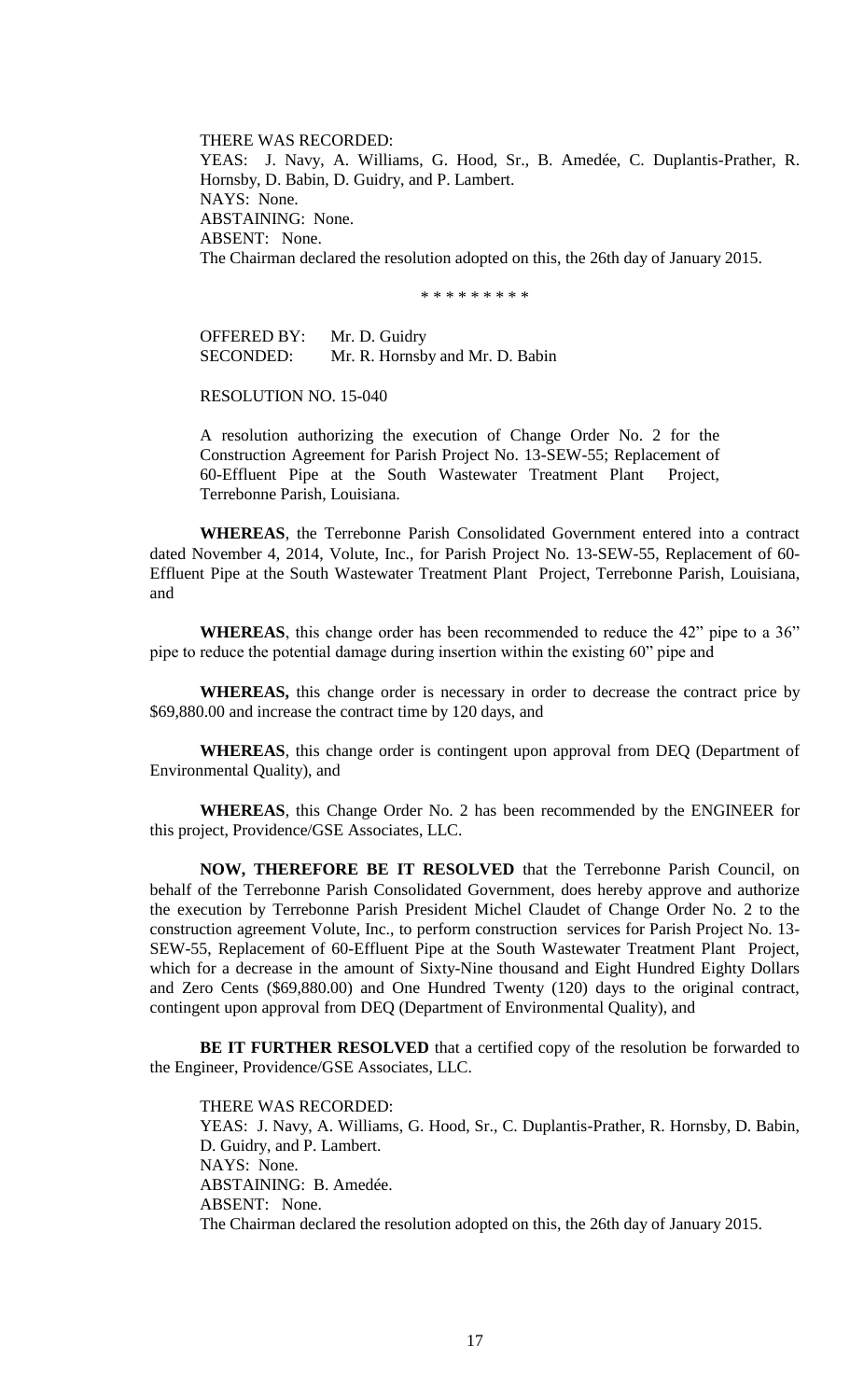\* \* \* \* \* \* \* \* \*

OFFERED BY: Mr. D. Guidry SECONDED: Ms. C. Duplantis-Prather

RESOLUTION NO. 15-041

A resolution providing for the acceptance of work performed by Edward J. Laperouse Metal Works, Inc., in accordance with the Certificate of Substantial Completion for Parish Project 14-LIBR-11, East Houma Branch Library Reroofing, Terrebonne Parish, Louisiana.

WHEREAS, the Terrebonne Parish Consolidated Government entered into a contract dated September 17, 2014 with Edward J. Laperouse Metal Works, Inc., for Parish Project 14- LIBR-11, East Houma Branch Library Reroofing, Terrebonne Parish, Louisiana, as will be seen by reference to said contract which is recorded under Entry No. 1463092 of the records of Terrebonne Parish, and

WHEREAS, the work performed has been inspected by authorized representatives of the Owner, Architect, and Contractor and found to be substantially complete, and

WHEREAS, the Architect for this project, Chermine + Bruce Architects, recommends the acceptance of the substantial completion,

NOW, THEREFORE BE IT RESOLVED that the Terrebonne Parish Council, on behalf of the Terrebonne Parish Consolidated Government, does hereby accept the work performed, effective as of the date of recording of this resolution, and does authorize and direct the Clerk of Court and Ex-Officio Recorder of Mortgages of Terrebonne Parish to note this acceptance thereof in the margin of the inscription of said contract under Entry No. 1463092 of the Records of Terrebonne Parish, Louisiana, and

BE IT FURTHER RESOLVED that a certified copy of the resolution be forwarded to the Architect, Chermine + Bruce Architects, and

BE IT FURTHER RESOLVED that a certified copy of the resolution be recorded in the office of the Clerk of Court of Terrebonne Parish to commence a 45-day clear lien period, and

BE IT FURTHER RESOLVED that the Administration is authorized to make payment of retainage upon the presentation of a Clear Lien Certificate.

THERE WAS RECORDED: YEAS: J. Navy, A. Williams, G. Hood, Sr., B. Amedée, C. Duplantis-Prather, R. Hornsby, D. Babin, D. Guidry, and P. Lambert. NAYS: None. ABSTAINING: None. ABSENT: None. The Chairman declared the resolution adopted on this, the 26th day of January 2015.

\* \* \* \* \* \* \* \* \*

OFFERED BY: Mr. D. Babin SECONDED: Ms. B. Amedẻe

RESOLUTION NO. 15-042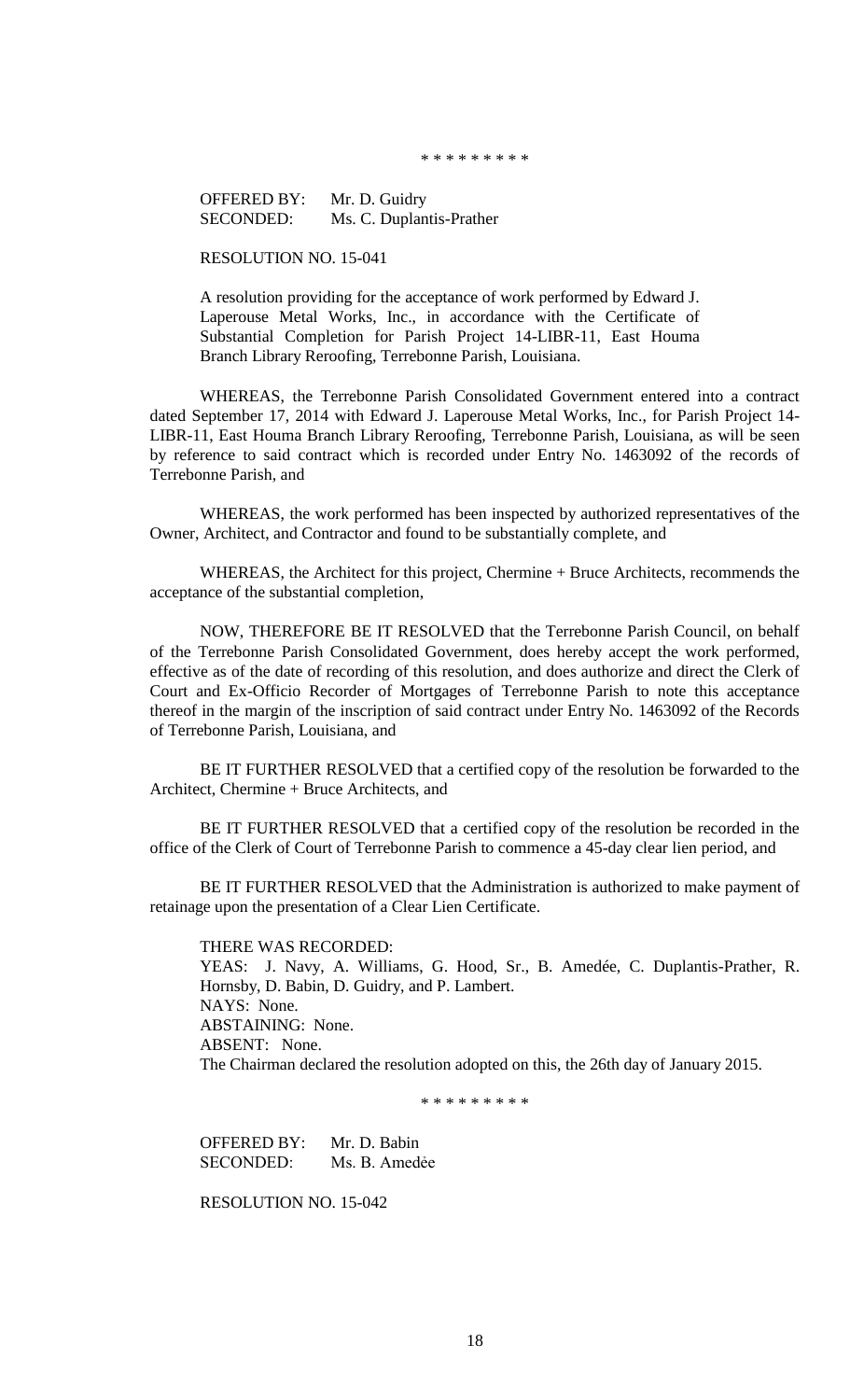A resolution authorizing the execution of Change Order No. 1 for the Construction Agreement for Parish Project No. 14-LIBR-11, East Houma Branch Library Reroofing, Terrebonne Parish, Louisiana.

**WHEREAS**, the Terrebonne Parish Consolidated Government awarded the construction to Edward J. Laperouse Metal Works, Inc., for Parish Project No. 14-LIBR-11, East Houma Branch Library Reroofing, Terrebonne Parish, Louisiana, and

**WHEREAS**, this change order has been recommended so as to adjust the estimated contract item quantities for the completion of the project described on the attached Change Order No. 1 for the above referenced project, and

**WHEREAS**, this change order will decrease the overall contract price by Forty Thousand Two Hundred and Thirty-Eight Dollars (\$40,238.00), and

**WHEREAS**, Change Order No. 1 had been recommended by the Engineer, Chermine + Bruce Architects, for this project.

**NOW, THEREFORE BE IT RESOLVED** that the Terrebonne Parish Council on behalf of the Terrebonne Parish Consolidated Government, does hereby approve and authorize the execution by Terrebonne Parish President Michel Claudet of Change Order No. 1 to the construction agreement with Edward J. Laperouse Metal Works, Inc. for Parish Project No. 14- LIBR-11, East Houma Branch Library Reroofing, Terrebonne Parish, Louisiana, for a decrease in the overall contract price of Forty Thousand Two Hundred and Thirty-Eight Dollars (\$40,238.00), and

**BE IT FURTHER RESOLVED** that a certified copy of the resolution be forwarded to Architect, Chermine + Bruce Architects

THERE WAS RECORDED: YEAS: J. Navy, A. Williams, G. Hood, Sr., B. Amedée, C. Duplantis-Prather, R. Hornsby, D. Babin, D. Guidry, and P. Lambert. NAYS: None. ABSTAINING: None. ABSENT: None. The Chairman declared the resolution adopted on this, the 26th day of January 2015.

\* \* \* \* \* \* \* \*

OFFERED BY: Mr. D. Babin SECONDED: Mr. J. Navy

RESOLUTION NO. 15-043

A resolution ratifying the appointment of the firm of David A. Waitz Engineering and Surveying, Inc. to provide professional services for the Kings Bayou Bridge; and authorizing execution of an agreement for these services.

**WHEREAS**, the Terrebonne Parish Consolidated Government is desirous of appointing a firm to provide professional services for the project entitled Kings Bayou Bridge, and

**WHEREAS**, the recent inspection performed by Huval Engineers indicated severe spalling beneath the concrete deck causing exposed rebar, and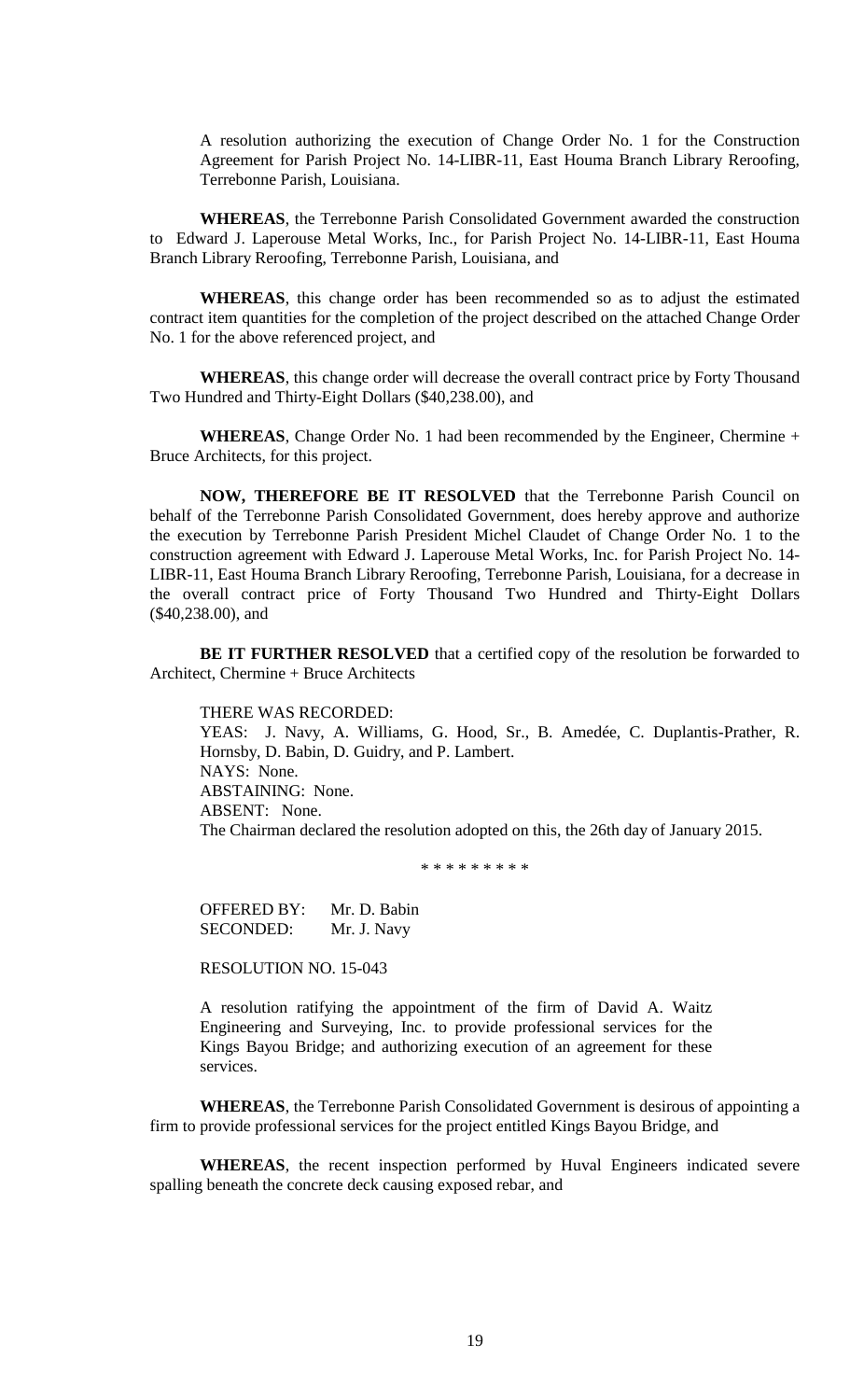**WHEREAS,** the rebar is expanded causing existing locations to further deteriorate due to environmental conditions, and

**WHEREAS**, Terrebonne Parish Consolidated Government is desirous of replacing this bridge, and

**WHEREAS**, the firm of David A. Waitz Engineering and Surveying, Inc. has been selected by Terrebonne Parish President Michel Claudet to provide the professional services relative to said project, and

**NOW, THEREFORE BE IT RESOLVED** that the Terrebonne Parish Council does hereby ratify the appointment of the firm of David A. Waitz Engineering and Surveying, Inc. by Terrebonne Parish President Michel Claudet for professional services for the Kings Bayou Bridge, and

**BE IT FURTHER RESOLVED** that the Terrebonne Parish Council, on behalf of the Terrebonne Parish Consolidated Government, does hereby authorize the execution of an agreement with the firm of David A. Waitz Engineering and Surveying, Inc. by Terrebonne Parish President Michel Claudet.

THERE WAS RECORDED:

YEAS: J. Navy, A. Williams, G. Hood, Sr., B. Amedée, C. Duplantis-Prather, R. Hornsby, D. Babin, D. Guidry, and P. Lambert. NAYS: None. ABSTAINING: None. ABSENT: None. The Chairman declared the resolution adopted on this, the 26th day of January 2015.

\* \* \* \* \* \* \* \* \*

OFFERED BY: Mr. D. Babin SECONDED: Mr. P. Lambert

RESOLUTION NO. 15-044

A resolution ratifying the appointment of the firm of Milford & Associates, Inc. to provide professional services for the Mayfield Bridge #1; and authorizing execution of an agreement for these services.

**WHEREAS**, the Terrebonne Parish Consolidated Government is desirous of appointing a firm to provide professional services for the project entitled Mayfield #1 Bridge, and

**WHEREAS**, the latest underwater inspection performed by DOTD indicated severe pile loss caused by scouring, and

**WHEREAS,** the inspection also noted a concrete bridge deck that has spalls above and below the exposed rebar, and

**WHEREAS**, Terrebonne Parish Consolidated Government is desirous of replacing this bridge, and

**WHEREAS**, the firm of Milford & Associates, Inc. has been selected by Terrebonne Parish President Michel Claudet to provide the professional services relative to said project, and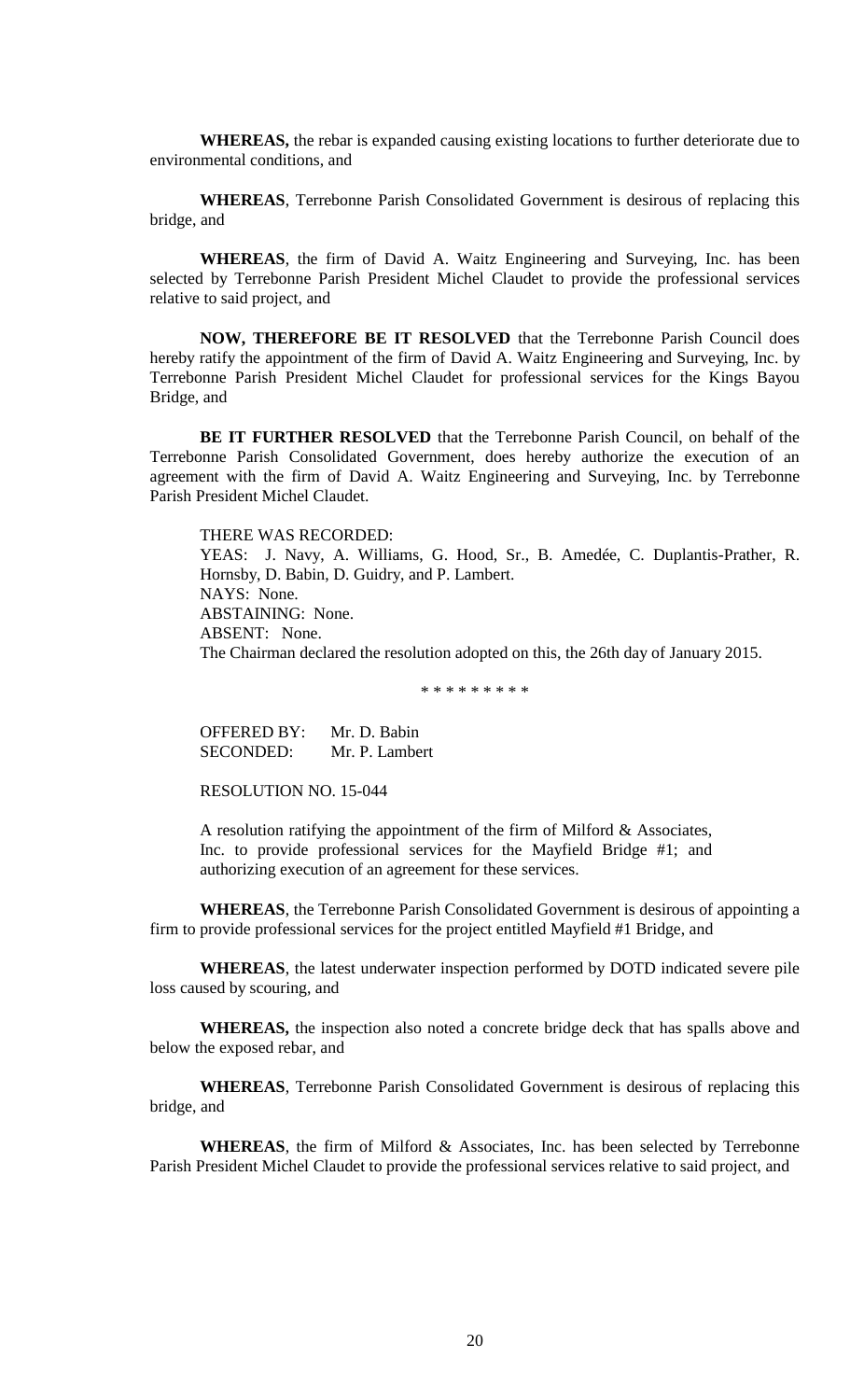**NOW, THEREFORE BE IT RESOLVED** that the Terrebonne Parish Council does hereby ratify the appointment of the firm of Milford & Associates, Inc. by Terrebonne Parish President Michel Claudet for professional services for the Mayfield Bridge #1, and

**BE IT FURTHER RESOLVED** that the Terrebonne Parish Council, on behalf of the Terrebonne Parish Consolidated Government, does hereby authorize the execution of an agreement with the firm of Milford & Associates, Inc. by Terrebonne Parish President Michel Claudet.

THERE WAS RECORDED: YEAS: J. Navy, A. Williams, G. Hood, Sr., B. Amedée, C. Duplantis-Prather, R. Hornsby, D. Babin, D. Guidry, and P. Lambert. NAYS: None. ABSTAINING: None. ABSENT: None. The Chairman declared the resolution adopted on this, the 26th day of January 2015.

\* \* \* \* \* \* \* \* \*

OFFERED BY: Mr. G. Hood, Sr. SECONDED: Ms. C. Duplantis-Prather

#### RESOLUTION NO. 15-045

RESOLUTION APPROVING AN ENTITY/STATE AGREEMENT BETWEEN LOUISIANA DEPARTMENT OF TRANSPORTATION AND DEVELOPMENT (DOTD) AND TERREBONNE PARISH CONSOLIDATED GOVERNMENT (ENTITY) FOR ROAD SAFETY IMPROVEMENTS LOCATED IN TERREBONNE PARISH, LOUISIANA AND AUTHORIZING THE PARISH PRESIDENT TO SIGN, EXECUTE AND ADMINISTER SAID AGREEMENT AND ANY AND ALL RELEVANT DOCUMENTS.

**WHEREAS,** under the provisions of Title 23, United States Code, "Highways", as amended, Highway Safety Transfer funds have been appropriated out of the Highway Trust Fund to finance "Local Road Safety Program" projects under the direct administration of DOTD; and

**WHEREAS,** the Terrebonne Parish Consolidated Government had requested an appropriation of funds to finance a portion of the project described herein and Terrebonne Parish Consolidated Government understands the funding for this project is not a grant, but will take the form of disbursements of eligible expenditures; and

**WHEREAS,** Terrebonne Parish Consolidated Government insures the project is part of Transportation Improvements Program (TIP), which serves to implement the area wide transportation plan held currently valid by the appropriate local officials; and

**WHEREAS,** the road safety improvements that are to be undertaken under this project are the purchase and installation of regulatory and warning signs and flashing solar beacons along East Woodlawn Ranch Road, Bayou Gardens Boulevard at Alma Street/Vicari Street, St. Charles Street at Valhi Boulevard, Barataria Avenue at Verret Street and St. Louis Canal Road at North Hollywood Road; and

**WHEREAS,** the cost of this project will be a joint participation between the Entity and the US Department of Transportation, hereinafter "USDOT", with the USDOT contributing, through DOTD, 100% of the purchase costs of materials and Terrebonne Parish Consolidated Government contributing 100% of the installation costs and the USDOT will provide a maximum amount of \$30,000 using Highway Safety Transfer funds; and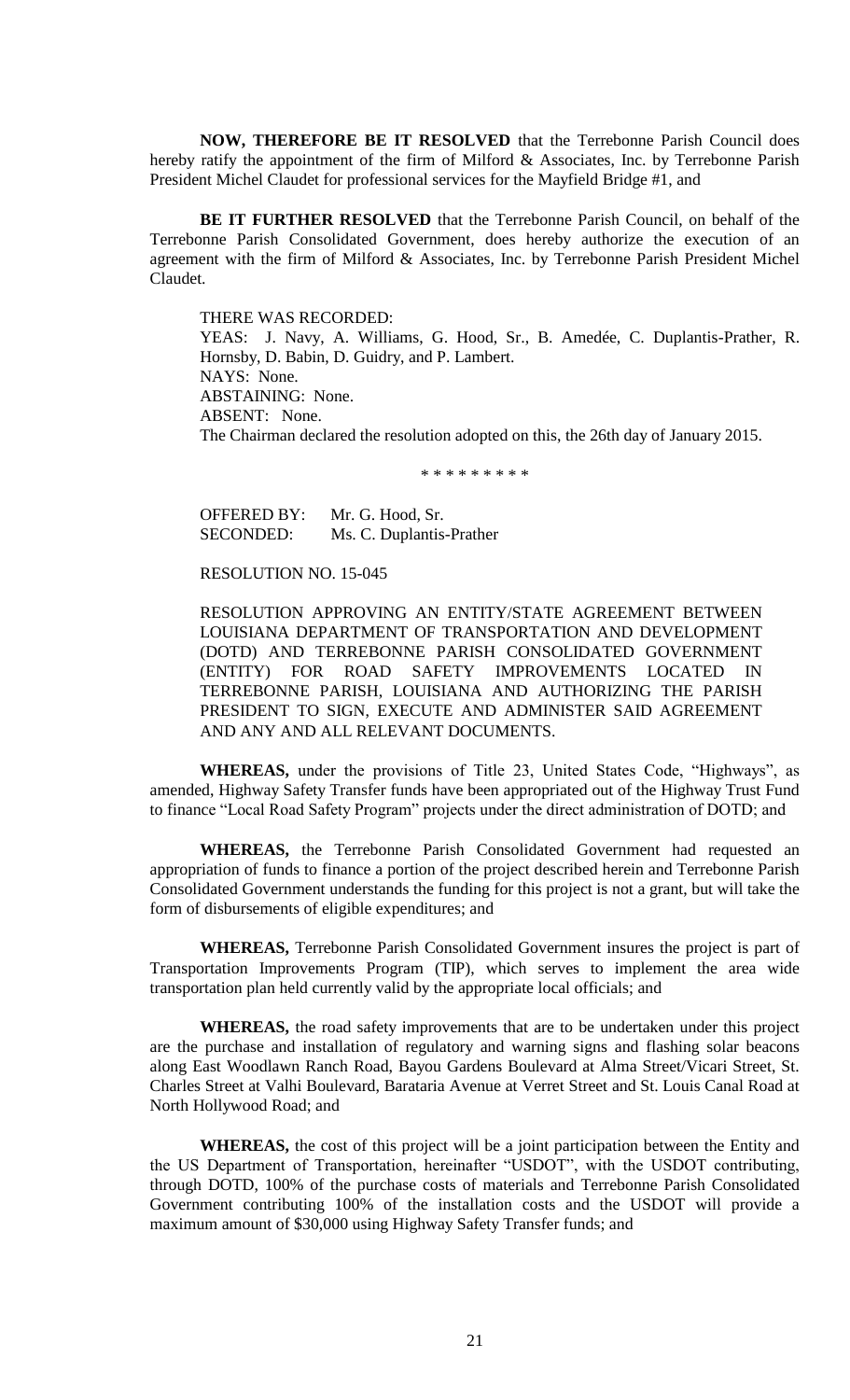**WHEREAS,** it is recommended by the Administration of the Terrebonne Parish Consolidated Government that the Council approve an Entity/State Agreement between Louisiana Department of Transportation and Development (DOTD) and Terrebonne Parish Consolidated Government (Entity) for road safety improvements and authorizes the Parish President to sign, execute, and administer said agreement and any and all relevant documents.

**THEREFORE, BE IT RESOLVED,** that the Terrebonne Parish Consolidated Government convened in regular session on February 11, 2015, and does hereby approve an Entity/State Agreement between Louisiana Department of Transportation and Development (DOTD) and Terrebonne Parish Consolidated Government (Entity) for road safety improvements on East Woodlawn Ranch Road, Bayou Gardens Boulevard at Alma Street/Vicari Street, St. Charles Street at Valhi Boulevard, Barataria Avenue at Verret Street and St. Louis Canal Road at North Hollywood Road in Terrebonne Parish, Louisiana; and authorizes the Parish President to sign, execute, and administer said agreement and any and all relevant documents.

**BE IT FURTHER RESOLVED,** that a certified copy of this Resolution shall be forwarded to State of Louisiana DOTD (Attn: Alan A Dale, P.O. Box 94245, Baton Rouge, Louisiana 70804-9245); and the Terrebonne Parish Consolidated Government: Department of Public Works, Department of Finance, and the Office of the Parish Administrator.

THERE WAS RECORDED:

YEAS: J. Navy, A. Williams, G. Hood, Sr., B. Amedée, C. Duplantis-Prather, R. Hornsby, D. Babin, D. Guidry, and P. Lambert. NAYS: None. ABSTAINING: None. ABSENT: None. The Chairman declared the resolution adopted on this, the 26th day of January 2015.

\* \* \* \* \* \* \* \* \*

Mr. G. Hood, Sr. moved, seconded by Ms. C. Duplantis-Prather, "THAT, there being no further business to come before the Public Services Committee, the meeting be adjourned."

The Chairwoman called for the vote on the motion offered by Mr. G. Hood, Sr. THERE WAS RECORDED:

YEAS: B. Amedẻe, D. Babin, C. Duplantis-Prather, D. Guidry, G. Hood, Sr., R. Hornsby, P. Lambert, J. Navy, and A. Williams.

NAYS: None.

ABSENT: None.

The Chairwoman declared the motion adopted and the meeting was adjourned at 6:23 p.m.

Arlanda J. Williams, Chairwoman

Tammy E. Triggs, Minute Clerk

Ms. A. Williams moved, seconded by Mr. D. Babin, "THAT, the Council accept and ratify the minutes of the Public Services Committee meeting held on 01/26/15."

The Vice-Chairwoman called for a vote on the motion offered by Ms. A. Williams. THERE WAS RECORDED: YEAS: A. Williams, G. Hood, Sr., B. Amedèe, C. Duplantis-Prather, R. Hornsby, D. Babin, D. Guidry, P. Lambert and J. Navy.

NAYS: None.

ABSENT: None.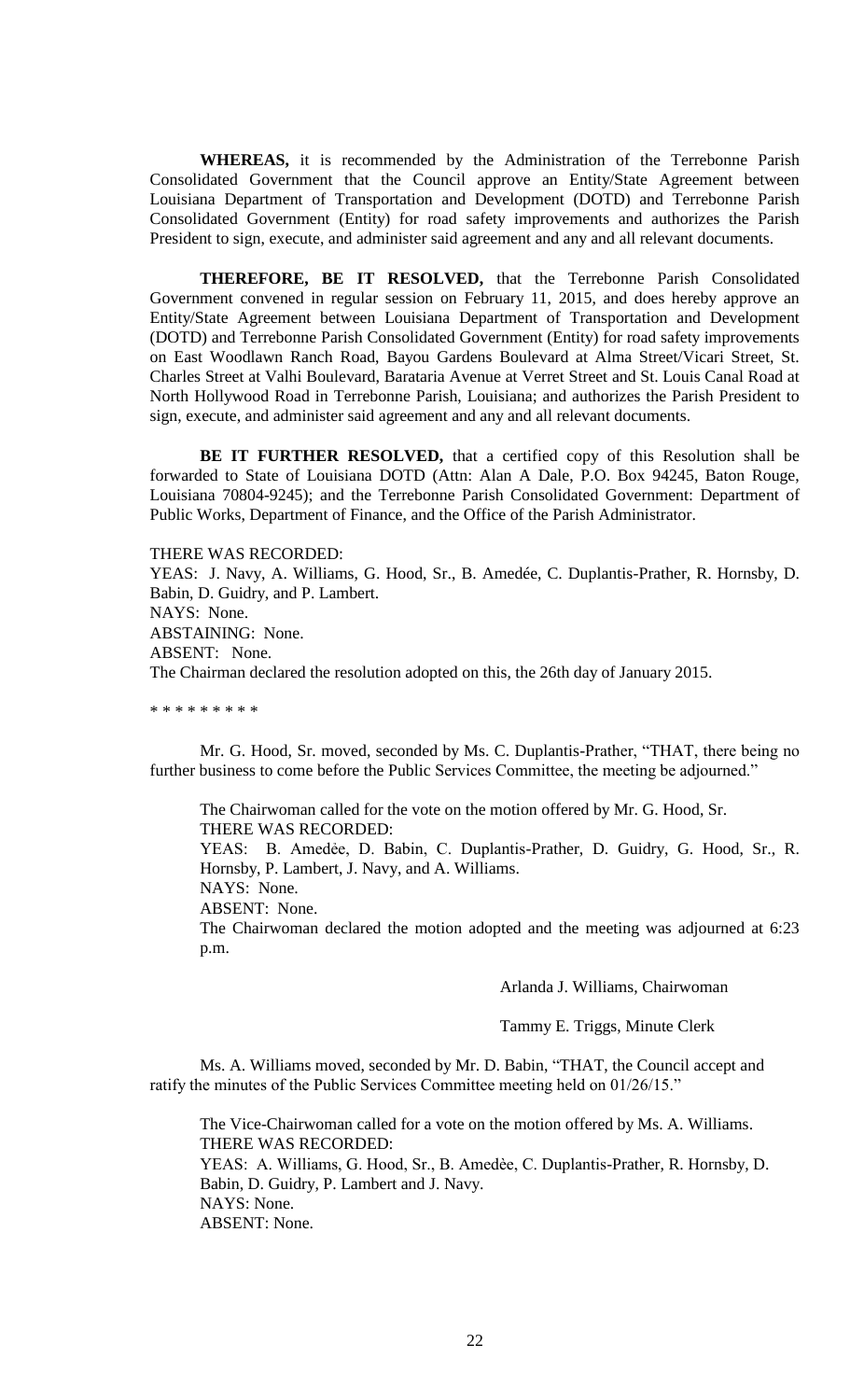The Vice-Chairwoman declared the motion adopted.

The Vice-Chairwoman called for a report on the Budget and Finance Committee meeting held on 01/26/15, whereupon the Committee Chairman rendered the following:

## BUDGET & FINANCE COMMITTEE

# JANUARY 26, 2015

The Chairman, John Navy, called the Budget & Finance Committee meeting to order at 6:25 p.m. in the Terrebonne Parish Council Meeting Room with an Invocation offered by Committee Member A. Williams and the Pledge of Allegiance by Committee Member C. Duplantis-Prather. Upon roll call, Committee Members recorded as present were: B. Amedẻe, D. Babin, C. Duplantis-Prather, D. Guidry, Capt. Greg Hood, Sr., R. Hornsby, P. Lambert, J. Navy, and A. Williams. A quorum was declared present.

OFFERED BY: Ms. A. Williams SECONDED: Ms. C. Duplantis-Prather

RESOLUTION NO. 15-046

A resolution authorizing the contracting with Green Scapes of Louisiana, Inc. for Landscaping and Lawn Maintenance Services for the Houma-Terrebonne Civic Center.

WHEREAS, on April 23, 2012, Green Scapes of Louisiana Inc. executed an agreement with the Houma-Terrebonne Civic Center per Resolution No. 12-182 to provide Landscaping and Lawn Maintenance Services to include thirty-six (36) cuts/site visits per year at a cost of Nine Hundred Sixty Dollars and Zero Cents (\$960) per cut/site visit and one additional cut/site visit per year if needed at no additional charge, and

WHEREAS, this three year agreement will be coming to an end on or about April 2015, and

WHEREAS, Green Scapes of Louisiana, Inc. has proposed a three-year renewal of the current agreement with no changes from the current contract, and

WHEREAS, Civic Center Management has been pleased with the service and quality of Green Scapes of Louisiana and wishes to enter into a new three-year service agreement upon the end of their current agreement and to conclude on or about April 2018, and

NOW, THEREFORE BE IT RESOLVED, that the Terrebonne Parish Council, on behalf of the Terrebonne Parish Consolidated Government, that the recommendation of the Parish Administration be approved and that the aforementioned prices for the Landscaping and Lawn Maintenance service agreement with Green Scapes of Louisiana, Inc be accepted.

THERE WAS RECORDED: YEAS: J. Navy, A. Williams, G. Hood, Sr., B. Amedée, C. Duplantis-Prather, R. Hornsby, D. Babin, D. Guidry, and P. Lambert. NAYS: None. ABSTAINING: None. ABSENT: None. The Chairman declared the resolution adopted on this, the 26th day of January 2015.

\* \* \* \* \* \* \* \*

OFFERED BY: Ms. A. Williams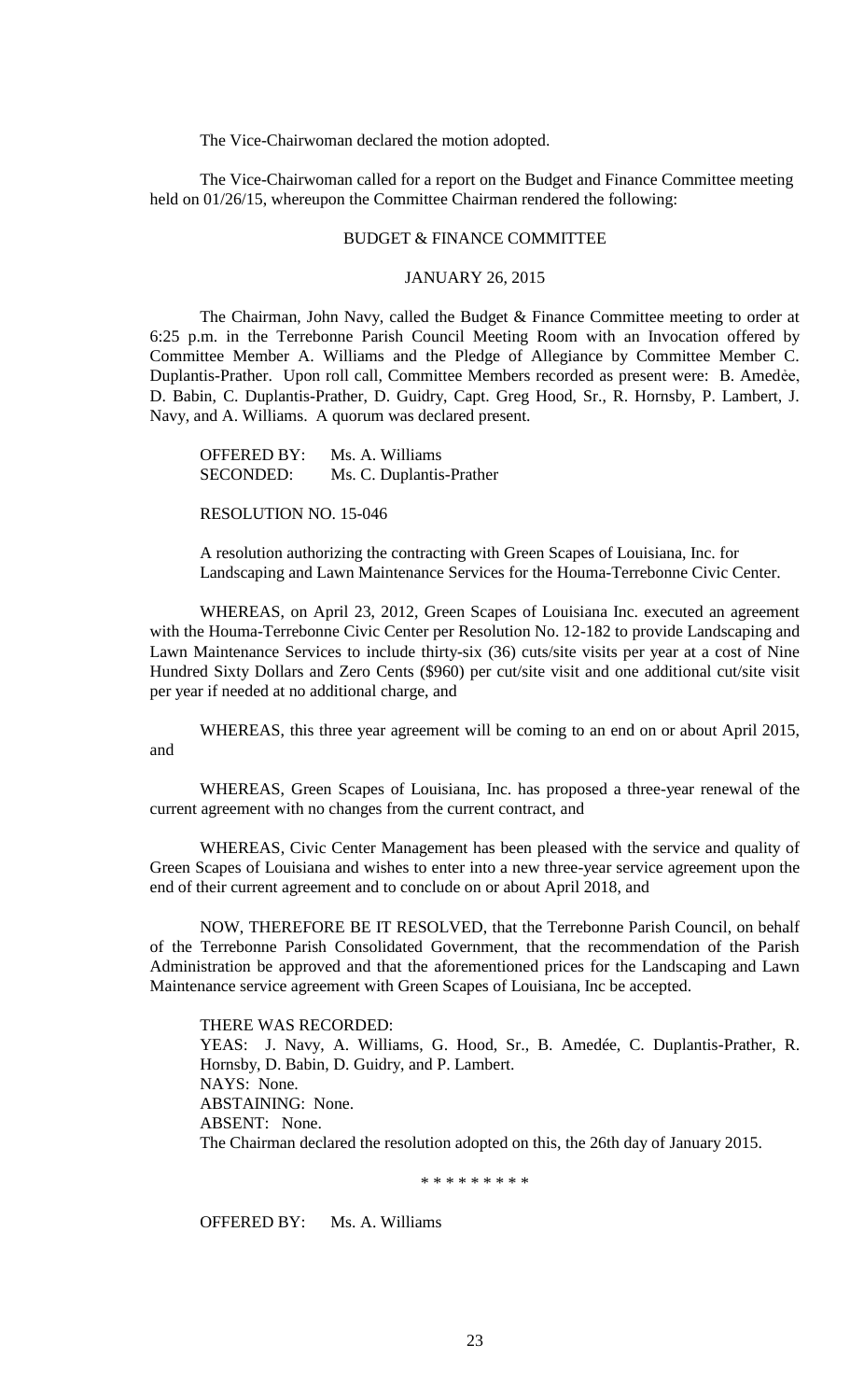SECONDED: Ms. B. Amedẻe

RESOLUTION NO. 15-047

WHEREAS, bids were received on December 24, 2014 for Bid 14-ITD-46 Purchase of New/Unused VMWare Software Licenses, and

WHEREAS, after careful review by the Purchasing Division it has been determined that the all bids should be rejected for failure to comply with the "Requirements and Instructions for Bidders and request authorization to re-bid at a later date, and

WHEREAS, Parish Administration concurs with the recommendation to reject the submittals for Bid 14-ITD-46 Purchase of New/Unused VMWare Software Licenses and authorizes re-bid at a later date as per attached documents, and

NOW, THEREFORE BE IT RESOLVED, by the Terrebonne Parish Council, on behalf of the Terrebonne Parish Consolidated Government, that the recommendation of the Parish Administration to reject all bids be approved as per attached documents.

THERE WAS RECORDED:

YEAS: J. Navy, A. Williams, G. Hood, Sr., B. Amedée, C. Duplantis-Prather, R. Hornsby, D. Babin, D. Guidry, and P. Lambert. NAYS: None. ABSTAINING: None. ABSENT: None. The Chairman declared the resolution adopted on this, the 26th day of January 2015.

\* \* \* \* \* \* \* \* \*

OFFERED BY: Ms. A. Williams SECONDED: Ms. C. Duplantis-Prather

RESOLUTION NO. 15-048

WHEREAS, on January 6, 2015 bids were received by the Terrebonne Parish Consolidated Government for Bid No. 14-WHSE-49 Purchase of New/Unused Janitorial Supplies (12-Month Requirements Contract) for Warehouse Inventory, and

WHEREAS, after careful review by Mary Crochet, Warehouse Manager, it has been determined that the bids of Economical Janitorial and Paper Supplies LLC, Unipack Corp., and Interboro Packing Corp. are the lowest qualified bids on various items and the bid of Fanguy Bros. Wholesale should be rejected for failure to comply with "Requirements and Instruction for Bidders", and

WHEREAS, should the awarded vendor be unable to supply the Warehouse Division with the required Janitorial inventory product(s), the Warehouse Division shall be authorized to award the item(s) to the next lowest qualified bidder, and

WHEREAS, Parish Administration has concurred with the recommendation that the bids of Economical Janitorial and Paper Supplies LLC, Unipack Corp., All American Poly and Interboro Packing Corp. be accepted and the bid of Fanguy Bros. Wholesale be rejected as per the attached documents, and

NOW, THEREFORE BE IT RESOLVED by the Terrebonne Parish Council (Budget & Finance Committee), on behalf of the Terrebonne Parish Consolidated Government that the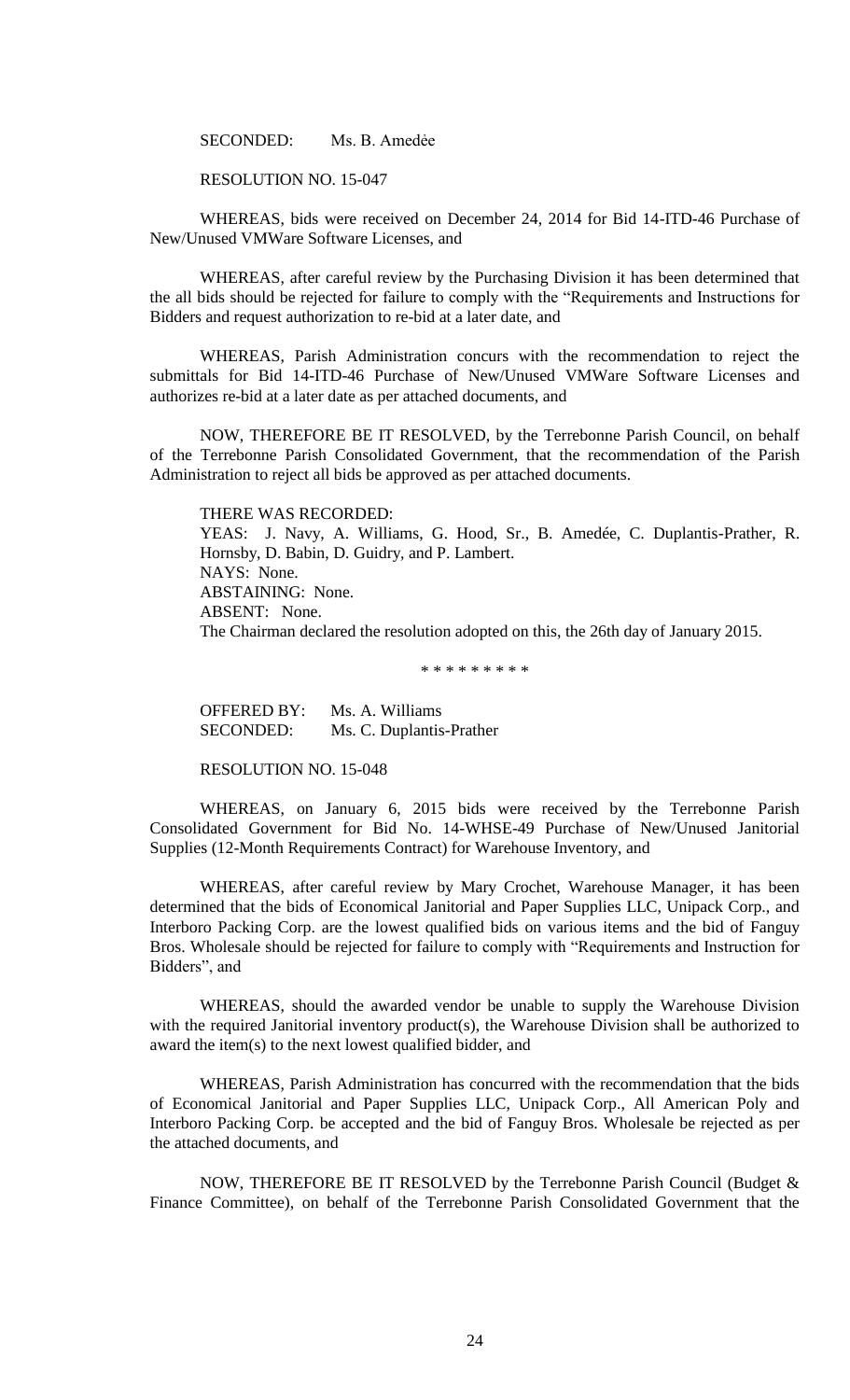recommendation of Parish Administration is approved for the purchase of Janitorial supplies for Warehouse inventory as per attached documents

THERE WAS RECORDED: YEAS: J. Navy, A. Williams, G. Hood, Sr., B. Amedée, C. Duplantis-Prather, R. Hornsby, D. Babin, D. Guidry, and P. Lambert. NAYS: None. ABSTAINING: None. ABSENT: None. The Chairman declared the resolution adopted on this, the 26th day of January 2015.

\* \* \* \* \* \* \* \*

OFFERED BY: Mr. D. Babin SECONDED: Mr. P. Lambert

RESOLUTION NO. 15-049

WHEREAS, bids were obtained by the State Department of Transportation and Development (D.O.T.D.) for the purpose of purchasing Roadway Sweepers (Bid Number 3000002472) and,

WHEREAS, after careful review by Wendell Voisin, Fleet Maintenance Superintendent; Gregory Bush, Public Works Director and David Rome, Roads and Bridges Superintendent, it has been determined that the price of Two Hundred Ninety-Five Thousand, Thirty Dollars (\$295,030.00) for One (1) Peterbilt Model 320 Roadway Sweeper for the Roads and Bridges Division of the Public Works Department should be accepted as per the attached documents and the under provisions set forth in the Louisiana Revised Statutes Title 39:1701 et seq., and

WHEREAS, the Parish Administration has recommended the acceptance of the price for the aforementioned purchase from Peterbilt of Louisiana, LLC, at a total cost of Two Hundred Ninety-Five Thousand, Thirty Dollars (\$295,030.00) as per the attached documents.

NOW, THEREFORE BE IT RESOLVED by the Terrebonne Parish Council (Budget and Finance Committee), on behalf of the Terrebonne Parish Consolidated Government, that the recommendation of the Parish Administration be approved and that the purchase of the Roadway Sweeper be accepted as per the attached documents.

THERE WAS RECORDED:

YEAS: J. Navy, A. Williams, G. Hood, Sr., B. Amedée, C. Duplantis-Prather, R. Hornsby, D. Babin, D. Guidry, and P. Lambert. NAYS: None. ABSTAINING: None. ABSENT: None. The Chairman declared the resolution adopted on this, the 26th day of January 2015.

\* \* \* \* \* \* \* \* \*

OFFERED BY: Mr. P. Lambert SECONDED: Ms. A. Williams

RESOLUTION NO. 15-050

WHEREAS, proposals were received on December 12, 2014 for RFP 14-VEG-41 Vegetation Maintenance Contract, and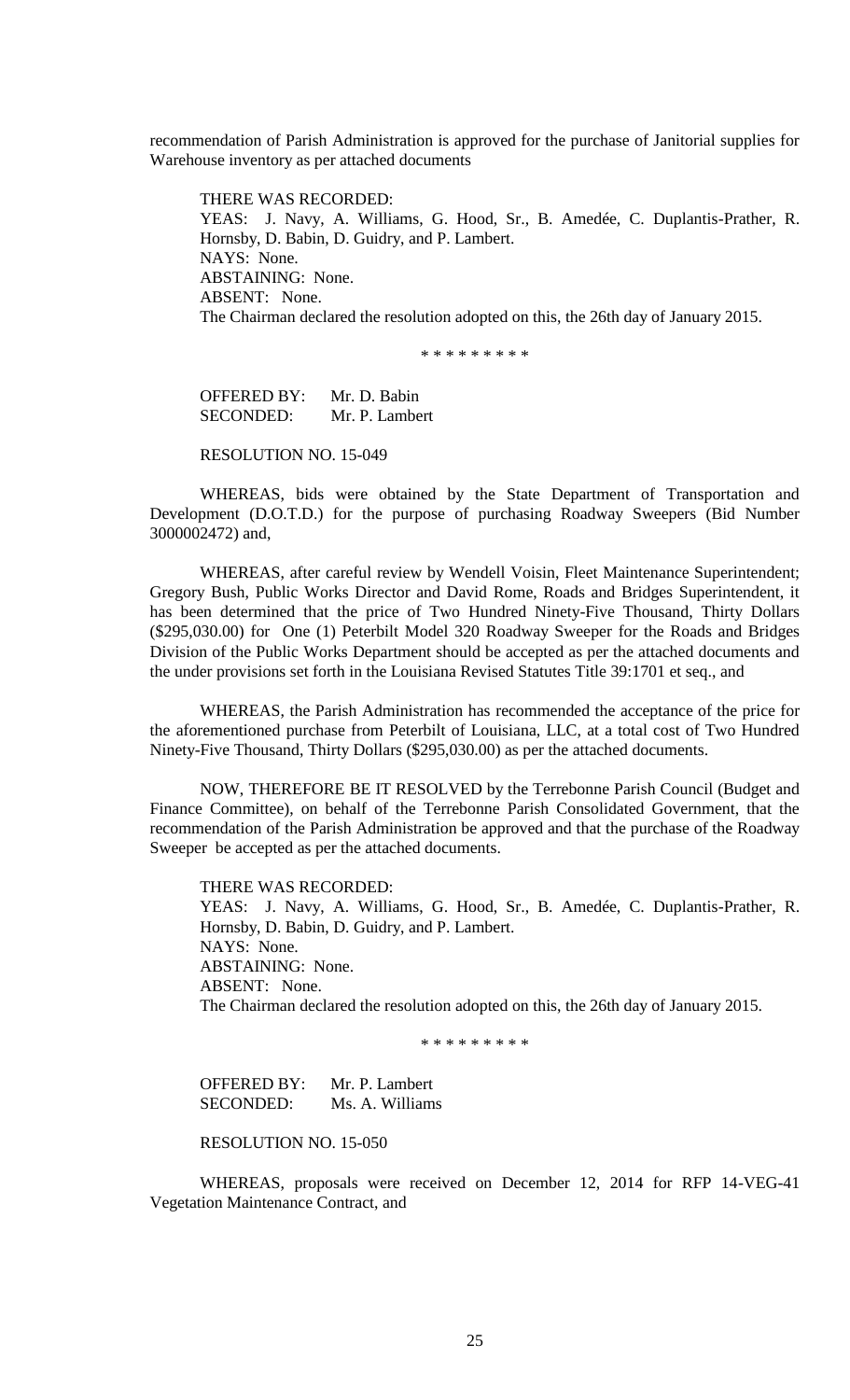WHEREAS, after careful review by Angela Guidry, Purchasing Manager; David Luke, Vegetation Superintendent; Perry Blanchard, Operations Manager and Greg Bush, Public Works Director it is recommended that the proposal of Chem Spray South Inc. for levee spraying at \$35.00 per acre, aquatic spraying at \$41.20 per acre, lateral spraying at \$45.00 per acre and lateral cuts at \$68.00 per acre be accepted, and

WHEREAS, the term of the contract shall commence upon execution by both parties and shall continue thereafter a year later with a renewal option for two (2) additional years in one (1) year increments, under the same terms, conditions and prices, and

WHEREAS, Parish Administration concurs with the recommendation to award RFP 14- VEG-41 Vegetation Maintenance Contract to Chem Spray South, Inc. for the aforementioned prices per acre, per attached documents, and

NOW, THEREFORE BE IT RESOLVED, by the Terrebonne Parish Council, on behalf of the Terrebonne Parish Consolidated Government, that the recommendation of Parish Administration be approved for the vegetation maintenance contact per attached documents

THERE WAS RECORDED: YEAS: J. Navy, A. Williams, G. Hood, Sr., B. Amedée, C. Duplantis-Prather, R. Hornsby, D. Babin, D. Guidry, and P. Lambert. NAYS: None. ABSTAINING: None. ABSENT: None. The Chairman declared the resolution adopted on this, the 26th day of January 2015.

\* \* \* \* \* \* \* \* \*

OFFERED BY: Mr. R. Hornsby SECONDED: Mr. D. Guidry

RESOLUTION NO. 15-051

A Resolution to award and authorize the signing of a contract to Huey Stockstill, Inc for Parish Project #14-RD6-32 2014 Road District Six Asphalt Project.

WHEREAS, on December 30, 2014, bids were received by the Terrebonne Parish Consolidated Government for Parish Project #14-RD6-32 2014 Road District Six Asphalt Project for the Public Works Department, Roads & Bridges Division, and

WHEREAS, after careful review by Gregory Bush, Public Works Director and Perry Blanchard, Operations Manager it has been determined that Huey Stockstill, Inc submitted the lowest qualified bid in the amount of \$264,054.00, and

WHEREAS, the Parish Administration has concurred with the recommendation that the bid of Huey Stockstill, Inc., is the lowest qualified bid for Parish Project #14-RD6-32 2014 Road District Six Asphalt Project for the Public Works Department, Roads & Bridges Division, as per the attached bid forms.

NOW, THEREFORE BE IT RESOLVED by the Terrebonne Parish Council, on behalf of the Terrebonne Parish Consolidated Government, that the recommendation of Parish Administration be approved and the bid of Huey Stockstill, Inc for the Project #14-RD6-32 in the amount of \$264,054.00 as per the attached bid forms.

THERE WAS RECORDED: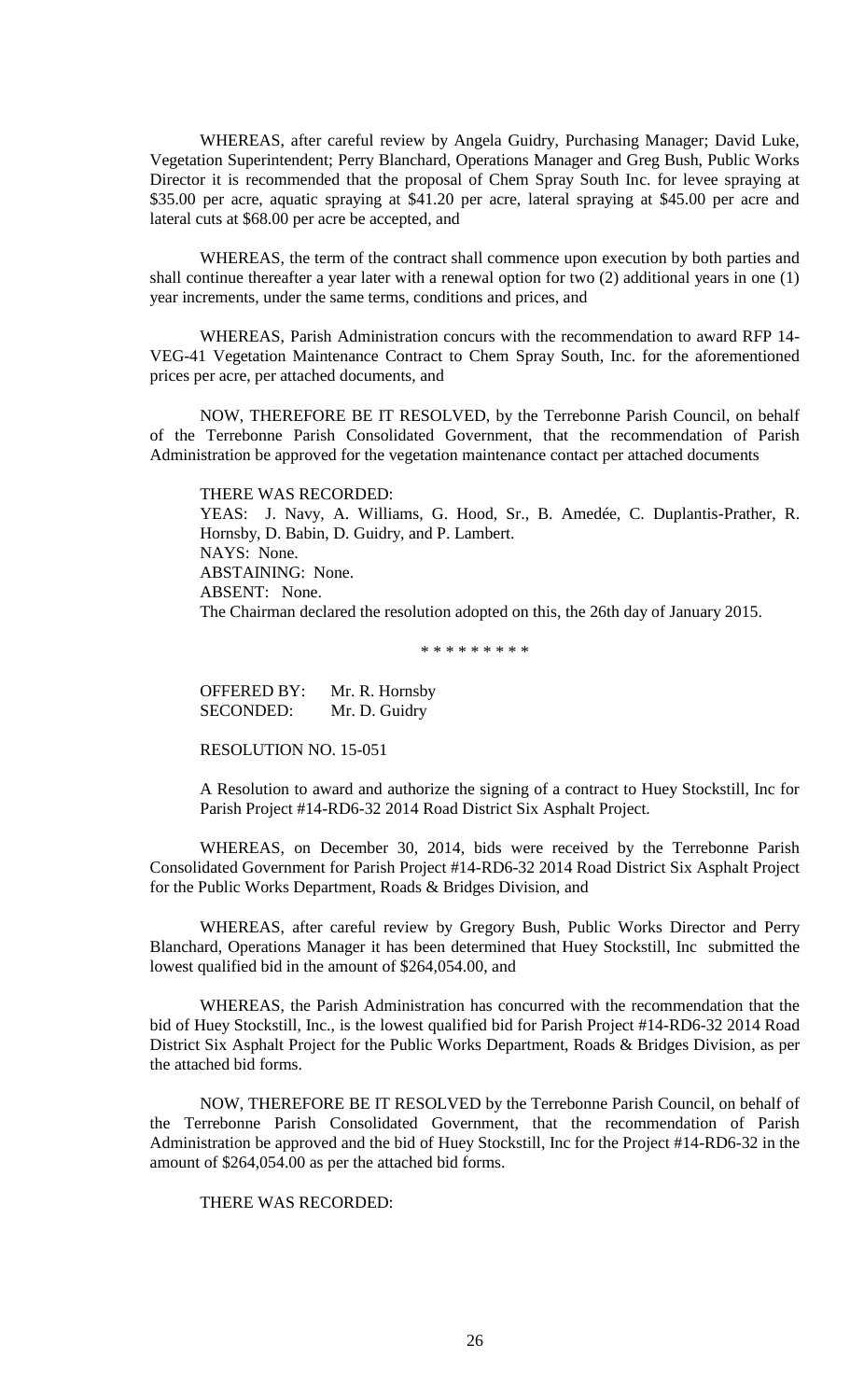YEAS: J. Navy, A. Williams, G. Hood, Sr., B. Amedée, C. Duplantis-Prather, R. Hornsby, D. Babin, D. Guidry, and P. Lambert. NAYS: None. ABSTAINING: None. ABSENT: None. The Chairman declared the resolution adopted on this, the 26th day of January 2015.

\* \* \* \* \* \* \* \* \*

OFFERED BY: Mr. D. Babin SECONDED: Ms. B. Amedée

RESOLUTION NO. 15-052

WHEREAS, on January 12, 2014 the Budget and Finance Committee adopted Resolution 15-008 for Bid 14-WHSE-40 Purchase of New/Unused Gas Material for Departmental Use and award was made the lowest qualified bidder, and

WHEREAS, the Purchasing Division is requesting that Resolution 15-008 be amended to reject the prices for items 151-167 from Louisiana Utilities Supply for failure to insert the required estimated delivery times for each item and request authorization to rebid items at a later date; and

WHEREAS, the Parish Administration has concurred with the recommendation that Resolution 15-008 be amended and authorizes the rebid of said items per attached documents, and

NOW, THEREFORE BE IT RESOLVED by the Terrebonne Parish Council (Budget & Finance Committee), on behalf of the Terrebonne Parish Consolidated Government that the recommendation of Parish Administration be accepted for the amendment of Resolution 15-008, as per attached documents

THERE WAS RECORDED:

YEAS: J. Navy, A. Williams, G. Hood, Sr., B. Amedée, C. Duplantis-Prather, R. Hornsby, D. Babin, D. Guidry, and P. Lambert. NAYS: None. ABSTAINING: None. ABSENT: None. The Chairman declared the resolution adopted on this, the 26th day of January 2015.

\* \* \* \* \* \* \* \* \*

OFFERED BY: Mr. D. Babin SECONDED: Ms. A. Williams

RESOLUTION NO. 15-053

A resolution expressing support of the application for funds to be received from the State Local Government Assistance Program for the following project:

Terrebonne Parish Consolidated Government, Police Vehicles, \$94,167

WHEREAS, the State of Louisiana has allocated funds to be set aside for local governing bodies to decide how and where funds could be spent to help local communities; and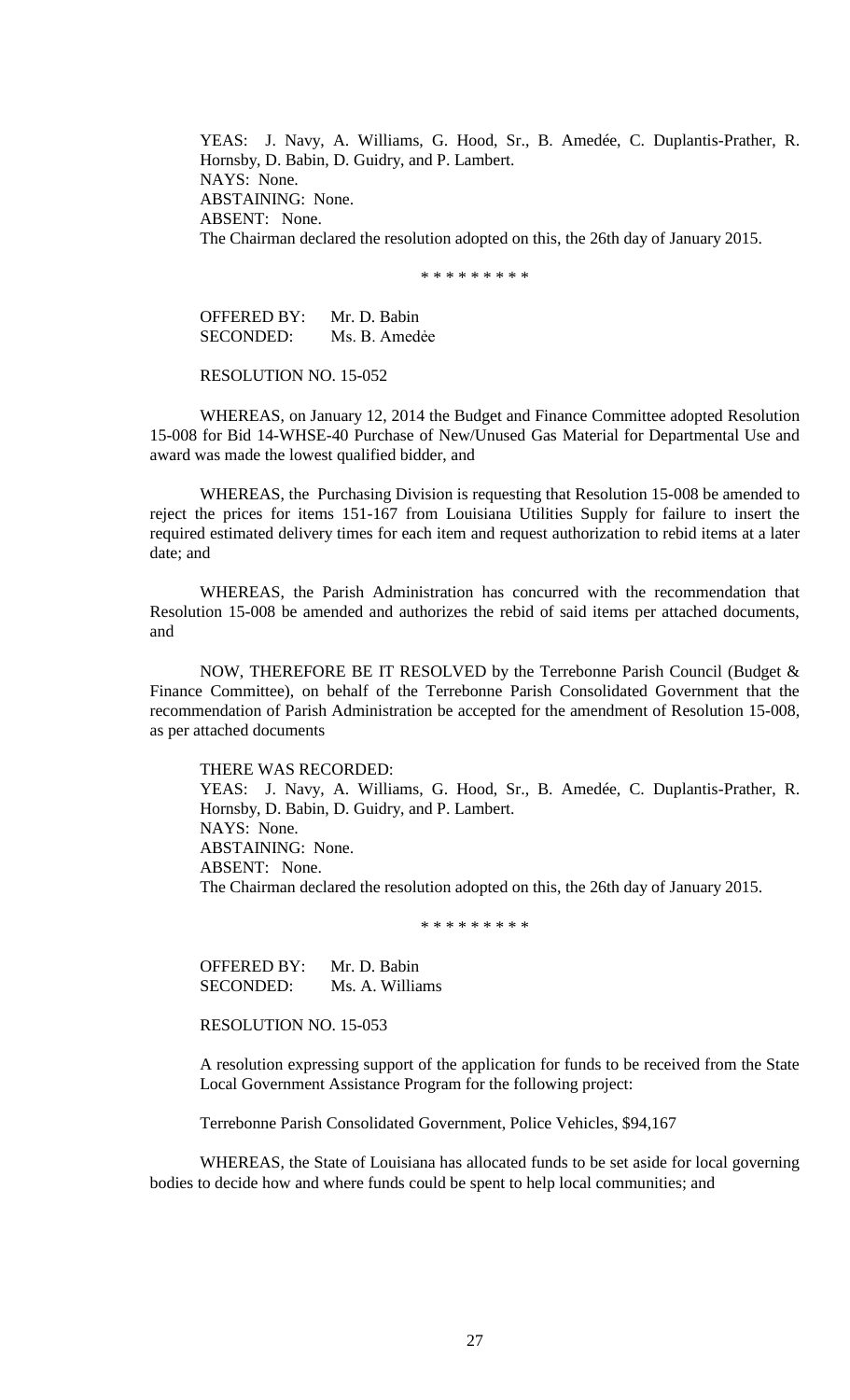WHEREAS, according to the Louisiana Division of Administration, Office of Community Services, Local Government Assistance Program, the Terrebonne Parish Consolidated Government has been budgeted \$94,167 for the 2014-2015 fiscal year, and

WHEREAS, Administration wishes to submit application for funding of projects that will be beneficial to Terrebonne Parish.

NOW THEREFORE, BE IT RESOLVED, by the Terrebonne Parish Council (Budget and Finance Committee), on behalf of the Terrebonne Parish Consolidated Government, that this body expresses its support of the application for funding through the 2014-2015 Local Government Assistance Programs for Police Vehicles in the amount of \$94,167 and authorizes the Parish President to execute any and all documents related to said application.

THERE WAS RECORDED: YEAS: J. Navy, A. Williams, G. Hood, Sr., B. Amedée, C. Duplantis-Prather, R. Hornsby, D. Babin, D. Guidry, and P. Lambert. NAYS: None. ABSTAINING: None. ABSENT: None. The Chairman declared the resolution adopted on this, the 26th day of January 2015.

\* \* \* \* \* \* \* \* \*

OFFERED BY: Ms. D. Babin SECONDED: Ms. B. Amedẻe

RESOLUTION NO. 15-054

WHEREAS, on January 20, 2015 bids were received by the Terrebonne Parish Consolidated Government for Bid 14-POLCON-48 Purchase of One (1) New/Unused Step Screen for North Treatment Plant for the Pollution Control Division of the Public Works Department, and

WHEREAS, after careful by review Mike Ordogne, Pollution Control Administrator and Gregory Bush, Public Works Director it has been determined that the bid submitted by Johnson Environmental Equipment Company in the amount of One Hundred Eighty-Five Thousand Dollars (\$185,000.00) is the lowest qualified bid, and

WHEREAS, Parish Administration concurs with the recommendation to award the bid of Johnson Environmental Equipment for Bid 14-POLCON-48 Purchase of One (1) New/Unused Step Screen at the aforementioned price as per attached document, and

NOW, THEREFORE BE IT RESOLVED by Terrebonne Parish Council (Budget and Finance Committee), on behalf of the Terrebonne Parish Consolidated Government, that the recommendation of the Parish Administration be approved for the purchase of the Step Screen

THERE WAS RECORDED: YEAS: J. Navy, A. Williams, G. Hood, Sr., B. Amedée, C. Duplantis-Prather, R. Hornsby, D. Babin, D. Guidry, and P. Lambert. NAYS: None. ABSTAINING: None. ABSENT: None. The Chairman declared the resolution adopted on this, the 26th day of January 2015.

\* \* \* \* \* \* \* \* \*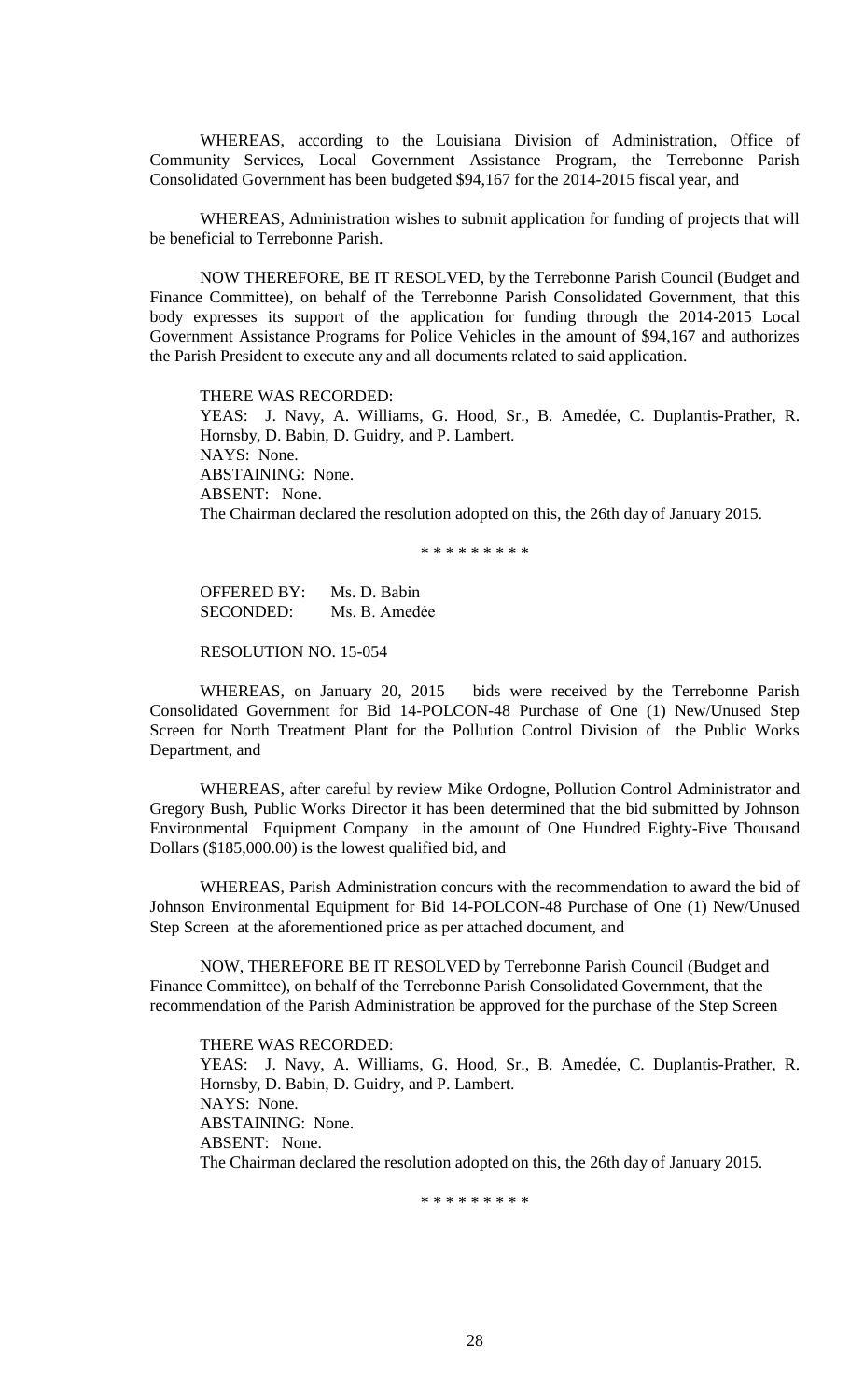Mr. G. Hood, Sr. moved, seconded by Ms. A. Williams, "THAT, there being no further business to come before the Budget & Finance Committee, the meeting be adjourned."

The Chairman called for the vote on the motion offered by Mr. G. Hood, Sr. THERE WAS RECORDED: YEAS: B. Amedẻe, D. Babin, C. Duplantis-Prather, D. Guidry, G. Hood, Sr., R. Hornsby, P. Lambert, J. Navy, and A. Williams. NAYS: None. ABSENT: None. The Chairman declared the motion adopted and the meeting was adjourned at 6:30 p.m.

John Navy, Chairman

Tammy E. Triggs, Minute Clerk

Mr. J. Navy moved, seconded by Ms. B. Amedѐe, "THAT, the Council accept and ratify the minutes of the Budget and Finance Committee meeting held on 01/26/15."

The Vice-Chairwoman called for a vote on the motion offered by Mr. J. Navy. THERE WAS RECORDED: YEAS: A. Williams, G. Hood, Sr., B. Amedèe, C. Duplantis-Prather, R. Hornsby, D. Babin, D. Guidry, P. Lambert and J. Navy. NAYS: None. ABSENT: None. The Vice-Chairwoman declared the motion adopted.

The Vice-Chairwoman called for a report on the Policy, Procedure and Legal Committee meeting held on 01/26/15, whereupon the Committee Chairman rendered the following:

## POLICY, PROCEDURE, & LEGAL COMMITTEE

#### JANUARY 26, 2015

The Chairman, Greg Hood, Sr., called the Policy, Procedure, & Legal Committee meeting to order at 6:36 p. m. in the Terrebonne Parish Council Meeting Room with an Invocation offered by Committee Member R. Hornsby and the Pledge of Allegiance led by Committee D. Guidry. Upon roll call, Committee Members recorded as present were: B. Amedẻe, D. Babin, C. Duplantis-Prather, D. Guidry, Capt. Greg Hood, Sr., HPD Ret., R. Hornsby, P. Lambert, J. Navy, and A. Williams. A quorum was declared present.

Ms. A. Williams moved, seconded by Ms. C. Duplantis-Prather, "THAT, the Policy, Procedure, & Legal Committee approve the annual fire dispatch agreement between the Terrebonne Parish Communications District and TPCG City of Houma Fire Department for the fire department cost of fire dispatching services.

The Chairman called for the vote on the motion offered by Ms. A. Williams. THERE WAS RECORDED: YEAS: B. Amedẻe, D. Babin, C. Duplantis-Prather, D. Guidry, G. Hood, Sr., R. Hornsby, P. Lambert, J. Navy, and A. Williams. NAYS: None. ABSENT: None. The Chairman declared the motion adopted.

OFFERED BY: Mr. D. Babin SECONDED: Ms. A. Williams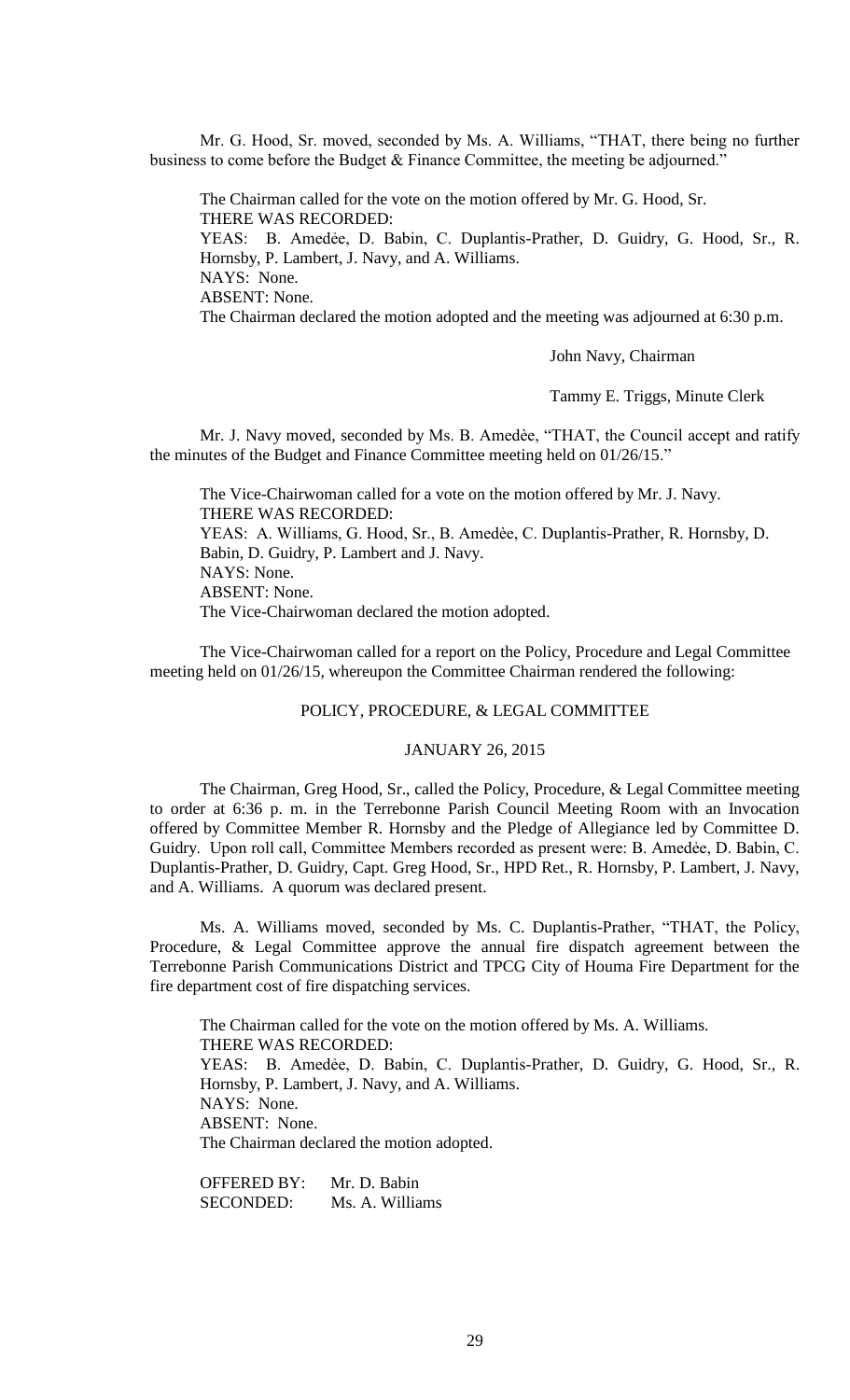### RESOLUTION NO. 15-055

A RESOLUTION REQUESTING THE TERREBONNE PARISH STATE LEGISLATIVE DELEGATION TO AMEND THE LOUISIANA REVISED STATUTES, SECTION 13:5807.1; MUNICIPALITIES AND PARISHES, CHAPTER 3, PUBLIC OFFICERS, PART IV CONSTABLES; SUBPART A. GENERAL PROVISIONS; FOR FEES AND COSTS ASSOCIATED WITH THE MARSHAL OF THE CITY OF HOUMA/TERREBONNE PARISH.

WHEREAS, City Marshal Orville Callahan is requesting the State Legislative Delegation to assist them with updating their fees associated with their office operations, which will generate adequate resources for their cost of operations, and

WHEREAS, a comparison with other jurisdictions reflects the City of Houma is currently less than some of the other Parishes, and

WHEREAS, the Parish General Fund supplements the City Marshal for the operations not covered by their current fee structure in the amount of \$498,043 per year.

NOW, THEREFORE BE IT RESOLVED that the Terrebonne Parish Council, on behalf of the Terrebonne Parish Consolidated Government seek the assistance with the Terrebonne Parish State Delegation in gaining legislative approval to increase the current fee structure for the operations of the City Marshal, by amending Louisiana Revised Statues, Section 13:5807.1 to align with the fee structure contained in LRS 13:5807.5.

THERE WAS RECORDED: YEAS: J. Navy, A. Williams, G. Hood, Sr., B. Amedée, C. Duplantis-Prather, R. Hornsby, D. Babin, D. Guidry, and P. Lambert. NAYS: None. ABSTAINING: None. ABSENT: None. The Chairman declared the resolution adopted on this, the 26th day of January 2015.

\* \* \* \* \* \* \* \* \*

Newly-elected City Marshal Orville Callahan thanked the Committee's for its support of the aforementioned resolution for adequate funds for the operations of the City Marshal's Office.

 Ms. C. Duplantis-Prather moved, seconded by Ms. A. Williams, "THAT, the Policy, Procedure, & Legal Committee approve the co-sponsorship of the  $16<sup>th</sup>$  Annual Ladybug Ball which will be held on Saturday, April 25, 2015 at the Southdown Plantation Museum."

The Chairman called for the vote on the motion offered by Ms. C. Duplantis-Prather. THERE WAS RECORDED: YEAS: B. Amedẻe, D. Babin, C. Duplantis-Prather, D. Guidry, G. Hood, Sr., R. Hornsby, P. Lambert, J. Navy, and A. Williams. NAYS: None. ABSENT: None. The Chairman declared the motion adopted.

Ms. Linda Faulk, founder/chair of the Ladybug Ball Festival, thanked the Committee and Administration for their support; expressed her concerns relative to security; and stated she will speak with the Sheriff's Office regarding the matter.

Upon questioning from Committee Member A. Williams, Parish President Claudet explained that the monies allocated for co-sponsorships can be used in various ways; and noted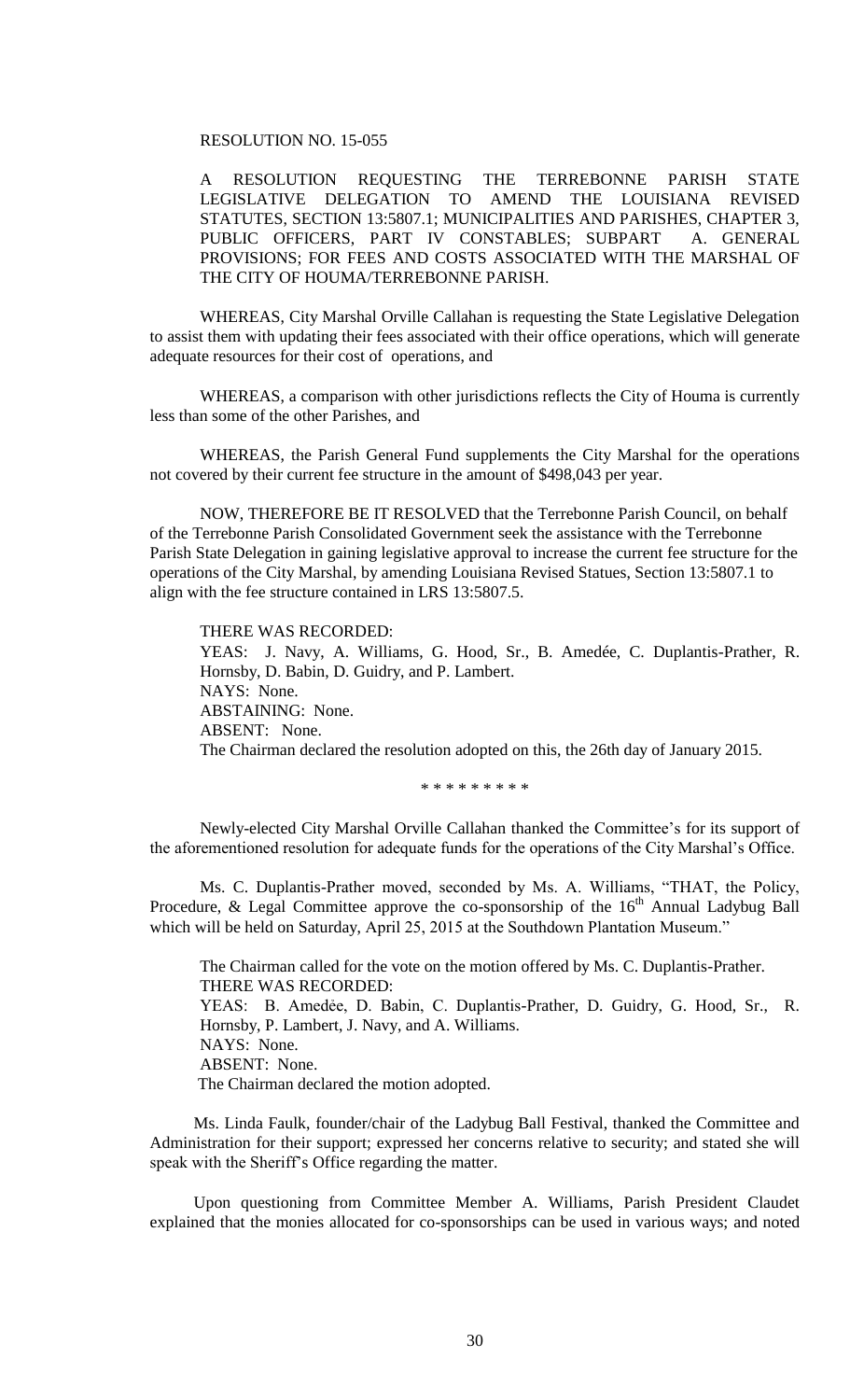that if you contact his office he would be able to provide anyone with a complete "breakdown" on how the funds can be used.

Several Committee members thanked Ms. Linda Faulk and the Ladybug Committee for a job well done.

Committee John Navy had this item placed on the agenda for discussion and possible action with regards to displaying "In God We Trust" in a prominent location in Terrebonne Parish.

Ms. Lucretia McBride, a Houma resident, addressed the Committee regarding the "In God We Trust" sign; questioned the location of where the sign was going to be placed; noted the awkwardness of the information outlined in the local newspaper, the *Houma Courier*; and stated that on the internet patriotism is being promoted, not controversy the controversy of the separation of church and state.

Upon questioning, Committee J. Navy explained that the sign is going to be displayed in the Council Chambers and that in no way was he trying to bring controversy; and added that our fore fathers built this nation on the principals of God.

Committee Member C. Duplantis-Prather read a memo from Lt. Glen Voisin, retired judge and retired lieutenant of the United States Marine Corps., commending this action and reiterating that this country and everything that we enjoy is based upon the principals of God.

Committee Member R. Hornsby explained that this is not about religion or denomination but clearly about God; noted that most Americans believe in God and asked that everyone accept each other and live in harmony with one another.

OFFERED BY: Mr. J. Navy SECONDED: Unanimously

RESOLUTION NO. 15-056

# A RESOLUTION AUTHORIZING THE DISPLAY OF THE NATIONAL MOTTO "IN GOD WE TRUST" IN THE TERREBONNE PARISH COUNCIL CHAMBERS

WHEREAS, " In God we Trust" pursuant to congressional mandate became the United States national motto on July 30, 1956, shortly after our nation led the world through the trauma of World War II; and

WHEREAS, the words have been used on U.S. currency since 1864; and

WHEREAS, the same inspiring slogan is engraved above the entrance to the Senate Chambers as well as above the Speaker's dais in the House of Representatives; and

WHEREAS, the parish council desires to display this patriotic motto in the Parish Council meeting room as a way to solemnize public occasions and express confidence in our society ; and

NOW THEREFORE BE IT RESOLVED by the Parish Council on behalf of the TPCG that:

Section 1. That the Terrebonne Parish Council , does hereby determine that the historic and patriotic words of our national motto, " In God We Trust," shall be prominently displayed in the Parish Council meeting room.

# THERE WAS RECORDED: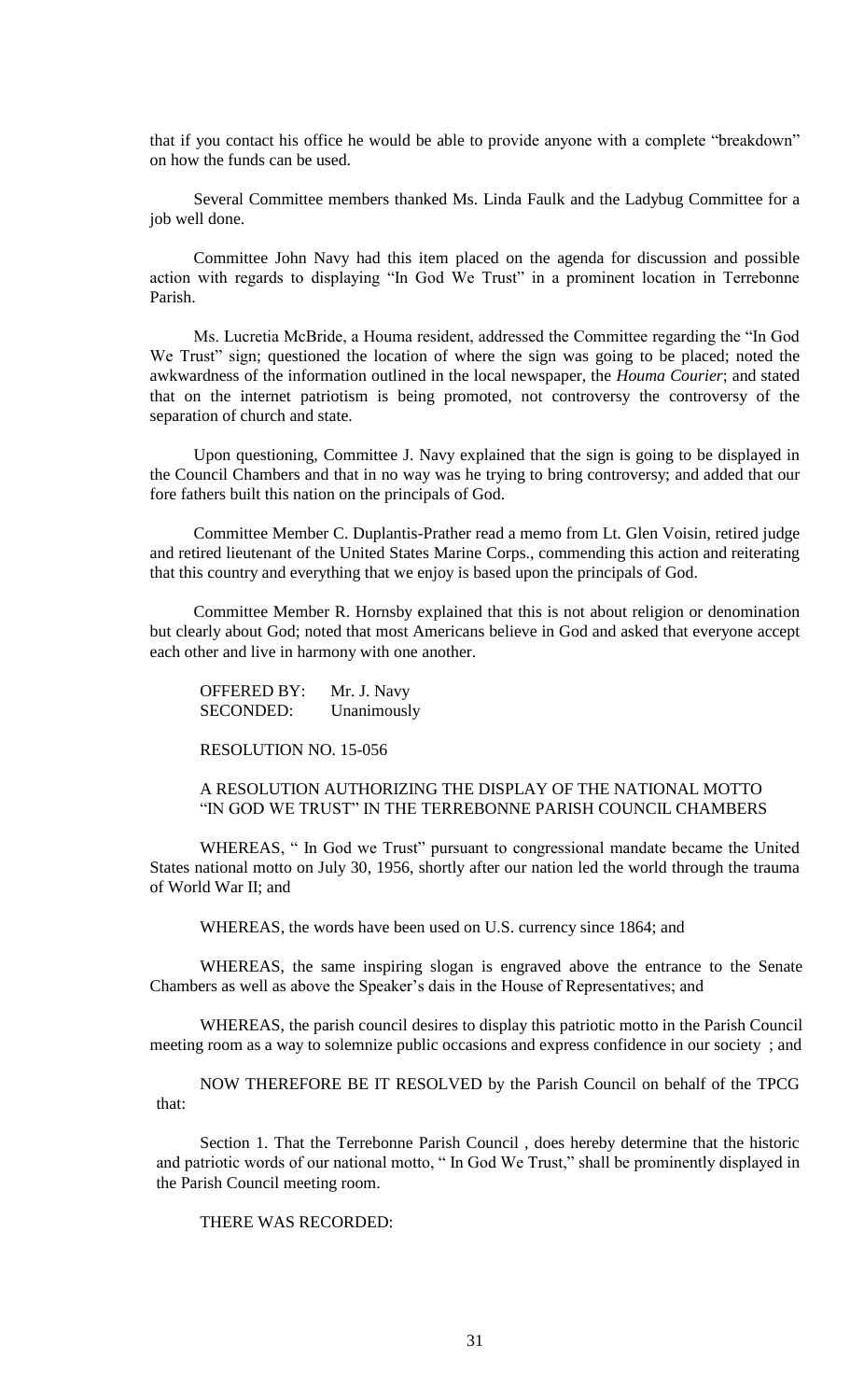YEAS: J. Navy, A. Williams, G. Hood, Sr., B. Amedée, C. Duplantis-Prather, R. Hornsby, D. Babin, D. Guidry, and P. Lambert. NAYS: None. ABSTAINING: None. ABSENT: None. The Chairman declared the resolution adopted on this, the 26th day of January 2015.

\* \* \* \* \* \* \* \* \*

The Policy Procedure and Legal Committee discussed the Council's appointment of a new Terrebonne Parish Registrar of Voters to fill the vacancy due to the current Registrar retiring.

Ms. Linda Rodrigue, Registrar of Voters, announced that she would be retiring on February 16, 2015 with 36 years of service; and noted that she just received a letter from the Louisiana Secretary of State Office concerning a temporary hiring freeze that will take place soon. Ms. Rodrigue stated that she is unsure how this will affect the Registrars of Voters Office or the replacement of the outgoing staff.

Several Committee members thanked outgoing Registrar of Voters Linda Rodrigue for her 36 years of service to the voters of Terrebonne Parish and for a job well done.

Ms. A. Williams moved, seconded by Ms. C. Duplantis-Prather, "THAT, the Policy, Procedure and Legal Committee accept the letter of retirement from Ms. Linda Rodrigue, appoint an interim Registrar of Voters and advertise the position." *(\*\*SUBSTITUTE MOTION OFFERED AFTER DISCUSSION)*

Committee D. Babin offered clarification explaining that the Council has thirty (30) days from the day of retirement to fill this position which would be approximately March 16, 2015; thusly, he suggested that a committee of the full Council be charged with interviewing and selecting a qualified person for the upcoming vacant position.

Mr. D. Babin offered a *substitute motion*, seconded by Mr. D. Guidry, "THAT, the Policy, Procedure and Legal Committee accept the letter of retirement from Registrar of Voters Linda Rodrigue, appoint an interim Registrar of Voters, advertise for the current position and form a Committee of the Full Council to select a suitable replacement for Terrebonne Parish Registrar of Voters."

The Chairman called for the vote on the motion offered by Mr. D. Babin. THERE WAS RECORDED: YEAS: B. Amedẻe, D. Babin, C. Duplantis-Prather, D. Guidry, G. Hood, Sr., R. Hornsby, P. Lambert, J. Navy, and A. Williams. NAYS: None. ABSENT: None. The Chairman declared the motion adopted.

Ms. C. Duplantis–Prather moved, seconded by Mr. J. Navy, "THAT, there being no further business to come before the Policy, Procedure, & Legal Committee, the meeting be adjourned."

The Chairman called for the vote on the motion offered by Ms. C. Duplantis-Prather. THERE WAS RECORDED: YEAS: B. Amedẻe, D. Babin, C. Duplantis-Prather, D. Guidry, G. Hood, Sr., R. Hornsby, P. Lambert, J. Navy, and A. Williams. NAYS: None. ABSENT: None.

The Chairman declared the motion adopted and the meeting was adjourned at 7:11 p.m.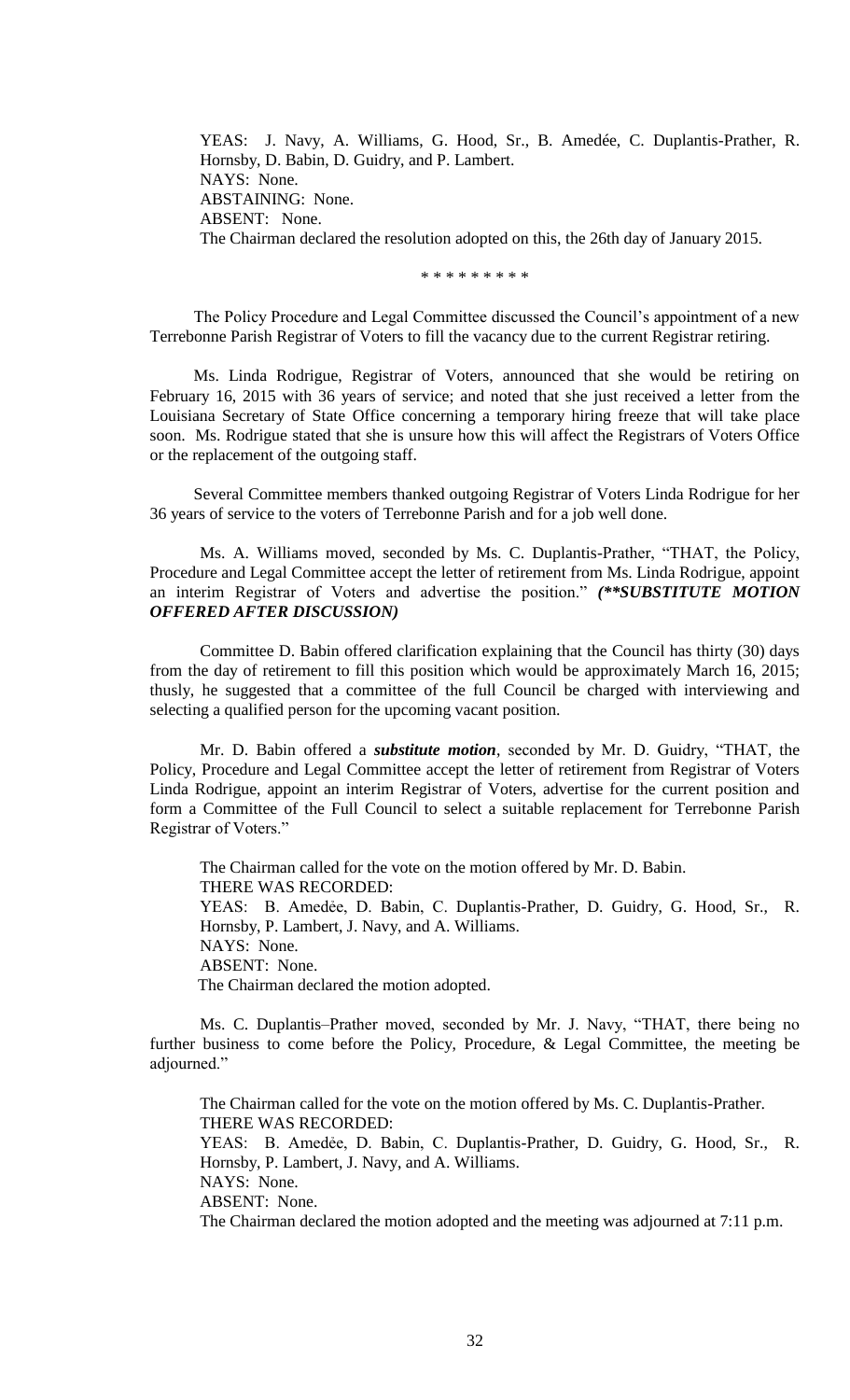Greg Hood, Sr., Chairman

Tammy E. Triggs, Minute Clerk

Mr. G. Hood, Sr. moved, seconded by Mr. D. Guidry, "THAT, the Council accept and ratify the minutes of the Policy, Procedure and Legal Committee meeting held on 01/26/15."

The Vice-Chairwoman called for a vote on the motion offered by Mr. G. Hood, Sr. THERE WAS RECORDED: YEAS: A. Williams, G. Hood, Sr., B. Amedèe, C. Duplantis-Prather, R. Hornsby, D. Babin, D. Guidry, P. Lambert and J. Navy. NAYS: None. ABSENT: None. The Vice-Chairwoman declared the motion adopted.

Mr. G. Hood, Sr. moved, seconded by Ms. A. Williams, "THAT, the Council approve the following street lights list(s):

INCREASE WATTAGE OF STREET LIGHT LOCATED AT THE CORNER OF "D" ST. & BROADMOOR AVE. (NEAREST ADDRESS IS 409 BROADMOOR AVE.); RLD #3A; ENTERGY; GREG HOOD, SR., DIST. 3

INCREASE STREET LIGHT WATTAGE ON ALL POLES ON CHERBOURG ST. [EIGHT (8) LIGHTS] AND ST. MALO ST. [SIX (6) LIGHTS] TO 250-WATTS; RLD #3-A; ENTERGY; JOHN NAVY, DIST. 1."

The Vice-Chairwoman called for a vote on the motion offered by Mr. G. Hood, Sr. THERE WAS RECORDED: YEAS: A. Williams, G. Hood, Sr., B. Amedèe, C. Duplantis-Prather, R. Hornsby, D. Babin, D. Guidry, P. Lambert and J. Navy. NAYS: None. ABSENT: None. The Vice-Chairwoman declared the motion adopted.

Ms. B. Amedèe moved, seconded by Ms. A. Williams, "THAT, the Council hold nominations open for the one long-standing vacancy on the Bayou Blue Fire Protection District Board until further notice."

The Vice-Chairwoman called for a vote on the motion offered by Ms. B. Amedèe. THERE WAS RECORDED: YEAS: A. Williams, G. Hood, Sr., B. Amedèe, C. Duplantis-Prather, R. Hornsby, D. Babin, D. Guidry, P. Lambert and J. Navy. NAYS: None. ABSENT: None. The Vice-Chairwoman declared the motion adopted.

Mr. D. Babin moved, seconded by Mr. D. Guidry, "THAT, the Council open nominations for the one expired term on the Fire Protection District No. 10 Board, nominate Mr. Brian Hebert; close nominations and appoint Mr. Brian Hebert to serve a term on the Fire Protection District No. 10 Board."

The Vice-Chairwoman called for a vote on the motion offered by Mr. D. Babin. THERE WAS RECORDED: YEAS: A. Williams, G. Hood, Sr., B. Amedèe, C. Duplantis-Prather, R. Hornsby, D. Babin, D. Guidry, P. Lambert and J. Navy.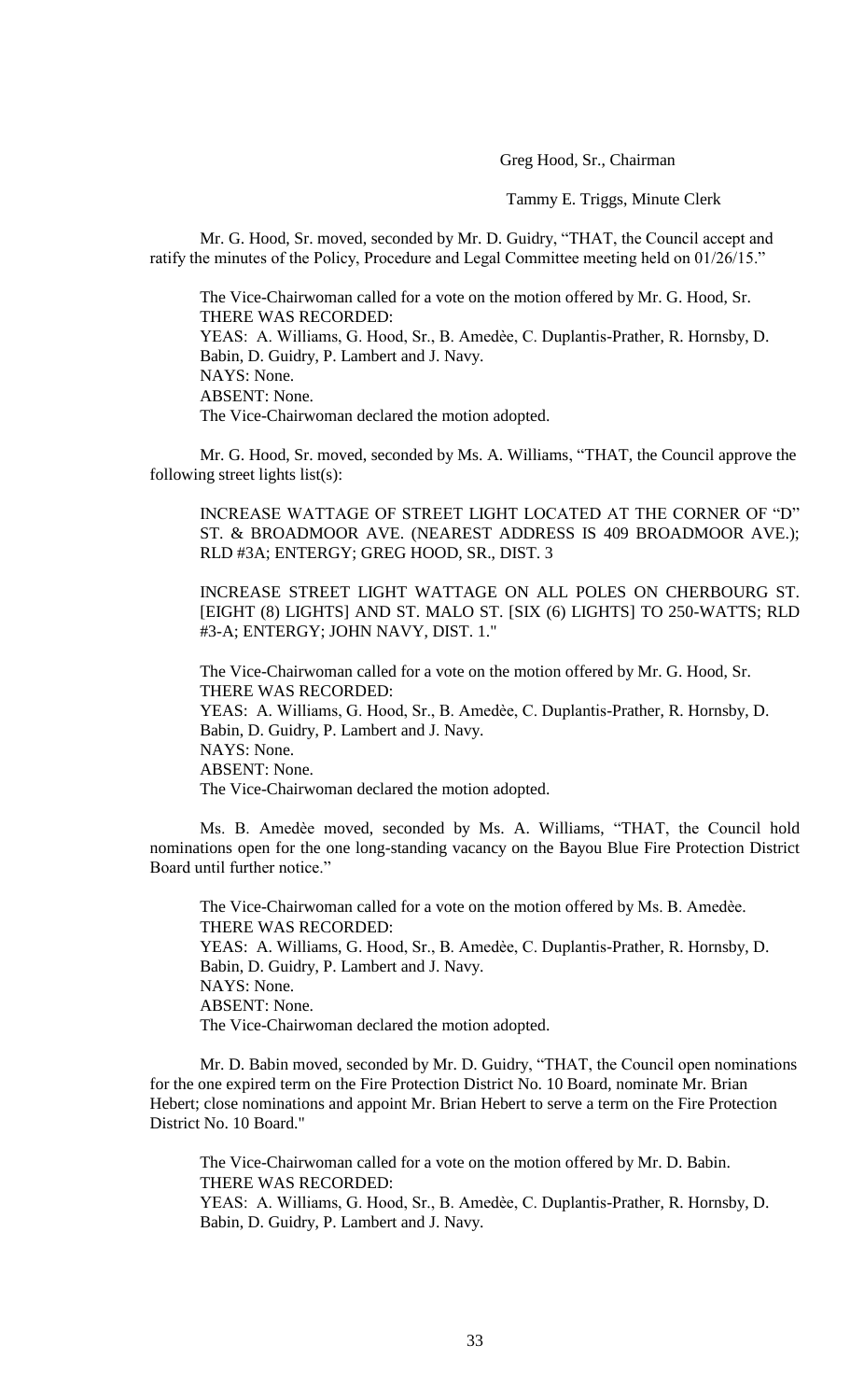NAYS: None. ABSENT: None. The Vice-Chairwoman declared the motion adopted.

Mr. D. Babin moved, seconded by Mr. J. Navy, "THAT, the Council hold nominations open for the one expiring term on the Recreation District 3A Board until the next Council meeting."

The Vice-Chairman called for a vote on the motion offered by Mr. D. Babin. THERE WAS RECORDED: YEAS: A. Williams, G. Hood, Sr., B. Amedèe, C. Duplantis-Prather, R. Hornsby, D. Babin, D. Guidry, P. Lambert and J. Navy. NAYS: None. ABSENT: None. The Vice-Chairwoman declared the motion adopted.

Ms. A. Williams moved, seconded by Mr. D. Babin, "THAT, the Council open nominations for the one vacancy on the TGMC Hospital Service District No. 1 Board of Commissioners (representing the Medical Society) due to a resignation; that Dr. Mary Eschete, Dr. Peter Fail and Dr. Robert Gamble be nominated for said position; close nominations and that a voice vote of the Council be taken to determine who will fill said vacancy."

The Vice-Chairwoman called for a vote on the motion offered by Ms. A. Williams. THERE WAS RECORDED: YEAS: A. Williams, G. Hood, Sr., B. Amedèe, C. Duplantis-Prather, R. Hornsby, D. Babin, D. Guidry, P. Lambert and J. Navy. NAYS: None. ABSENT: None. The Vice-Chairwoman declared the motion adopted.

Voting to appoint Dr. Mary Eschete: (No votes recorded)

Voting to appoint Dr. Peter Fail: A. Williams G. Hood, Sr. B. Amedѐe C. Duplantis-Prather R. Hornsby D. Babin D. Guidry P. Lambert J. Navy

Voting to appoint Dr. Robert Gamble: (No votes recorded)

Council Minute Clerk T. Triggs announced the votes tallied for the vacant position on the TGMC Hospital Service District No. 1 Board of Commissioners which were recorded as follows: zero (0) votes for Dr. Mary Eschete, nine (9) votes for Dr. Peter Fail and zero (0) votes for Dr. Robert Gamble.

The Council Chairman stated that, as per the above voice vote, Dr. Peter Fail is appointed to serve a term on the TGMC Hospital Service District No. 1 Board of Commissioners (representing the Medical Society).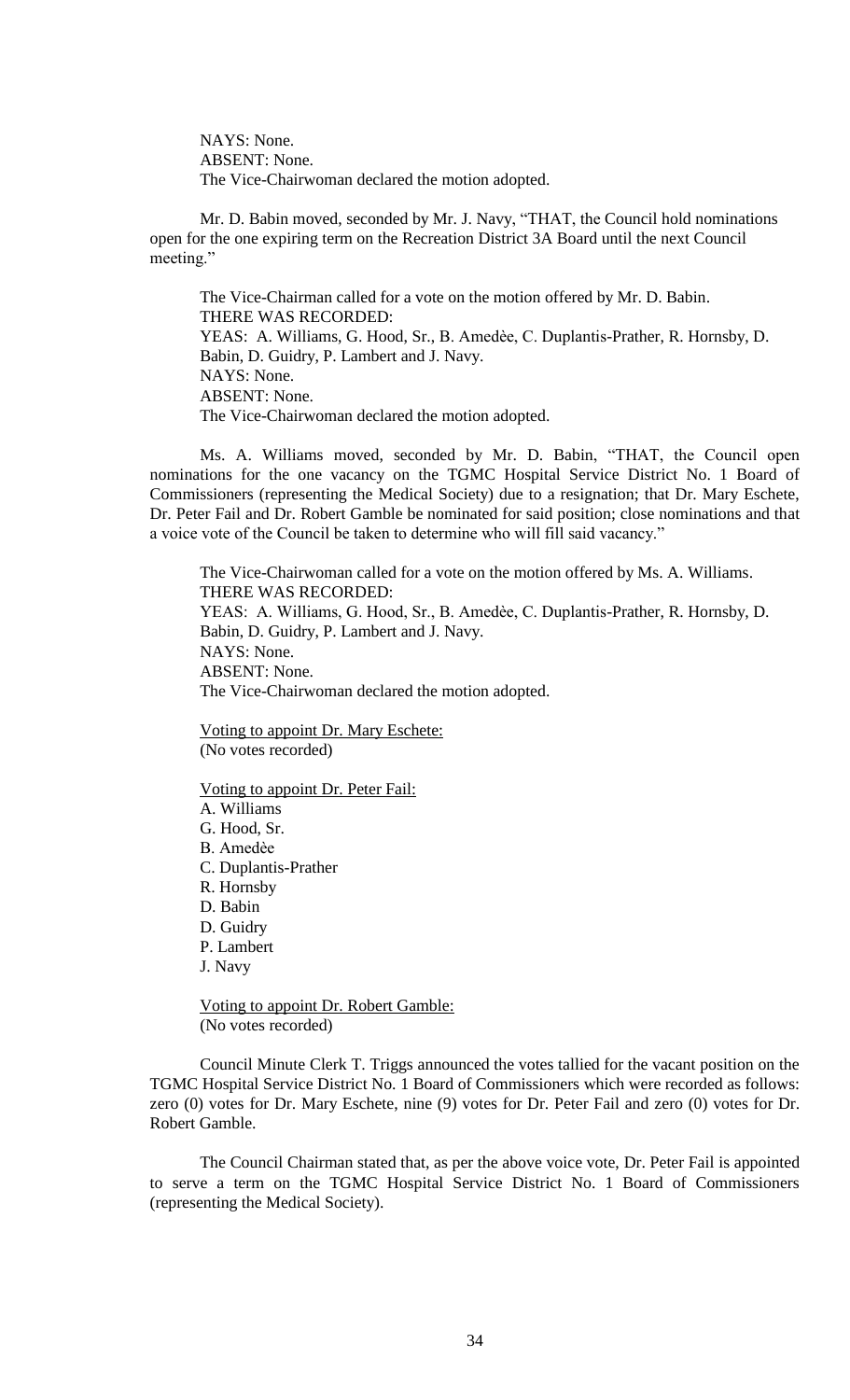Terrebonne General Medical Center representative Paul Labat thanked the Council for this appointment on behalf of Dr. Peter Fail.

Mr. D. Babin moved, seconded by Mr. P. Lambert, "THAT, the Council hold nominations open for the one expired term on the Fire Protection District No. 9 Board until the next Council meeting."

The Vice-Chairwoman called for a vote on the motion offered by Mr. D. Babin. THERE WAS RECORDED: YEAS: A. Williams, G. Hood, Sr., B. Amedèe, C. Duplantis-Prather, R. Hornsby, D. Babin, D. Guidry, P. Lambert and J. Navy. NAYS: None. ABSENT: None. The Vice-Chairwoman declared the motion adopted.

Mr. R. Hornsby moved, seconded by Mr. J. Navy, "THAT, the Council open nominations for the one expiring term on the Recreation District No. 8 Board, nominate Mr. Darrell Hebert; close nominations and appoint Mr. Darrell Hebert to serve a term on the Recreation District No. 8 Board.

The Vice-Chairwoman called for a vote on the motion offered by Mr. R. Hornsby. THERE WAS RECORDED: YEAS: A. Williams, G. Hood, Sr., B. Amedèe, C. Duplantis-Prather, R. Hornsby, D. Babin, D. Guidry, P. Lambert and J. Navy. NAYS: None. ABSENT: None. The Vice-Chairwoman declared the motion adopted.

Mr. P. Lambert moved, seconded by Mr. G. Hood, Sr., "THAT, the Council open nominations for the three expiring terms on the Recreation District No. 5 Board, nominate Mike Aucoin, Bert LeBouef, Jr. and Travis Carrell; close nominations and re-appoint Mike Aucoin, Bert LeBouef, Jr. and Travis Carrell to serve another term on the Recreation District No. 5 Board<sup>"</sup>

The Vice-Chairwoman called for a vote on the motion offered by Mr. P. Lambert. THERE WAS RECORDED: YEAS: A. Williams, G. Hood, Sr., B. Amedèe, C. Duplantis-Prather, R. Hornsby, D. Babin, D. Guidry, P. Lambert and J. Navy. NAYS: None. ABSENT: None. The Vice-Chairwoman declared the motion adopted.

Mr. D. Babin moved, seconded by Mr. G. Hood, Sr., "THAT, the Council open nominations for the one expiring term on the Library Board of Control, nominate Dr. Mike Flynn and Ms. Susanna K. LeBouef; close nominations and that a voice vote of the Council be taken to determine who will fill said vacancy."

The Vice-Chairwoman called for a vote on the motion offered by Mr. D. Babin. THERE WAS RECORDED: YEAS: A. Williams, G. Hood, Sr., B. Amedèe, C. Duplantis-Prather, R. Hornsby, D. Babin, D. Guidry, P. Lambert and J. Navy. NAYS: None. ABSENT: None. The Vice-Chairwoman declared the motion adopted.

Voting to appoint Dr. Mike Flynn: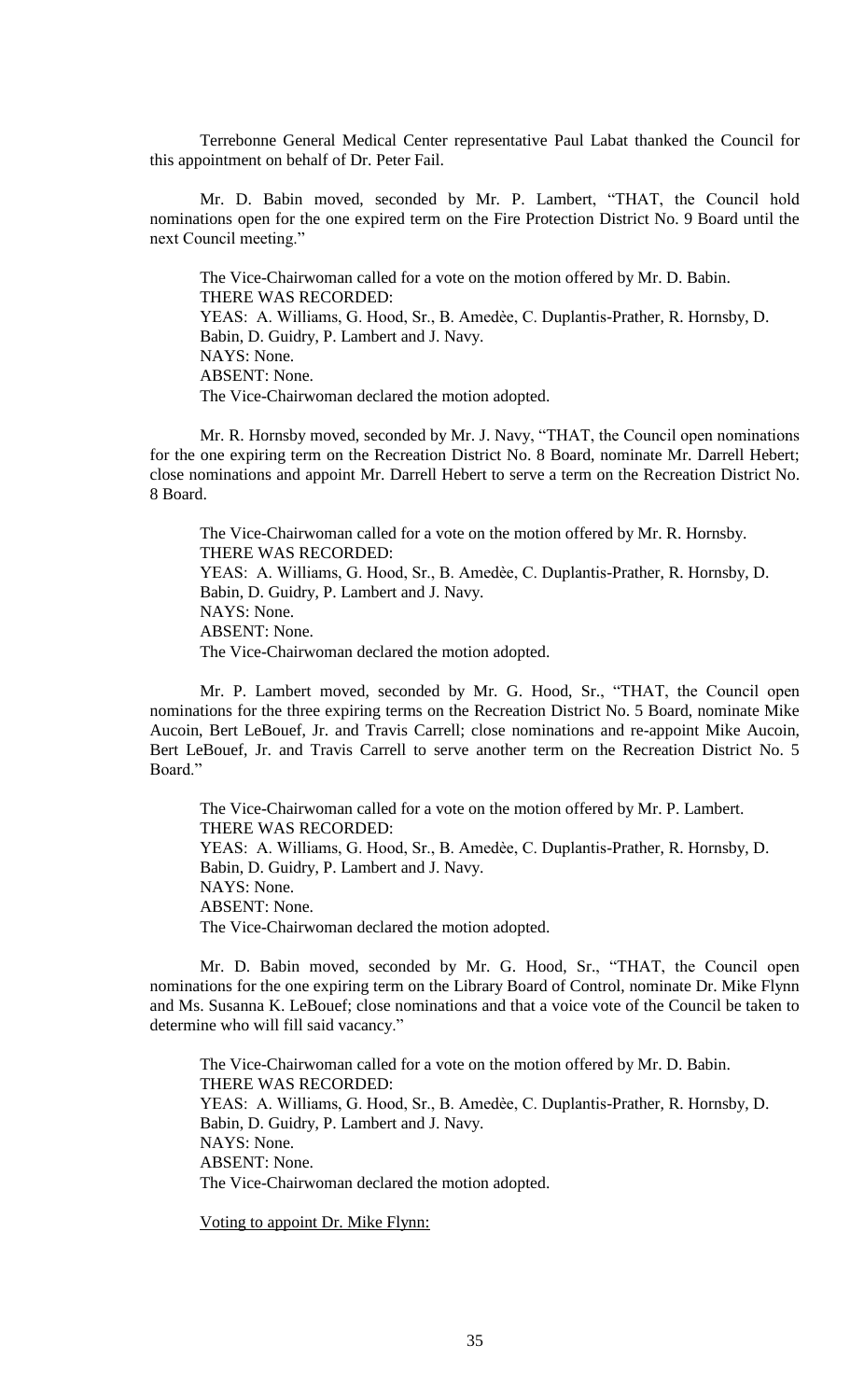A. Williams G. Hood, Sr. C. Duplantis-Prather R. Hornsby D. Babin D. Guidry P. Lambert J. Navy

Voting to appoint Ms. Susanna K. LeBouef: B. Amedѐe

Council Minute Clerk T. Triggs announced the votes tallied for the one expiring term on the Library Board of Control and they were recorded as follows: eight (8) votes for Dr. Mike Flynn and one (1) for Ms. Susanna K. LeBouef.

The Chairman stated that, as per the above voice vote, Dr. Mike Flynn is appointed to serve a term on the Library Board of Control.

Mr. G. Hood, Sr. moved, seconded by Mr. D. Guidry, "THAT, the Council open nominations for the three expiring terms on the Terrebonne Parish Tree Board; nominate Laura Browning and Corey Messina; close nominations and re-appoint Laura Browning and Corey Messina to serve another term on said board and hold the additional position open until the next Council meeting."

The Vice-Chairwoman called for a vote on the motion offered by Mr. G. Hood, Sr. THERE WAS RECORDED: YEAS: A. Williams, G. Hood, Sr., B. Amedèe, C. Duplantis-Prather, R. Hornsby, D. Babin, D. Guidry, P. Lambert and J. Navy. NAYS: None. ABSENT: None. The Vice-Chairwoman declared the motion adopted.

Under Agenda Item 6A – Announcements, Council Members:

- Councilman G. Hood, Sr. explained to the public and to his fellow peers his stance on the Houma Police Department's use of body cameras and the in-car camera systems; noted that he is all for the use of body cameras, officer safety and pay raises for officers, but that he is against the use body cameras as an in-car camera system as it relates to recording and/or solving crimes.
- Councilman D. Guidry announced to the public that the Chauvin Swing Bridge located in the 5700 block of Hwy. 56 will be closed for an extended amount of time because a pin was broken. He asked the public to use an alternate route and to use precaution when traveling in this area.
- Councilman P. Lambert announced that this Saturday, January 31, 2015 at 10:00 a.m., the American Legion Hall in Montegut on Recreation Drive will be dedicating the War Memorial; noted that the names of war heroes from the surrounding areas who have fought in World War I, World War II, the Korean War and the Vietnam War will be displayed.
- Councilwoman B. Amedèe announced that the Stella Learning Center, a private school for children with autism and related disorders, will be hosting a Trivial Night Fundraiser on March 7, 2015 at the Municipal Auditorium. For more information, contact Stella Learning Center located at 143 Morning Glory Court, Houma, LA at (985) 868-2671.
- Councilwoman B. Amedѐe announced that according to the website "Nerd Wallet", Schriever, LA has been named the thirteenth  $(13<sup>th</sup>)$  "best city" (among a field of 104) for young families in Louisiana based upon the following criteria: home affordability,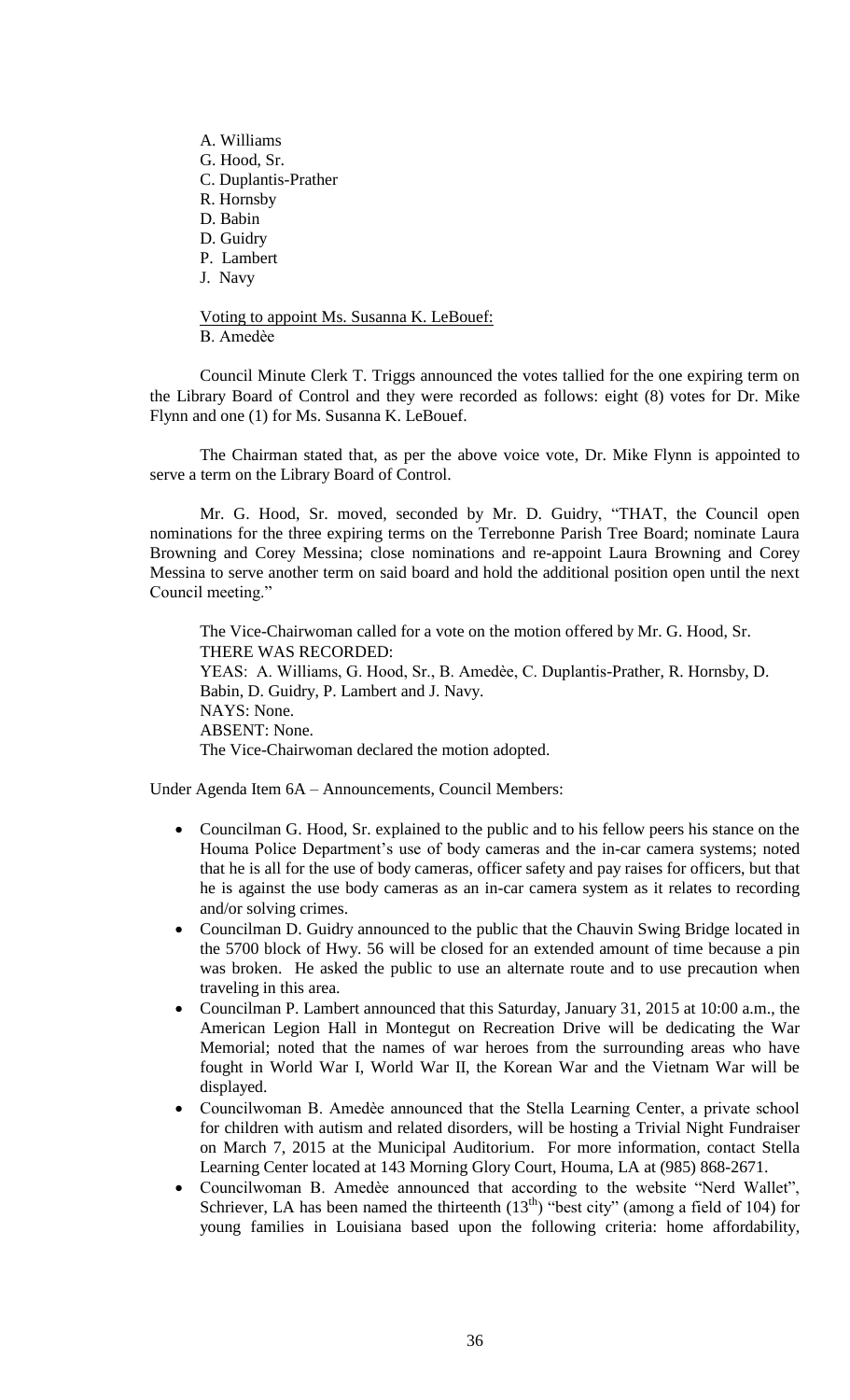prosperity and growth, quality education and family friendly. Congratulations to Schriever for its growth and future potential.

- Councilman J. Navy thanked Mr. Lee Whitney of Lee Whitney Signs for donating the "In God We Trust" sign that will be hung in the Council Chambers.
- Councilman J. Navy commended Parish President Claudet and Administration for the widening of Grand Caillou Road.
- Councilman J. Navy requested that public to keep the storm drains clear of trash and debris because obstructions hinder the flow of water after an excessive rain storm.
- Councilman J. Navy concurred with Councilman G. Hood, Sr. as it relates to the use of body cameras and in-car cameras; noted that he has received numerous complaints about gun fire in the Mechanicville area and is hoping that in the future there will be additional manpower in this area to combat crime.
- Councilman D. Babin informed the public that the widening construction on the right side of Grand Caillou Road has been completed; requested that the public to be extremely cautious when traveling in this area; and noted that widening of this highway is on schedule.
- Councilman D. Babin announced to drivers to be cautious when traveling down Bayou Sale Road due to levee construction and the overlaying of the highway.
- Councilman D. Babin announced that the Pontoon Bridge is out of service and the bids for this project will be going out soon.
- Councilman D. Babin announced that construction along Falgout Canal (Reach 3) will begin soon.
- Councilman D. Babin announced that the interim parish levees will be coming soon.
- Councilman R. Hornsby thanked the organizers of the Special Olympics held on Saturday, January 24, 2015 at the Creole Lanes.
- Councilman R. Hornsby thanked the organizers of the United Way SOUPer Bowl Cook-Off for a great event.
- Councilman R. Hornsby thanked Parish President M. Claudet for repairing the panels on Polk Street.
- Councilwoman C. Duplantis-Prather thanked Parish President M. Claudet for all of the improvements throughout the parish, especially along St. Louis Canal Road.
- Councilwoman C. Duplantis-Prather announced that on February  $3<sup>rd</sup>$  at 7:00 p.m. Mr. Lyle LeBlanc, from the DOTD, will be present at Castalano's for the Maple Street Association Meeting to discuss the downtown light situation.
- Councilwoman C. Duplantis requested that every pet owner to have their pets spayed or neutered to help control the pet population and asked that if a stray animal is found, please contact the Animal Shelter at (985) 873-6709.
- Councilman R. Hornsby announced that he is in discussion with the DOTD about having the potholes repaired on Highway 311.

Under Agenda 6B – Parish President Michel Claudet announced the following:

- For clarification purposes, he was not the Parish President that commented on the worth of a policeman's life.
- The work that is being done on Grand Caillou Road is a state project.
- Planning and Zoning Director Mr. Patrick Gordon and his staff received a Louisiana Planning Award from the State of Louisiana for their work on the Master Plan and added that Senior Planner Mr. Chris Pulaski was noted as one of the rising stars.
- The Cleanest City will be judged on March 17' 2015.
- The downtown parking lots should be completed and stripped by Mardi Gras.
- The Acadiana Profile, a Lafayette Louisiana publication, selected Houma as "City of the Year".
- Have a "Happy and Safe Mardi Gras".
- Ms. Deanna LaFonte, a representative from Entergy, who is in the audience for tonight's proceedings, is helping with the lights along the parade routes.